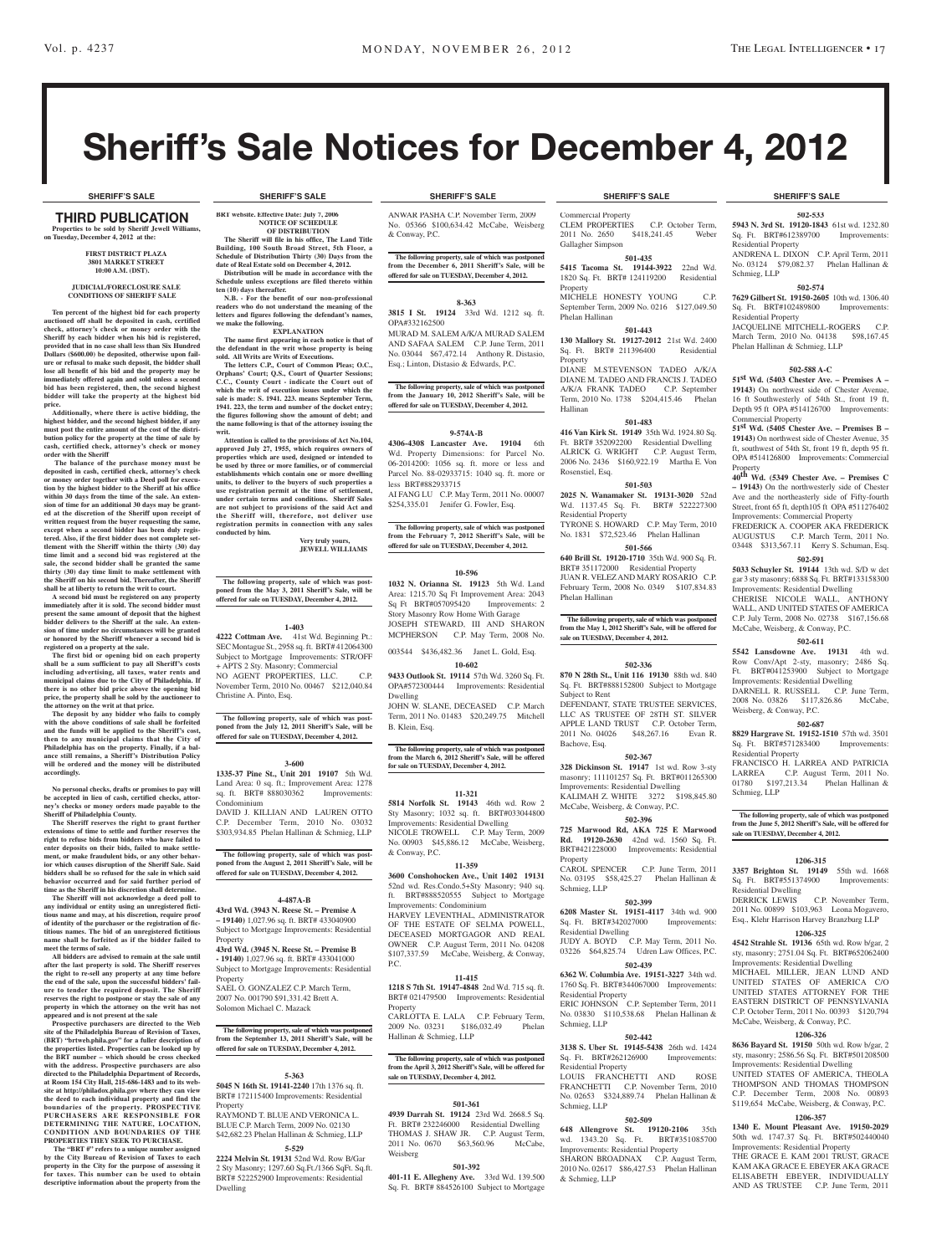Schmieg, LLP

## **1206-366**

**232 N. 60th St. 19139** 34th wd. Row 2 sty, masonry; 2365.5 Sq. Ft. BRT#341082900 Improvements: Residential Dwelling JERRY C. CARR C.P. December Term, 2011 No. 03862 \$69,352 McCabe, Weisberg, & Conway, P.C.

#### **1206-368**

**201 N. 8th St., Unit 508 19106** 5th wd. Res condo, .5+ sty, masonry; 1738 Sq. Ft. BRT#888037085 Improvements: Residential Dwelling

OMAR RUIZ AND GLADYS RUIZ C.P. August Term, 2011 No. 02945 \$460,685 McCabe, Weisberg, & Conway, P.C.

### **1206-376A-B**

**51st wd. (5420-28 Paschall Ave. - Premises A – 19143)** 170' Northeast of 55th St., Front: 130', Depth 195' BRT#884350840 Improvements: Commercial Property

## **51st wd. (5430-44 Paschall Ave. – Premises B – 19143)** Intersection of the Southeasterly side of

Paschall Ave. and the Northeasterly side of 55th St. Front: 170' Depth: 195' BRT#884350845 Improvements: Commercial Property FREDERICK COOPER C.P. March Term, 2012 No. 0081 Kerry S. Schuman, Esq.

#### **1206-385**

**2644 S. Robinson St. 19142-3524** 40th wd. 1096 Sq. Ft. BRT#402097400 Improvements: Residential Property STEPHEN T. LIBERTY C.P. October Term,

## 2007 No. 04076 \$76,005 Phelan Hallinan & Schmieg, LLP

**1206-439 2639 Aramingo Ave. 19125-2331** 31st wd. 881.15 Sq. Ft. BRT#312146500 Improvements: Residential Property HASHEM HAMDALLAH C.P. February

Term, 2010 No. 00705 \$115,489 Phelan Hallinan & Schmieg, LLP

### **1206-464**

**979 N. 6th St. 19123-1405** 5th wd. 1266.5 Sq. Ft. BRT#057158500 Improvements: Residential Property ADAM H. KONIGSBERG C.P. March Term,

2009 No. 00898 \$591,433 Phelan Hallinan & Schmieg, LLP

#### **1206-469**

**1132 Unruh Ave. 19111-4938** 53rd wd. 2585.06 Sq. Ft. BRT#532058600 Improvements: Residential Property

DEMEA B. HUNTER, WILLIAM T. PERRY, JR. C.P. February Term, 2009 No. 02067 \$255,721 Phelan Hallinan & Schmieg, LLP

## **1206-472**

**1019 S. Randolph St. 19147-4021** 2nd wd. 616 Sq. Ft. BRT#021431900 Improvements: Residential Property LEE QUACH C.P. April Term, 2009 No.

#### 02247 \$201,925 Phelan Hallinan & Schmieg, LLP **1206-473**

**6828 Chew Ave. 19119-1921** 22nd wd. 6000 Sq. Ft. BRT#222202100 Improvements: Residential Property

JOSHUA E. POPE, JR, AND SHEILA A. POPE C.P. November Term, 2009 No. 03712 \$219,205 Phelan Hallinan & Schmieg, LLP

#### **1206-492**

**1726 A Bainbridge St. 19146** 30th wd. Row w/gar, 2.5 sty, masonry; 2150.56 Sq. Ft. BRT#301058527 Improvements: Residential Dwelling

CHARLENE M. HARTENSTINE AKA CHARLENE FALCON AKA CHARLENE M FALCONE AKA CHARLENE FALCONE AND DARYL LAWTON C.P. August Term, 2011 No. 02865 \$132,119 McCabe, Weisberg, & Conway, P.C.

### **1206-520**

**4105 N. Broad St. 19140-3012** 43rd wd. 1650 Sq. Ft. BRT#433405100 Improvements: Residential Property RUTH MATHIEU ALICE AKA RUTH MATHIEU-ALICE C.P. August Term, 2011 No. 00960 \$99,274 Phelan Hallinan & Schmieg, LLP

#### **1206-529**

**2027 McClellan St. 19145** 48th wd. 611 Sq. Ft. BRT#481019700 Improvements: Residential Dwelling

RICHARD CURRO C.P. January Term, 2012 No. 03511 \$53,570 Udren Law Offices, P.C.

## **1206-530**

**2711 Cranston Rd. 19131** 52nd wd. 2220 Sq. Ft. BRT#521387300 Improvements: Residential Dwelling BRIAN R. HARVEY AND JAMAL LAIDLEY

#### C.P. March Term, 2011 No. 00952 \$228,095 Udren Law Offices, P.C. **1206-542**

**2401 Pennsylvania Ave., Unit 2A10 19130**  825 Sq. Ft. BRT#888150431 Subject to Mortgage Improvements: Residential

No. 00683 \$141,324 Phelan Hallinan & MICHAEL D. WARD C.P. February Term, 2012 No. 02069 \$6,584 Dana S. Plon, Esquire

#### **1206-568**

**153 Tree St. 19148-3338** 39th wd. 752 Sq. Ft. BRT#391082700 Improvements: Residential Property PATRICIA ROGERS C.P. June Term, 2011 No. 02058 \$148,071 Phelan Hallinan & Schmieg, LLP

#### **1206-583**

**1905 Kimball St.** 30th wd. Row 3 sty, masonry; 672 Sq. Ft. BRT#301244600 Improvements: 3 Story - Store And Apartment FEIGIE MANHEIMER C.P. June Term, 2011 No. 02582 \$391,562 William J. Levant, Esq.

**The following property, sale of which was postponed from the July 10 2012 Sheriff's Sale, will be offered for sale on TUESDAY, December 4, 2012.**

#### **1207-338**

**616 League St. 19147** 2nd wd. 528 sq. ft. BRT#021134100 Improvements: Residential Property LEE QUACH C.P. August Term, 2009 No.

01610 \$184,702.32 KML Law Group, P.C. **1207-347**

**7324 Ogontz Ave.** 50th f/k/a part of the 42nd wd. Beginning Point: 700 ft 8 in on the westerly side of Ogontz Ave; semi/det 2.5 sty masonr Subject to Mortgage SUSIE A. TWEEDY C.P. November Term, 2011 No. 01502 \$200,535.24 Chandra M.

Arkema, Esq. **1207-374**

**430 Markle St. 19128-3605** 21st wd. 954.97 sq. ft. BRT#212023300 Improvements: Residential Property JAMES GERALD ROLETTER, JR. December Term, 2011 No. 00030 \$199,019.45 Phelan Hallinan & Schmieg, LLP

## **1207-382**

**338 W. Seymour St. 19144-4114** 13th wd. 1900 sq. ft. BRT#133073700 Improvements: Residential Property HELEN TURNAGE C.P. March Term, 2010 No. 02065 \$155,720.30 Phelan Hallinan & Schmieg, LLP

#### **1207-390**

**514 Poplar St. 19123** 5th wd. 1503.24 sq. ft. BRT#056161545 Improvements: Residential **Property** CRYSTAL MARIE STEPHENS C.P.

September Term, 2009 No. 1470 \$213,384.96 Scott A. Dietterick, Esq.; Kimberly A. Bonner, Esq.; Joel A. Ackerman, Esq.; Ashleigh L. Marin, Esq.; Ralph M. Salvia, Esq.; Jaime R. Ackerman, Esq.; Zucker, Goldberg & Ackerman, LLC

### **1207-401**

**2651 S. 11th St. 19148-4407** 39th wd. 821.50 sq. ft. BRT#394188700 Improvements: Residential Property ERIC BARTELLO, ROBERTA BARTELLO

C.P. May Term, 2011 No. 02734 \$174,266.15 Phelan Hallinan & Schmieg, LLP **1207-414A-B**

**41St Wd. (7436 Torresdale Ave. – Premises A)** that certain lot situate Northwesterly side of Torresdale Ave 70 ft northeasterly of Vista St, front: 107' 10 3/8" depth: 76' 6 5/8"

**41st. Wd. (7450 Torresdale Ave. – Premises B)** that certain lot situate Northwesterly side of Torresdale Ave 70 ft northeasterly of Vista St, front: 107' 10 3/8" depth: 76' 6 5/8" TORRESDALE CONVENIENCE, INC C.P.

May Term, 2009 No. 01035 \$713,319.14 Max L. Lieberman, Esq.

## **1207-428**

**2411 E. Letterly St. 19125** 31st wd. 844 sq. ft. BRT#313240300 Improvements: Residential Property

KATHLEEN A. BOZARTH AND MICHAEL BOZARTH C.P. March Term, 2010 No. 01458 \$116,636.13 Kristine M. Anthou, Esq. **1207-438**

**4601 Tacony St. 19137** 23rd wd. 1800 sq. ft. more or less BRT#453431900 Improvements: Residential Dwelling ALFONSO LOPEZ C.P. August Term, 2011 No. 01736 \$132,534.44 Leona Mogavero, Esq.; Klehr Harrison Harvey Branzburg LLP

## **1207-441**

**1766 N. Aberdeen St. 19131** 24th wd. 1367.52 sq. ft. OPA#521328500 Improvements: Residential Dwelling VERA Y. BARNES, DECEASED C.P. July Term, 2011 No. 003160 \$69,240.20 Mitchell B. Klein, Esq.

#### **1207-442**

**1601 Spring Garden St, Unit 516 19130**  88th wd. 709 sq. ft. and 1.0809% undivided interest in the common elements, as more fully described in the Declaration of Condominium and Plats and Plans dated 12/14/1992 and recorded 12/31/1992 in Deed Book VCS 218

pg 336. BRT#888086328 Subject to Mortgage Improvements: Residential Condominium BENJAMIN HASSELL, JR., SUBJECT TO FIRST MORTGAGE C.P. March Term, 2011

Elements as defined in such Declaration of 2.870%. BRT#888151733 Improvements:

**1208-392 2501 S. Colorado St. 19145** 26th wd. 2002.50 Sq Ft BRT#262025200 Improvements:

JENNIE M. DISANTO (MORTGAGOR) AND JOHN M. DISANTO (REAL OWNER) C.P. October Term, 2009 No. 00967 \$219,193.37

**1208-396 5639 Loretto Ave. 19124** 35th wd. 1431.90 Sq Ft BRT#351401300 Improvements:

VALERIE A. JACKSON C.P. January Term, 2009 No. 001807 \$83,479.75 Mark J.

**1208-398 2435 S. Ulena St. 19153** 40th wd. 1784.64 Sq Ft BRT#404165706 Improvements:

REGINALD J. ISHMAEL C.P. December Term, 2010 No. 00568 \$196,517.07 Mark

**1208-400 3131 Birch Rd. 19154-1718** 66th wd. 2675.88<br>Sq Ft BRT#663008100 Improvements:

WILLIAM BETTS AND LORETTA BETTS. HUSBAND AND WIFE C.P. November Term, 2011 No. 00922 \$142,324.65 Barbara A.

**1208-409 644 E. Courtland St. 19120** 42nd wd. 1131.20 Sq Ft BRT#421025000 Improvements:

FRANCELEEN A. RESTO C.P. February Term, 2012 No. 02743 \$90,901.12 Gregory Javardian, Esq.; Powers, Kirn & Javardian, LLC **1208-412 1239 Unruh Av 19111** 53rd wd. Row B/gar, 2sty, masonry, 3202 Sq Ft BRT#532074300 Subject to Rent Improvements: Residential

SYEDA J. NAHAR C.P. March Term, 2012 No. 00427 \$140,943.43 McCabe, Weisberg,

**1208-414 6442 W. Girard Ave. 19151** 34th wd. Row 2 sty, masonry 2251 Sq Ft BRT#343027400 Improvements: Residential Dwelling EDGETON CLAUDE C.P. January Term, 2010 No. 01516 \$64,551.18 McCabe,

**1208-416 1932 Kentwood Rd. 19116** 58th wd. S/D, w b/g 1 sty, masonry 5752.12 Sq Ft BRT#582036400 Improvements: Residential Dwelling LAURIE HORN C.P. July Term, 2009 No. 02567 \$185,209.98 McCabe, Weisberg, &

**1208-419 2737 E. Country Club Rd. 19131** 52nd wd. 3446 Sq Ft BRT#521372100 Improvements:

JOYCE D. SMALL C.P. August Term, 2010 No. 00395 \$174,742.03 KML Law Group, P.C. **1208-421 4649 James St. 19137** 45th wd. 1449.35 Sq Ft BRT#453416900 Improvements: Residential

CLAUDE L. DAY C.P. March Term, 2010 No. 03184 \$42,185.75 KML Law Group, P.C. **1208-424 1900 S. 19th St. 19145** 48th wd. 1856 Sq Ft BRT#481286300 Improvements: Residential

VANCE T. RHONE, AKA FAWWAZ BEYHA C.P. July Term, 2011 No. 3000798 \$42,102.93

**1208-425 4722 Upland St. 19143** 27th wd. 930 Sq Ft BRT#273135300 Improvements: Residential

CELAL KAYA C.P. January Term, 2012 No. 04894 \$79,110.68 Udren Law Offices, P.C. **1208-428 5473 Morse St. 19131** 52nd wd. 1224.00 Sq Ft OPA#522029000 Improvements: Residential

OLIN D. JOHNSON C.P. May Term, 2010 No. 2028 \$72,218.36 Lauren Berschler Karl, Esq. **1208-430 1607 Worrell St. 19124** 33rd wd. 1245.00 Sq Ft OPA#332039500 Improvements

2010 No. 3584 \$59,707.17 Lauren Berschler

**1208-433 5802 Florence Ave. 19123** 3rd wd. 1736 Sq Ft BRT#034069100 Improvements: Residential

AMANDA WHITNEY C.P. December Term, 2008 No. 01723 \$53,869.66 KML Law

**1208-435 6760 Dorel St. 19142** 40th wd. 1178.10 Sq Ft

C.P. February Term,

Residential Dwelling

Mark J. Udren, Esq.

Residential Dwelling

Residential Dwelling

Sq Ft BRT#663008100 Residential Dwelling

Udren, Esq.

J. Udren, Esq.

Fein, Esq.

Dwelling

& Conway, P.C.

Conway, P.C.

Property

Dwelling

Dwelling

Property

Karl, Esq.

Property

Group, P.C.

Residential Property<br>JAMES DOUGHTY

Benjamin E. Witmer, Esq.

Residential Property

Weisberg, & Conway, P.C.

Residential Dwelling

JOSEPH A. CANUSO C.P. May Term, 2009 No. 01765 \$221,368.15 Phelan Hallinan &

**1208-334 6203 Cardiff St. 19149-3012** 62nd wd. 1374.84 Sq Ft BRT#621569300 Improvements:

VIVIANA RUBIO AND ANA E NERIS C.P. August Term, 2011 No. 02221 \$129,826.69

**1208-335 2040 N. Hancock St. 19122-1608** 18th wd. 978.44 Sq Ft BRT#183267605 Improvements:

JOSE A. CARRASQUILLO, AKA JOSE CARRASQUILLO AND ALEJANDRINA CARRASQUILLO AKA ALEJANDRINA SEPULVEDA C.P. January Term, 2012 No. 04661 \$130,644.72 Phelan Hallinan &

**1208-336 852 E. Russell St. AKA 852 Russell St. 19134- 1331** 33rd wd. 1125 Sq Ft BRT#331174600 Improvements: Residential Property EDIN J. PAIZ C.P. February Term, 2012 No. 02488 \$29,429.38 Phelan Hallinan &

**1208-338 139 W. Spencer St. 19120-1939** 61st wd. 1050 Sq Ft BRT#611223000 Improvements:

DONNA D. BURRUS C.P. March Term, 2010 No. 06362 \$100,842.73 Phelan Hallinan &

**1208-342 2305 Catharine St. 19146-1705** 30th wd. 992 Sq Ft BRT#302084800 Improvements:

JOHN L. BROOMELL, JR C.P. December Term, 2011 No. 02308 \$330,965.75 Phelan

**1208-343 1316 N. Frazier St. 19131-4127** 4th wd. 1666.03 Sq Ft BRT#043080100 Improvements:

DAVID SINCERE AND SHERRIE SINCERE C.P. July Term, 2010 No. 02073 \$76,963.18

**1208-349 4925 N. Camac St. 19141** 49th wd. 1968 Sq Ft BRT#491477700 Improvements: Residential

MOSHE HOWZE C.P. February Term, 2012 No. 02148 \$93,039.90 KML Law Group,

**1208-350 5511 Rising Sun Ave. 19120** 42nd wd. 1286.40 Sq ft BRT#421272000 Improvements:

VICKI E. LONGENECKER C.P. February Term, 2012 No. 02621 \$129,235.07 KML

**1208-352 225 W. Nedro Ave. 19120** 61st wd. 992 Sq Ft BRT#612101200 Improvements: Residential

ROCHELLE ALVEREST AND GREGORY T. ALVEREST C.P. October Term, 2011 No. 02642 \$43,282.93 KML Law Group, P.C. **1208-354 228 E. Rockland St. 19120** 42nd wd. 1648 Sq Ft BRT#421111500 Improvements:

RICHARD SANCHEZ AND WILLIAM SANCHEZ C.P. April Term, 2010 No. 01250 \$27,143.06 KML Law Group, P.C. **1208-373 5755 Larchwood Ave.** 60th wd. 1226 Sq Ft BRT#604144000 Improvements: Residential

EVANGELINE JONES C.P. February Term, 2010 No. 003430 \$74,797.33 Pressman &

**1208-382 9212 Annapolis Rd. 19114** 57th wd. 5360 Sq Ft BRT#572252300 Improvements:

WILFREDO SANTIAGO C.P. September Term, 2010 No. 02572 \$294,354.08 KML

**1208-386 3332 Lansing St. 19136** 64th wd. 1287.97 Sq Ft BRT#642246200 Improvements:

JEFFERY GRAY AND JASMEEN SANTIAGO C.P. November Term, 2010 No. 00211 \$161,800.87 KML Law Group, PC **1208-391 7103 N. Broad St. 19126-1727** 61st wd. (formerly 50th wd.) 3450 Sq Ft BRT#611212900 Improvements: Residential Dwelling CHARLENE D. FRAZIER AND KING W. FRAZIER C.P. September Term, 2011 No. 00671 \$91,253.43 Udren Law Offices, P.C.

Condominium

Schmieg, LLP

Residential Property

Residential Property

Schmieg, LLP

Schmieg, LLP

Schmieg, LLP

Residential Property

Residential Property

Residential Property

Residential Property

Residential Property

Law Group, PC

Property

Property

Doyle, LLC

Residential Property

Law Group, PC

Residential Property

Property

P.C.

Hallinan & Schmieg, LLP

Phelan Hallinan & Schmieg, LLP

Phelan Hallinan & Schmieg, LLP

No. 02860 \$27,542.75 Glenn M. Ross, Esq. **1207-471 115-123 S. 46th St. 19139** 46th wd. On northeast corner of 46th & Sansom Streets, 104' of northerly Sansom St, front: 46'4"

OPA#601073600 Improvements: Commercial Property 2ND CHANCE REALTY LLC C.P. April

Term, 2008 No. 02727 \$1,066,672.09 Kerry S. Schuman, Esq. **1207-473**

## **4303 Teesdale St. 19136** 41st wd. Row b/gar

2 sty masonry; 1953.5 sq. ft. BRT#412100600 Improvements: Residential Dwelling WILLIAM FURRY C.P. September Term, 2010 No. 02433 \$121,271.64 McCabe, Weisberg, & Conway, PC

**1207-529 2024 R. Upland Way Unit 104 AKA 2024 Upland Way, Apt 104R 19131-1212** 88th wd. Together with a proportionate undivided interest in the Common Elements (as defined in such Declaration) of 3.9% BRT#888340048 Improvements: Condominium

MICHAEL RAMER C.P. January Term, 2012 No. 02440 \$263,867.94 Phelan Hallinan & Schmieg, LLP

## **1207-543**

**2524 W. Master St. AKA 2524 Master St 19121-4722** 29th wd. 945 sq. ft. BRT#291105700 Improvements: Residential Property

DANELLE S. COOPER-FRINK AND CHARLES A. WALKER C.P. October Term, 2011 No. 04264 \$74,939.56 Phelan Hallinan & Schmieg, LLP

## **1207-549**

**1521 Clearview St. 19141-2303** 17th wd. 1318.12 sq. ft. BRT#171110700 Improvements: Residential Property ROBIN JOHNSON AKA R JOHNSON, INDIVIDAULLYAND IN HER CAPACITYAS HEIR OF LEROY JOHNSON, DECEASED. UNKNOWN HEIRS, SUCCESSORS, ASSIGNS, AND ALL PERSONS, FIRMS, OR ASSOCIATIONS CLAIMING RIGHT, TITLE OR INTEREST FROM OR UNDER LEROY JOHNSON, DECEASED C.P. January Term, 2012 No. 00408 \$69,655.07 Phelan Hallinan & Schmieg, LLP

## **The following property, sale of which was postponed from the August 7, 2012 Sheriff's Sale, will be offered for sale on TUESDAY, December 4, 2012.**

#### **1208-308**

**1554 S. Bailey St. 19146** 36th wd. 1467 Sq Ft BRT#364275400 Improvements: Commercial Real Estate GREGORY K. LOGAN C.P. March Term,

2012 No. 001772 \$71,265.44 Stern & Eisenberg, P.C. **1208-309**

**2221 S. Broad St.** 39th wd. Located on East side of Broad St, 250 '0" south of Jackson St, 26'0", depth 125 '0" DAMAR JOINT VENTURE C.P. January Term, 2012 No. 04214 \$555,051.89 Phillip D. Berger, Esq

#### **1208-311**

**416 Markle St. 19128-3605** 21st wd. 749.76 Sq Ft BRT#212022500 Improvements: Residential Property FRANK W. KENNEDY C.P. June Term, 2010 No. 03935 \$51,958.20 Phelan Hallinan &

## Schmieg, LLP

**1208-313 2422 S. 9th St.** 39th wd. 1160 Sq Ft BRT#393433700 Improvements: Residential Dwelling

ANGELA GATTO AND STACY GATTO AKA STACEY GATTO C.P. January Term, 2012 No. 3039 \$124,957.96 Gregory Javardian, Esq.

#### **1208-317**

**6511 Bobolink Pl 19142** 40th wd. Row B/gar 2sty masonry; 3156.4 Sq Ft BRT#406568106 Improvements: Residential Dwelling DEBORAH FELICE STANCIL AKA DEBORAH F. STANCIL C.P. January Term, 2011 No. 04572 \$76,681.14 McCabe, Weisberg, & Conway, P.C.

**7317 N. 21st St. 19138-2107** 10th wd. 1888 Sq Ft BRT#101179200 Improvements:

DANIEL B. KIZENGA AND HERMINA E. KIZENGA C.P. May Term, 2010 No. 02684 \$54,042.76 Phelan Hallinan & Schmieg, LLP **1208-321 2751 Pennsylvania Ave., Unit #B109 19130-1743** 88th wd. Together with a proportionate undivided interest in the Common

### **1208-320**

Residential Property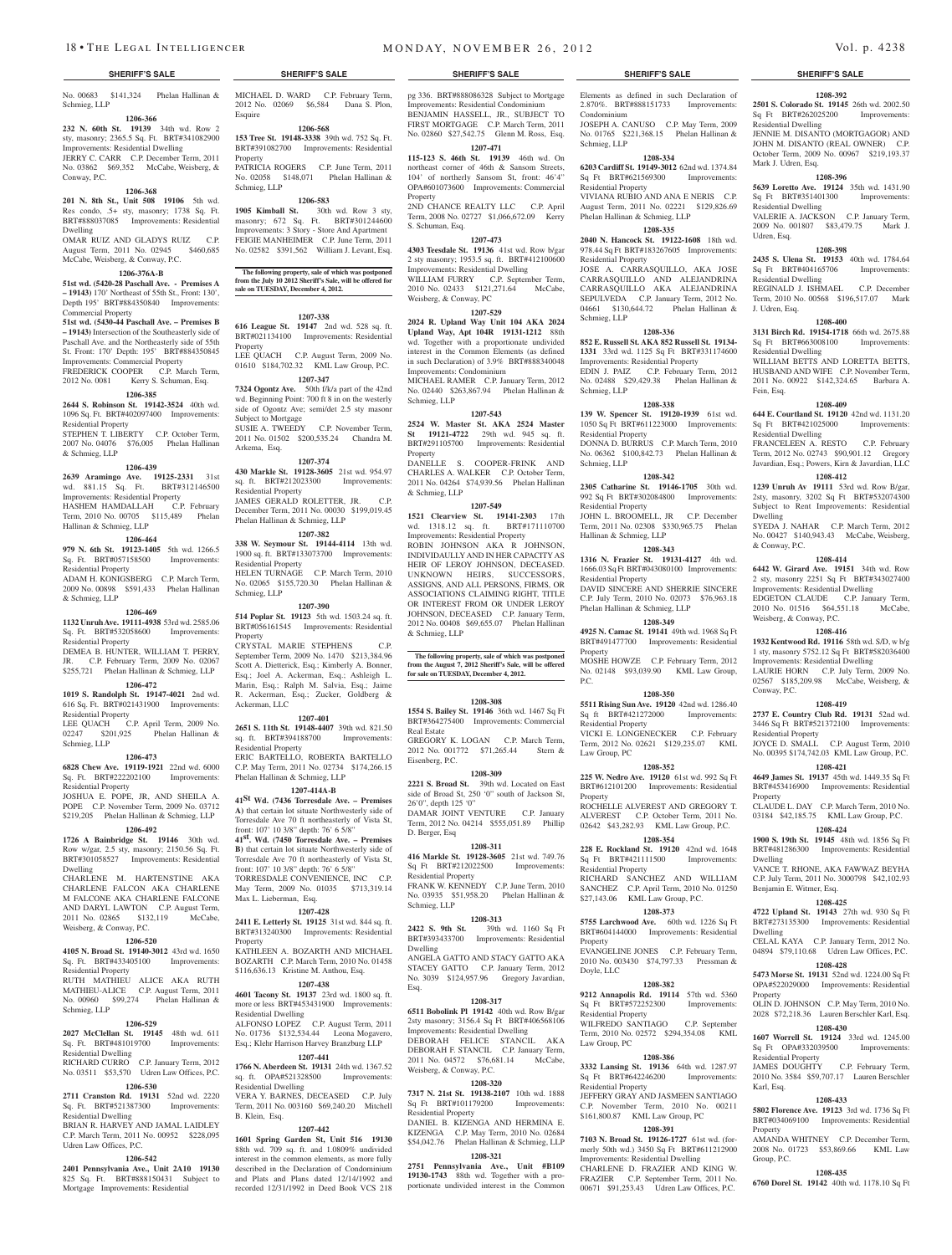BRT#406352000 Improvements: Residential Property CATINA N. BAILEY C.P. June Term, 2010

No. 02108 \$42,770.15 KML Law Group, P.C.

#### **1208-440**

**2622 Island Ave. 19153** 40th wd. 1792.80 Sq Ft BRT#405750300 Improvements:

Residential Dwelling LORNELL MORRIS C.P. May Term, 2010 No. 02662 \$127,578.63 Mark J. Udren, Esq.

## **1208-443**

**9456 Fairgreen Ln 19114** apartment 2-4 units, 2 story OPA#572197388 Improvements: Residential Dwelling

CHARLES FRANK AND LORETTA FRANK, HIS WIFE \$105,218.91 Kenneth E. West, Esq.

### **1208-445**

**5312 N. 2nd St. 19120** 42nd wd. 2008 Sq ft BRT#422412100 Improvements: Residential Property SHIRLEY M. HART C.P. November Term,

2009 No. 00965 \$29,564.32 KML Law Group, P.C.

## **1208-448**

**1011 Levick St. 19111** 53rd wd. 1962 Sq Ft BRT#531075300 Improvements: Residential Property

FRANCES M. BASS C.P. May Term, 2006 No. 03897 \$63,557.35 KML Law Group, P.C.

#### **1208-451**

**938 Brill St. 19124** 35th wd. 1057 Sq Ft BRT#351178300 Improvements: Residential Property TERESA DOUGLAS C.P. November Term,

2011 No. 01514 \$39,808.23 KML Law Group, PC

## **1208-452**

**5243 Westford Rd. 19120** 42nd wd. 1496.25 Sq Ft BRT#421408700 Improvements:

Residential Property SADIE PEREZ C.P. August Term, 2011 No. 03915 \$101,399.76 KML Law Group, PC

#### **1208-455**

**6031 Chestnut St. 19139** 3rd wd. Row conv/apt 3 sty, masonry; 5181.12 Sq Ft BRT#031021600

Improvements: Residential Dwelling MARCELLUS THOMAS C.P. December Term, 2009 No. 02854 \$85,820.61 McCabe, Weisberg, & Conway, P.C.

#### **1208-458**

**4010 Marple St. 19136** 65th wd. Situate on the southwest side of Marple St (40' wide) at the distance of 155' 1/4" northwest from the northwest side of Erdrick St (50' wide) in the 65th ward of the City of Philadelphia; 2847.8 Sq Ft BRT#651087200

PAVITTAR SINGH C.P. March Term, 2012 No. 2287 \$97,165.62 Alan C. Gershenson, Esq.

#### **1208-461**

**5824 Brush Rd. 19138** 22nd wd. Row b/gar 2 sty, masonry; 2512.8 Sq Ft BRT#591226100 Subject to Mortgage Improvements: Residential Dwelling

MARY ANN FARRELL, EXECUTRIX OF THE ESTATE OF ALBERTA M. RANTON, DECEASED MORTGAGOR AND REAL OWNER C.P. February Term, 2012 No. 02274 \$61,685.92 McCabe, Weisberg, & Conway, P.C.

#### **1208-473**

**214-218 New St., Unit D AKA 2-S 19106**  5th wd. 1100 Sq Ft BRT#888030406 Improvements: Residential Property JEFREY T. HEATH C.P. January Term, 2012 No. 004657 \$309,760.45 Christopher A. DeNardo, Esq.

#### **1208-477**

**316 W. Ashdale St. 19120** 42nd wd. 1120 Sq Ft BRT#422176500 Improvements: Residential Dwelling ANGELITA THOMAS AND JONATHAN THOMAS (MORTGAGOR) C.P. September Term, 2010 No. 00558 \$75,788.71 Mark J.

#### Udren, Esq. **1208-478**

**3052 Aramingo Ave. 19134** 25th wd. 1027.5

#### Sq Ft BRT#251477100 Improvements: Residential Dwelling JUAN RIVERA C.P. February Term, 2012 No.

03811 \$100,296.77 Udren Law Offices, P.C.

## **1208-485**

**545 Queen St. AKA 813 S. 6th St. 19147**  2nd wd. 536.90 Sq Ft BRT#022078700 Improvements: Residential Property UNKNOWN HEIRS OF ELIZABETH HEMINGWAY, DECEASED, JERRY HEMINGWAY, SOLELY IN HIS CAPACITY AS HEIR TO ELIZABETH HEMINGWAY DECEASED AND JOHN HEMINGWAY, SOLELY IN HIS CAPACITY AS HEIR TO ELIZABETH HEMINGWAY, DECEASED. C.P. February Term, 2010 No. 00550 \$18,767.97 KML Law Group, PC

## **SHERIFF'S SALE SHERIFF'S SALE SHERIFF'S SALE SHERIFF'S SALE SHERIFF'S SALE**

**1208-486 3966 Richmond St. 19137** 45th wd. 2000 Sq Ft BRT#453298100 Improvements: Residential Property EDWARD FRANCKS C.P. April Term, 2010 No. 01023 \$135,602.81 KML Law Group, PC

#### **1208-500**

**1975 Pratt St. 19124-2134** 62nd wd. 1346.25 Sq Ft BRT#622068400 Improvements: Residential Property TAYLIENE FRUSTER C.P. April Term, 2010 No. 00471 \$78,988.17 Phelan Hallinan &

Schmieg, LLP **1208-490**

## **4351 Pearce St. 19124** 23rd wd. 2587.65 Sq Ft

BRT#231062800 Improvements: Residential Property KEITH JELLEYMAN AND CHRISTI M. STRUNK C.P. February Term, 2012 No. 03344 \$134,705.23 KML Law Group, PC

**1208-507 3333 Elliston Circle 19114-1205** 66th wd. 6149 Sq Ft BRT#661160300 Improvements:

Residential Property YOUNG JA WOO AND KIL CHANG WOO C.P. November Term, 2010 No. 01048

\$85,369.62 Phelan Hallinan & Schmieg, LLP

#### **1208-510**

**158 Fountain St. 19127-1932** 21st wd. 2184.97 Sq Ft BRT#212288510 Improvements: Residential Property DANIELLE P. LEHMAN C.P. December Term, 2009 No. 01097 \$428,570.60 Phelan Hallinan & Schmieg, LLP

#### **1208-511**

**7112 Cottage St. 19135-1202** 41st wd. 1440 Sq Ft BRT#412284600 Improvements: Residential Property MARYELLEN R. LEARY AND DOUGLAS LEARY, JR. C.P. January Term, 2012 No. 04900 \$139,704.85 Phelan Hallinan & Schmieg, LLP

#### **1208-512**

**252 W. Haines St. 19144-3319** 59th wd. 1507.65 Sq Ft BRT#593039200 Improvements: Residential Property

MARY WALKER-GUINN AND RANDALL K. GUINN C.P. December Term, 2009 No. 00994 \$101,674.72 Phelan Hallinan & Schmieg, LLP

#### **1208-514**

**1334 Earl St. 19125-3314** 18th wd. 1131.86 Sq Ft BRT#181114800 Improvements: Residential Property

UNKNOWN HEIRS, SUCCESSORS, ASSIGNS, AND ALL PERSONS, FIRMS, OR ASSOCIATIONS CLAIMING RIGHT, TITLE, OR INTEREST FROM OR UNDER ROBERT V. RUFO, DECEASED. UNKNOWN HEIRS, SUCCESSORS, ASSIGNS, AND ALL PERSONS, FIRMS, OR ASSOCIATIONS CLAIMING RIGHT, TITLE, OR INTEREST FROM OR UNDER RUFO V. RITA DECEASED. MARIA VIZARD, IN HER CAPACITY AS HEIR OF THE ESTATE OF RITA RUFO AKA RITA T RUFO, DECEASED HEIR OF THE ESTATE OF ROBERT RUFO AKA ROBERT V RUFO AKA ROBERT VICTOR RUFO. FRANK VIZARD, IN HIS CAPACITY AS ADMINISTRATOR OF THE ESTATE OF ROBERT RUFO AKA AKA ROBERT V RUFO AKA ROBERT VICTOR RUFO AND IN HIS CAPACITY AS ADMINISTRATOR OF THE ESTATE OF RITA RUFO AKA RITA T RUFO. C.P. June Term, 2010 No. 02487 \$417,371.59 Phelan Hallinan & Schmieg, LLP

#### **1208-516**

**1231-1233 E. Chelten Ave. 19138** 59th wd. 5073.20 Sq Ft. BRT#591020500 Improvements: Residential Property KENNETH ROUSE AND TIFFANI JORD C.P. September Term, 2010 No. 03386 \$177,363.96 Phelan Hallinan & Schmieg, LLP

#### **1208-521**

**1524 S. 30th St. 19146-3504** 36th wd. 832 Sq Ft BRT#364418100 Improvements: Residential Property SCOTT FUIMAN AND PETER DISSIN C.P. February Term, 2010 No. 03561 \$55,328.36

#### Phelan Hallinan & Schmieg, LLP **1208-525**

**2022 Mifflin St. 19145-2837** 48th wd. 882 Sq Ft BRT#481070900 Improvements: Residential Property DENISE EDWARDS AND ERIC EDWARDS

C.P. January Term, 2010 No. 03253 \$32,616.01 Phelan Hallinan & Schmieg, LLP **1208-531 5618 Baltimore Ave. 19143-3126** 51st wd. 1600 Sq Ft BRT#513056700 Improvements: Residential Property

DANATTA STREETER C.P. October Term 2010 No. 01703 \$112,022.26 Phelan Hallinan & Schmieg, LLP

## Vol. p. 4239 **m** on DAY, NOVEMBER 26, 2012 **THE LEGAL INTELLIGENCER** • 19

Schmieg, LLP

Residential Property

Residential Property

Phelan Hallinan & Schmieg, LLP

Schmieg, LLP

Schmieg, LLP

Property

**1208-614 1628 Middleton St. 19138** 10th wd. 1888.87 Sq ft BRT#102138800 Improvements:

BRT#393328000 Improvements: Residential

KATHRYN DICESARE AKA KATHRYN L. DICESARE C.P. February Term, 2012 No. 00815 \$133,775.83 McCabe, Weisberg, &

**1208-677 3705 Morrell Ave. 19114** 66th wd. Row b/ gar 2sty masonry; 2916 Sq Ft BRT#661146230 Improvements: Residential Dwelling CHARLES K. LEE AKA CHARLES KENNETH LEE AND EILEEN LEE C.P. September Term, 2009 No. 00826 \$180,381.14 McCabe, Weisberg, & Conway, P.C. **1208-680 3621 N. 17th St. 19140** 13th wd. semi det, 2 sty, masonry; 3820 Sq Ft BRT#131212700 Improvements: Residential Dwelling DONALD H. WIMMER C.P. February Term, 2012 No. 02815 \$63,851.39 McCabe,

Dwelling

Conway, P.C.

Weisberg, & Conway, P.C.

Dwelling

& Conway, P.C.

Improvements: Vacant

Hallinan & Schmieg, LLP

Residential Dwelling

Residential Property

Group, P.C.

Arkema, Esq.

Subject to Mortgage

Residential Property

Hallinan & Schmieg, LLP

Phelan Hallinan & Schmieg, LLP

Phelan Hallinan & Schmieg, LLP **1209-379 1516 Devereaux Ave. 19149** 54th wd. row b/ gar ssty masonry; 2604 Sq Ft BRT#541058200 Improvements: Residential Dwelling MOISES A HORNA C.P. February Term, 2012 No. 04042 \$\$146,997.84 McCabe,

Weisberg, & Conway, P.C.

Residential Property

Cieslik, Esq.

**1208-682 1020 S. Chadwick St. 19146** 13th wd. Row 2 sty, masonry, 1696 Sq Ft BRT#301321300 Subject to Mortgage Improvements: Residential

PERRY JACKSON C.P. March Term, 2010 No. 00449 \$244,110.12 McCabe, Weisberg,

**1208-691A-B 2754 Lardner St. – Premises A -19149**  62nd wd. 1283.20 Sq Ft BRT#621169200 Improvements: Residential Property **2754 Lardner St. – Premises B - 19149**  62nd wd. 1283.20 Sq ft BRT#621169210

FRANCES B. VASSALLO C.P. February Term, 2009 No. 01180 \$110,456.14 Phelan

**The following property, sale of which was postponed from the September 4, 2012 Sheriff's Sale, will be offered for sale on TUESDAY, December 4, 2012.**

**1209-339 567 E. Carver St. 19120** 35th wd. 1057.50 Sq Ft BRT#351248200 Improvements:

APRIL K YOUNG C.P. July Term, 2010 No. 01445 \$115,642.43 Mark J. Udren, Esq. **209-349 1850 Farrington Rd. 19151** 34th wd. 2550 Sq Ft BRT#343352600 Improvements:

PAUL G SHUEBROOK C.P. February Term, 2012 No. 03368 \$109,683.78 KML Law

**1209-359 235 E. Phil Ellena St.** 22nd wd. Situate on the northwest side of Phil-Ellena St at the distance of 90 ft southwestward from the southwest side of Crowson St Subject to Mortgage Improvements: Row 2 sty, masonry

LOUIS A. STEPHENS C.P. August Term, 2011 No. 03692 \$\$98,043.43 Chandra M.

**1209-364 2329 S. Bucknell St.** 48th wd. Easterly side of Bucknell St 200 ft 2 in south from the south side of Wolf St front 14 ft 2 in, depth 48 ft, 6 in

KENNETH J CASTAGNA C.P. August Term, 2008 No. 002754 \$58,002.90 Vincent T

**1209-365 6533 Dorel St. 19142-2814** 40th wd. 1040 Sq Ft PRCL#406335400 Improvements:

RACHEL MOSLEY C.P. February Term, 2012 No. 03399 \$\$55,240.51 Phelan

**1209-367 2138 E. Clearfield St. 19134-3747** 25th wd. 1531.80 Sq Ft PRCL#252232600 Improvements: Residential Property DONALD ORLEN AND LESLIE ORLEN C.P. March Term, 2010 No. 01173 \$79,821.81

**1209-368 2136 Watkins St. 19145-1927** 36th wd. 700 Sq Ft PRCL#363146000 Improvements:

JACQUI SIMPKINS AND ZELDA SIMPKINS AKA ZELDA L. SIMPKINS, INDIVIDUAL AND IN HER CAPACITY AS EXECTRIX OF THE EASTE OF IRENE BUNCH C.P. October Term, 2011 No. 04092 \$\$48,094.23

**1209-384 6121 Marsden St. 19135** 41st wd. 1600 Sq Ft

KIANA WATSON C.P. May Term, 2009 No. 01751 \$151,680.39 Phelan Hallinan &

**1208-617 411 N. 67th St. 19151-4008** 34th wd. 3055.50 Sq Ft BRT#343141000 Improvements:

HERBERT LONG AKA HERBERT M LONG AND DEBORAH PALMER-LONG AKA DEBORAH T. PALMER-LONG C.P. November Term, 2011 No. 03112 \$144,774.47

**1208-621 2152 W. 74th Ave. AKA 2152 74th Ave. 19138- 1417** 50th wd. 1736 Sq Ft BRT#501397300 Improvements: Residential Property JOEREL BESSON C.P. March Term, 2010 No. 01842 \$145,549.90 Phelan Hallinan &

**1208-622 4215 Lawndale St. AKA 4215 Lawndale Ave. 19124-4818** 33rd wd. 2469.15 Sq Ft BRT#332276100 Improvements: Residential

AYED FARHAT AND AMAL FARHAT C.P. March Term, 2011 No. 03118 \$39,764.07

**1208-625 1811 N. 17th St. 19121-3307** 32nd wd. 1683 Sq Ft BRT#321110000 Improvements:

RAY WALKER C.P. June Term, 2010 No. 02039 \$294,142.26 Phelan Hallinan &

**1208-636 5253 Burton St. 19124-1532** 62nd wd. 1150.50<br>
Sq Ft BRT#622433800 Improvements:

MICHAEL PINKHAS AND DANIEL PINKHAS C.P. March Term, 2012 No. 02131 \$86,032.55 Phelan Hallinan & Schmieg, LLP **1208-647 6128 Spruce St. 19139-3740** 3rd wd. 1200 Sq Ft BRT#032006900 Improvements:

LARON SKINNER AND GUYUNIA SMITH C.P. November Term, 2010 No. 04568 \$98,136.40 Phelan Hallinan & Schmieg, LLP **1208-653 926 Tustin St. 19111-1431** 63rd wd. 4100 Sq Ft BRT#632033189 Improvements:

ANDREW YAREMCHUK C.P. March Term, 2012 No. 01732 \$163,218.53 Phelan

**1208-657 1116 Harrison St. 19124-2908** 23rd wd. 1347.77 Sq Ft BRT#234125600 Improvements:

KIMBERLY A. CLARK C.P. October Term, 2010 No. 01961 \$144,574.93 Phelan

**1208-658 5104 Master St.** 44th wd. Semi det, 2 sty, masonry, Situate on the south side of Master St (formerly called Paschall St) 60 ft wide, at the distance of 40 ft westward from the west side of 51st St in the 44th Ward formerly part of the 52nd ward of the City of Philadelphia Subject to Mortgage Improvements: Semi det

ADRIENNE WILLIAMS C.P. September Term, 2011 No. 00728 \$100,407.38 Chandra

**1208-661 324 Devereaux Ave. 19111** 35th wd. 1430.10<br>
Sq Ft BRT#352192700 Improvements:

ESTATE OF ROBERT LARRY, JR. DECEASED, RHONDA K. LARRY, KETURAH LARRY AND ROBERT LARRY, III C.P. November Term, 2000 No. 00159 \$83,643.89 Phelan Hallinan & Schmieg, LLP **1208-664 8042 Mars Pl 19153** 40th wd. row b gar 2sty, masonry; 1617.30 Sq Ft/38.030 SWS of 80th Sq Ft BRT#405890061 Improvements:

KENTIA WATERS C.P. May Term, 2010 No. 00715 \$150,093.96 McCabe, Weisberg, &

**1208-674 5348 Wingohocking Terrace 19144** 12th wd. Semi det 3sty stone; 4684.98 Sq Ft BRT#122185200 Improvements: Residential

JEFFREY DULDULAO C.P. January Term, 2012 No. 02323 \$144,236.87 McCabe,

**1208-675 900 W. Moyamensing Ave. 19148** 39th wd. Row 2sty, masonry; 2661.43 Sq Ft

Phelan Hallinan & Schmieg, LLP

Residential Property

Sq Ft BRT#622433800 Residential Property

Residential Property

Residential Property

Residential Property

2 sty masonry

M. Arkema, Esq.

Sq Ft BRT#352192700 Residential Property

Residential Dwelling

Weisberg, & Conway, P.C.

Conway, P.C.

Dwelling

Hallinan & Schmieg, LLP

Hallinan & Schmieg, LLP

Schmieg, LLP

**1208-532 1540 s Garnett St. AKA 1540 S. Garnet Rd. 19146-4628** 36th wd. 672 Sq Ft BRT#363222200 Improvements: Residential Property JOSE M. PEREZ, JR. AKA JOSE W. PEREZ JR. C.P. November Term, 2010 No. 01512

\$71,910.11 Phelan Hallinan & Schmieg, LLP

#### **1208-539 854 N. 21st St. 19130-1431** 15th wd. 1042.50

Sq Ft. BRT#151128700 Improvements: Residential Property EDWARD J. FURLONG, JR. AKA EDWARD J. FURLONG C.P. August Term, 2009 No.

03149 \$67,531.33 Phelan Hallinan & Schmieg, LLP **1208-542**

**6651 Erdrick St. 19135-2601** 55th wd. 1292.68 Sq Ft BRT#552277900 Improvements: Residential Property SCOTT WENDEL AND ELIZABETH P. WENDEL C.P. November Term, 2009 No.<br>03981 \$64,525.26 Phelan Hallinan &

03981 \$64,525.26 Schmieg, LLP **1208-558 1434 Kerper St. 19111** 53rd wd. 1296 Sq Ft

BRT#532096700 Improvements: Residential Property MICHAEL S. GILLIGAN C.P. February Term,

2012 No. 001784 \$158,822.83 Christopher A. DeNardo, Esq.

## **1208-566**

**3823 N. Smedley St. 19140** 38th wd. East side of Smedley St, 189' 6" northward from the north side of Butler St, front 15'6", depth 80'0" BRT#1311884000 Subject to Mortgage ELIZABETH AND HILDA SINGLETARY C.P. November Term, 2003 No. 000209 \$51,285.41 Louis P. Vitti, Esq.

## **1208-572**

**1410 Ellsworth St.** 26th wd. 2622 Sq Ft BRT#365271000 Subject to Mortgage Improvements: Residential Dwelling ALBERTA KELLEY AND MARIA KELLEY C.P. January Term, 2012 No. 000677 \$224,892.33 Gregory Javardian, Esq.

## **1208-574**

**7214 Ditman St. 19135** 41st wd. 1260 Sq Ft BRT#412355500 Improvements: Residential Property PETER ROSETTI AKA PETE ROSETTI C.P. March Term, 2012 No. 000148 \$86,232.27 Christopher A. DeNardo, Esq.

## **1208-578**

**4927 Morris St. 19144-4713** 13th wd. 1675.95 Sq Ft BRT#133143300 Improvements: Residential Property YO LANDA R. WANSLEY, IN HER CAPACITY AS EXECUTRIX AND DEVISE OF THE ESTATE OF MARY R. WANSLEY AKA MARY RUTH WANSLEY C.P. September Term, 2009 No. 00699 \$60,725.41 Phelan Hallinan & Schmieg, LLP

#### **1208-583**

**102 Sigel St. 19148-1906** 1st wd. 675 Sq. Ft. BRT#011161200 Improvements: Residential Property

THERESA ESPOSITO C.P. December Term, 2009 No. 00474 \$241,189.09 Phelan Hallinan & Schmieg, LLP

#### **1208-585**

**6227 Ogontz Ave. 19141-1412** 17th wd. 2208 Sq Ft BRT#172243500 Improvements: Residential Property

MICHELE Y. WARD AND DERRICK E. WARD C.P. October Term, 2009 No. 03629 \$124,081.11 Phelan Hallinan & Schmieg, LLP

## **1208-595**

**3604 Genessee Pl** 66th wd. Southwesterly side of Genessee Pl 69' 9-3/8" northwestwardly from the southwesterly side of Genessee Dr, front Irregular, deputy: irregular Improvements: Single Family Residence JESSICA KNAUSS C.P. November Term, 2010 No. 00443 \$212,118.79 Stephen M. Hladik, Esq.

### **1208-598**

**4324 Glendale St. 19124-4318** 33rd wd. 1300 Sq Ft BRT#332437100 Improvements: Residential Property SANA OTHMAN AND FIRAS

ABDELQADER C.P. October Term, 2011 No. 00655 \$162,732.06 Phelan Hallinan &

**1208-606 1908 N. 22nd St. 19121-2112** 32nd wd. 1616 Sq. Ft. BRT#322092500 Improvements:

STEPHEN JACKSON C.P. June Term, 2010 No. 00429 \$90,335.89 Phelan Hallinan &

**1208-608 6356 Jackson St. 19135-3225** 55th wd. 1627.20 Sq Ft BRT#552463800 Improvements:

DANIEL HUNTER C.P. July Term, 2010 No. 00866 \$91,492.82 Phelan Hallinan &

Schmieg, LLP

Residential Property

Residential Property

Schmieg, LLP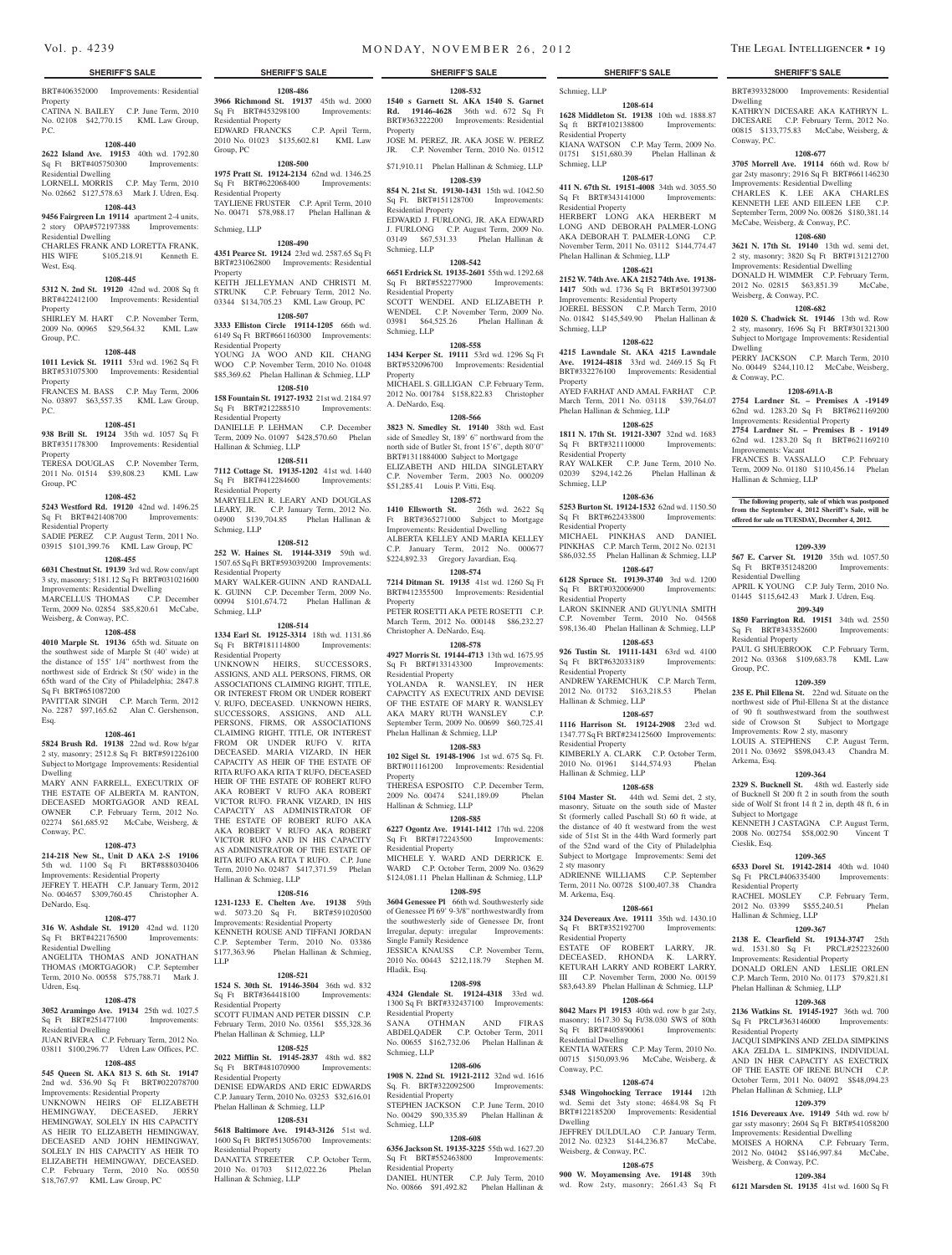BRT#411262600 Improvements: Residential Schmieg, LLP

Dwelling JOHN J HENDERSON AND KATHLEEN HENDERSON C.P. February Term, 2012 No. 00016 \$103,679.09 Udren Law Offices, P.C.

#### **1209-386**

**3154 Friendship St. 19149** 55th wd. 1714.65 Sq Ft BRT#551405000 Improvements:

Residential Dwelling J. SCOTT CUMMINGS AND VICKI J. CUMMINGS C.P. December Term, 2009 No. 03358 \$171,709.97 Mark J. Udren, Esq.

#### **1209-389**

**7628 Rugby St. 19150** 10th wd. 1224 Sq Ft BRT#102463900 Improvements: Residential Property

KENNETH O MCPHERSON C.P. October Term, 2011 No. 003413 \$\$87,236.68 Christopher A. DeNardo, Esq.

### **1209-403**

**4620 Kendrick St.** 65th wd. 2408.58 Sq Ft BRT#652069500 Improvements: Residential Dwelling

PROPERTY OF KENNETH A. YOUNG, ESQUIRE, ADMINISTRATOR OF THE ESTATE OF AN NHAN HUYNH, DECEASED, AKA ANNHAN HUYNH AKA ANNIE HUYNH AKA NHAN THI AN HUYNH C.P. March Term, 2012 No. 000997 \$\$12,347.44 Gregory Javardian, Esq.

#### **1209-406**

**8945 Leonard St. 19152** 57th wd. S/DW B/G 1 sty masonry; 6774 Sq Ft BRT#571182500 Improvements: Residential Dwelling ROSE SMITH C.P. August Term, 2011 No.

01526 \$\$265,060.27 McCabe, Weisberg, & Conway, P.C.

## **1209-407**

**1023 S. Ithan St. 19143** 51st wd. Row 2 sty masonry; 1904 Sq Ft BRT#513025100 Improvements: Residential Dwelling JACOB HASIS C.P. February Term, 2012 No. 03727 \$\$59,571.40 McCabe, Weisberg, & Conway, P.C.

### **1209-413**

**3318 W. Allegheny Ave. 19132** 38th wd. 1560 sq ft BRT#382017600 Improvements: Residential Dwelling

MAXINE THORNTON, DECEASED, ET. AL C.P. May Term, 2009 No. 001675 \$\$37,103.60 Benjamin E. Witmer, Esq.

#### **1209-414**

**130-136 Bread St., Unit 132, parcel #1-N-15- 531 19106** 88th wd. 1077 Sq Ft and 2.2725% undivided interest in the common elements, as more fully described in the Declaration of Condominium dated 12/10/1986 and recorded 12/29/1986 in Deed book FHS 666 Pg 304. BRT#888055720 Subject to Mortgage Improvements: Residential Condominium PROPERTY OF HAESOOK CHOI AND HYUNG G. CHOI, SUBJECT TO FIRST MORTGAGE C.P. July Term, 2011 No. 03171 \$\$16,382.08 Glenn M. Ross, Esq.

#### **1209-447**

**6644 Boyer St. 19119** 22nd wd. BRT#221276200 Improvements: Residential Dwelling

THE PROPERTY OF CHARLES AJ HALPIN, III ESQUIRE AND ADMINISTRATOR OF THE ESTATE OF JAMES A FINNEY, DECEASED C.P. February Term, 2012 No. 02588 \$253,807.55 Gregory Javardian, Esq.; Powers, Kirn & Javardian, LLC

#### **1209-459**

**534 W. Somerset St. 19133** 19th wd. Row 2 sty masonry & parking lot, non-commercial 1581.25 and 811.25 Sq Ft BRT#192327900 & BRT#192328000 Improvements: Residential Dwelling

CLAUDIO HERNANDEZ C.P. May Term, 2011 No. 02737 \$\$32,741.98 McCabe, Weisberg, & Conway, P.C.

#### **1209-469**

**5702 N. Lambert St.** 49th wd. Beginning at a point on the westerly side of Lambert St (45 ft wide) at the distance of 14'8-7/8" northwardly from the northerly side of Chew Ave (610 ft wide). Containing in front or breadth on the said side of Lambert St 14 ft 2 in and extending of that width in length or depth westwardly between parallel lines at right angles to the aid Lambert st (north and south lines thereof extending partly through the center of a certain party wall between this messuage and the messuage adjoining to the north and south) 64 ft to the center of a certain 12 ft wide driveway leading southwardly into Chew ave BRT#172423700 Subject to Mortgage Improvements: Row b/ gar 2 sty masonry

DA WNY LARRY C.P. March Term, 2012 No. 00954 \$\$73,449.01 Patrick J. Wesner, Esq. **1209-473**

## **5854 Oakland St. 19149-3414** 62nd

wd. 4816.52 Sq Ft PRCL#621396900 Improvements: Residential Property

EUGENE TAYLOR C.P. February Term, 2012 No. 03885 \$56,402.89 Phelan Hallinan &

**1209-475 2103 S. Simpson St. 19142-2029** 40th wd. 1140 Sq Ft PRCL#401190000 Improvements: Residential Property

GAU T LY AKA GAU TI LY C.P. January Term, 2012 No. 03077 \$\$49,268.91 Phelan Hallinan & Schmieg, LLP

## **1209-478**

**1816 Placid St. 19152-1113** 56th wd. 3271.75 Sq Ft PRCL#154N230250 Improvements: Residential Property MICHAEL J. GARIFFO C.P. March Term,

#### 2010 No. 02058 \$\$134,391.10 Phelan Hallinan & Schmieg, LLP **1209-483**

**3414 Ainslie St. 19129-1426** 38th wd. 1600 Sq Ft PRCL#382117600 Improvements: Residential Property ERIC M DENNISON C.P. March Term, 2012 No. 02883 \$\$196,279.51 Phelan Hallinan & Schmieg, LLP

## **1209-485**

**803 N. 63 St. 19151-3437** 34th wd. 5125 Sq Ft PRCL#342360200 Improvements: Residential Property JOSEPH A. DEREEF, SR, AKA JOSEPH DEREEF, SR, AKA JOSEPH A. DEREEF,

LESLIE DEREEF AND JOSEPH A. DEREEF, JR C.P. December Term, 2011 No. 02311 \$117,908.56 Phelan Hallinan & Schmieg, LLP

## **1209-488**

**4939 Royal St. 19144-6050** 59th wd. 3883.81 Sq Ft PRCL#123140200 Improvements: Residential Property DAVID F COOPER C.P. January Term, 2011 No. 01127 \$\$30,521.71 Phelan Hallinan & Schmieg, LLP

**1209-496 4113 Apple St. 19127-1702** 21st wd. 1192.03 Sq Ft PRCL#211251700 Improvements: Residential Property EDWARD D. BASSI AND EILEEN BASSI C.P. February Term, 2010 No. 00332 \$\$99,090.95 Phelan Hallinan & Schmieg, LLP

## **1209-498**

**2009 N. Cleveland St. 19121-1501** 32nd wd. 630 Sq Ft PRCL#321232800 Improvements: Residential Property DANDRE PARMLEY C.P. February Term, 2012 No. 03101 \$\$54,270.86 Phelan Hallinan & Schmieg, LLP

**1209-501**

#### **2044 Emily St. 19145-2823** 48th wd. 658 Sq Ft PRCL#481120900 Residential Property MICHAEL SIMPSON C.P. June Term, 2007

No. 02501 \$\$39,339.46 Phelan Hallinan & Schmieg, LLP

### **1209-510**

**5912 N. 21 St. 19138-2922** 17th wd. 1180.04 Sq Ft PRCL#172453400 Improvements: Residential Property RAYETTA MACK C.P. November Term, 2011 No. 01020 \$\$76,668.75 Phelan Hallinan & Schmieg, LLP

#### **1209-527**

**5723 Warrington Ave. 19143-5213** 51st wd. 1600 Sq Ft PRCL#513308000 Improvements: Residential Property VIRGINIA WILSON C.P. January Term, 2010 No. 01013 \$\$21,326.48 Phelan Hallinan & Schmieg, LLP

## **1209-528**

**6008 N. 16th St. 19141-1908** 17th wd. 1360 Sq Ft PRCL#172144400 Improvements: Residential Property PATRICIA TURLINGTON C.P. March Term, 2012 No. 02608 \$\$70,358.51 Phelan Hallinan & Schmieg, LLP

## **1209-538**

**9372 Annapolis Rd. 19114-3527** 35th wd. 9000 Sq Ft PRCL#572257400 Improvements: Residential Property CHRISTOPHER ZUK AND JENNIFER

JONES AKA JENNIFER JONES ZUK C.P. October Term, 2011 No. 02164 \$\$170,772.91 Phelan Hallinan & Schmieg, LLP

#### **1209-540**

**9015 Buttonwood Pl. 19128-1056** 21st wd. 6685 Sq Ft PRCL#212502470 Improvements: Desidential Property MADELINE DAVIS, ANETTA L. DANIELS AND ANDRE L. DANIELS C.P. February Term, 2012 No. 03882 \$\$425,793.91 Phelan Hallinan & Schmieg, LLP

#### **1209-553**

**6215 Washington Ave. 19143** 3rd wd. 2152.50 Sq Ft BRT#033111500 Improvements: Residential Dwelling DANA MYERS; DAVID MYERS; DAVID C. MYERS; PATRICIA MYERS C.P. December Term, 2011 No. 03784 \$49,638.24 Udren Law Offices, P.C.

#### **1209-557**

**4325 Tackawanna St. 19124** 23rd wd. 2604

easterly side of Central Ave 165 ft 0 in northeastwardly from the northeasterly side of Tucker St, front 55 ft 0 in, depth 115 ft 0 in

**1210-313 6326 Cherokee St. 19144** 59th wd. 2000 Sq Ft BRT#593138100 Improvements: Residential

JOANNE D ALLMAN C.P. November Term, 2011 No. 1960 \$183,926.82 Scott A. Dietterick, Esq., Kimberly A. Bonner, Esq., Joel A. Ackerman, Esq., Ashleigh L. Marin, Esq., Ralph M. Salvia, Esq., Jaime R. Ackerman, Esq., Zucker, Goldberg & Ackerman, LLC **1210-316 1544-46 Magee St. 19149** 54th wd. 2602 Sq Ft BRT#541130900 Improvements: Residential

MAN K KIM C.P. February Term, 2012 No. 2891 \$38,593.37 Christopher A. DeNardo,

**1210-319 141 W. Delphine St. 19120** 42nd wd. 1050 Sq Ft BRT#422268200 Improvements:

ESTEBAN GERENA (MORTGAGOR) AND EILEEN GERENA (REAL OWNER) C.P. January Term, 2012 No. 003717 \$127,646.58

**1210-322 5411 N. Water St. 19120** 42nd wd. 5113.92 Sq Ft BRT#421286300 Improvements:

TRIFRENA V ARMSTRONG, SYLVIA R. JONES, AND CHARLES W JONES C.P. January Term, 2012 No. 04559 \$129,204.36

**1210-325 129-01 E. Walnut Ln 19144** 22nd wd. Two story row, masonry; approx 1152 Sq Ft BRT#592071710 Subject to Mortgage Improvements: Residential Dwelling JAMESCINA WHITAKER; TITLE IS VESTED IN JAMESCINA WHITAKER BY DEED DATED 5/21/96 AND RECORDED 11/25/96 IN BOOK 159, PG 134. C.P. June Term, 2011 No. 002200 \$93,027.68 Federman &

**1210-326 1518 S. Ringgold St.** 36th wd. Beginning point: Situate on the west side of Ringgold St at the distance of One hundred twenty-three feet nine inches southward from the south side of Dickinson Street Subject to Mortgage Improvements: Row 2 sty, masonry RICHARD A. CURRO, JR AND THOMAS ESPOSITO C.P. January Term, 2012 No. 03701 \$65,148.53 Chandra M. Arkema, Esq. **1210-327 2115 N. Lambert St. 19121** 32nd wd. 883.50 Sq Ft BRT#322032600 Improvements:

SYLVIA GANZ C.P. May Term, 2010 No. 00677 \$54,728.59 KML Law Group, P.C. **1210-328 3903 K St. 19124** 3rd wd. 1131.20 Sq Ft BRT#332320900 Improvements: Residential

ADELINE SAINT-CYR C.P. February Term, 2010 No. 03566 \$94,512.64 KML Law

**1210-329 1003 S. 8th St. 19147** 2nd wd. 640 Sq Ft BRT#021499500 Improvements: Residential

HOANG THAI NGUYEN C.P. January Term, 2012 No. 02723 \$297,566.79 KML Law

**1210-331 3501 Sussex Ln 19114** 66th wd.(formerly part of the 58th) 4329 Sq Ft BRT#661209900 Improvements: Residential Property LINDA LEWIS C.P. April Term, 2012 No. 00240 \$111,360.05 KML Law Group, P.C. **1210-334 5011 Worth St. 19124** 23rd wd. 1004 Sq Ft BRT#622464200 Improvements: Residential

ROSE D KERSAINT C.P. February Term, 2012 No. 001412 \$63,024.46 Christopher

**1210-337 616 Gerhard St. 19128** 21st wd. 1525 Sq Ft BRT#213157900 Improvements: Residential

MICHELE AMERY; SAMUEL AMERY C.P. May Term, 2011 No. 0175 \$154,594.84 Scott A. Dietterick, Esq., Kimberly A. Bonner, Esq., Joel A. Ackerman, Esq., Ashleigh L. Marin, Esq., Ralph M. Salvia, Esq., Jaime R. Ackerman, Esq., Zucker, Goldberg & Ackerman, LLC **1210-339 523 E. Walnut Ln 19144-0000** 59th wd. 1050 Sq Ft BRT#592077800 Improvements:

IULIA MANOVSCAIA; STANISLAV MANOVSKY AKA STANISLAV MANOVSCHII C.P. December Term, 2011 No. 0931 \$70,260.53 Scott A. Dietterick, Esq., Kimberly A. Bonner, Esq., Joel A. Ackerman, Esq., Ashleigh L. Marin, Esq., Ralph M. Salvia, Esq., Jaime R. Ackerman, Esq., Zucker, Goldberg & Ackerman, LLC

Property

Property

Residential Property

Residential Property

KML Law Group, P.C.

Associates, LLC

Residential Property

Property

Property

Group, P.C.

Property

Property

A. DeNardo, Esq.

Residential Property

Group, P.C.

Christopher A. DeNardo, Esq.

Esq.

KAREN C MORRISSEY C.P. September Term, 2011 No. 02007 \$\$244,081.45 Louis

**1209-611 6744 Guyer Ave. 19142** 7th wd. 1105 Sq Ft BRT#406327300 Improvements: Residential

MARY ANN BYRD C.P. October Term, 2011 No. 000171 \$\$84,313.53 Martha E. Von

**1209-615 6628 Chew Ave. 19119-2003** 22nd wd. 1449.54 Sq Ft PRCL#221255200 Improvements:

SHARON E SMITH C.P. November Term, 2011 No. 01592 \$\$64,780.61 Phelan

**1209-621 2426 W. Clifford St.** 29th wd. On south side of Clifford St, 200 feet 3/4 inches westward

2426 W CLIFFOD ST, PHILADELPHIA, PENNSYLVANIA C.P. September Term, 2011 No. 00906 \$\$34,362.72 Tsiwen M. Law, Esq. **1209-622 401-405, 409 and 411 W. Norris St. 19122**  18th wd. (FKA part of 19) PRCL#183207100, PRCL#183207200, & PRCL#183207420

ERIC ORTIZ, TITLE TO SAID PREMISES IS VESTED IN JOSE RODRIGUEZ AND ERIC ORTIZ, FATHER AND SON, BY FEE SIMPLE DEED DATED JANUARY 20, 2006 AND RECORDED FEBRUARY 10, 2006 IN THE OFFICE OF THE RECORDER OF DEEDS IN AND FOR PHILADELPHIA COUNTY AS INSTRUMENT NUMBER 51376972, GRANTED AND CONVEYED UNTO ERIC ORTIZ, IN FEE C.P. September Term, 2010 No. 01025 \$220,592.85 Martin S. Weisberg, Esq. **1209-629 4706 Chestnut St.** 46th wd. 2875 Sq Ft BRT#881145040 Subject to Mortgage Subject to Rent Improvements: four-story, tenunit apartment building of brick construction w/

ARIF MALIK C.P. January Term, 2011 No. 02029 \$\$101,907.05 Jack, J. Seitz, Esq.; Zachary J. Cohen, Esq.; Leavoy Butz & Seitz,

**1209-632 318 W Earlham Terrace 19144** 12th wd. Semi/Det 3 Sty Masonry; 5196 Sq. Ft. BRT#124048200 Subject to Mortgage Improvements: Residential Dwelling CHRISTOPHER J ROSSMAIER C.P. September Term, 2010 No. 00623 \$224,182.17 McCabe, Weisberg, & Conway, P.C.

**The following property, sale of which was postponed from the October 2, 2012 Sheriff's Sale, will be offered for sale on TUESDAY, December 4, 2012.**

**1210-301 8653 Williams Ave.** 50th wd. 1454.40 Sq Ft BRT#502281800 Improvements: Row b/gar

JAMES H JACKSON, DECEASED C.P. August Term, 2010 No. 04723 \$78,755.72

**1210-303 1322 Orthodox St. 19124** 23rd wd. 3635 Sq Ft BRT#234058700 Improvements: Residential

MAHIR CENANOVIC C.P. August Term, 2010 No. 04099 \$135,936.48 Brian M.

**1210-306 1743 N. 61 St.** 34th wd. 1275 Sq Ft BRT#342249200 Improvements: Residential

CHRISTOPHER BURGESS C.P. April Term, 2010 No. 04051 \$91,607.20 Brian M. Kile,

**1210-310 2926 S. Broad St. 19145** 26th wd. 1552.50 Sq Ft BRT#261086500 Improvements:

JOHN WHITING AKA JOHN L. WHITING C.P. November Term, 2009 No. 3390 \$247,725.57 Scott A. Dietterick, Esq., Kimberly A. Bonner, Esq., Joel A. Ackerman, Esq., Ashleigh L. Marin, Esq., Ralph M. Salvia, Esq., Jaime R. Ackerman, Esq., Zucker,

**1210-311 2746 Ruth St. 19134** 25th wd. 1052 Sq Ft BRT#252557000 Improvements: Residential

ROBERT D WILSON C.P. October Term, 2009 No. 0646 \$50,640.92 Scott A. Dietterick, Esq., Kimberly A. Bonner, Esq., Joel A. Ackerman, Esq., Ashleigh L. Marin, Esq., Ralph M. Salvia, Esq., Jaime R. Ackerman, Esq., Zucker, Goldberg & Ackerman, LLC

BRT#631062800

P. Vitti, Esq.

Dwelling

Rosenstiel, Esq.

Residential Property

Hallinan & Schmieg, LLP

from the west side of 24th st.

Improvements: Property

limited parking facilities

LLC

2sty, masonry

Property

Kile, Esq.

Property

Esq.

Property

Residential Property

Goldberg & Ackerman, LLC

William J. Levant, Esq.

### **SHERIFF'S SALE SHERIFF'S SALE SHERIFF'S SALE SHERIFF'S SALE SHERIFF'S SALE**

Sq Ft BRT#232346100 Improvements: Residential Property

KENNETH J. HAINES, SR C.P. September Term, 2011 No. 2245 \$44,069.76 Scott A. Dietterick, Esq., Kimberly A. Bonner, Esq., Joel A. Ackerman, Esq., Ashleigh L. Marin, Esq., Ralph M. Salvia, Esq., Jaime R. Ackerman, Esq., Zucker, Goldberg & Ackerman, LLC

### **1209-558**

**6355 Theodore St. 19142** 40th wd. 888 Sq Ft BRT#402247500 Improvements: Residential Property

UNKONWN HEIRS ANDADMINISTRATORS OF THE ESTATE OF CLARENCE T CARR C.P. November Term, 2010 No. 2519 \$36,175.80 Scott A. Dietterick, Esq., Kimberly A. Bonner, Esq., Joel A. Ackerman, Esq., Ashleigh L. Marin, Esq., Ralph M. Salvia, Esq., Jaime R. Ackerman, Esq., Zucker, Goldberg & Ackerman, LLC

**1209-562 1142 Anchor St. 19124** 62nd wd. 1209.60 Sq Ft BRT#621063700 Improvements: Residential Real Estate LUCHY ADONIS C.P. March Term, 2012 No.

### 01295 \$91,798.62 Stern & Eisenberg, PC **1209-574**

**4518 N. 15 St. 19140-1102** 13rd wd. 1224 Sq Ft BRT#132059600 Improvements: Residential Property CHARLES HARRIS; SHIRLEY L MCCRAY AKA SHIRLEY HARRIS C.P. January Term, 2012 No. 0509 \$\$30,580.24 Scott A. Dietterick, Esq., Kimberly A. Bonner, Esq., Joel A. Ackerman, Esq., Ashleigh L. Marin, Esq., Ralph M. Salvia, Esq., Jaime R. Ackerman, Esq., Zucker, Goldberg & Ackerman, LLC

## **1209-576**

**1843 E. Washington Ln. 19138** 10th wd. 1530.75 Sq Ft BRT#102282600 Subject to Mortgage Improvements: Residential Property BYRON K ALSTON C.P. September Term, 2011 No. 3206 \$150,946.63 Scott A. Dietterick, Esq., Kimberly A. Bonner, Esq., Joel A. Ackerman, Esq., Ashleigh L. Marin, Esq., Ralph M. Salvia, Esq., Jaime R. Ackerman, Esq., Zucker, Goldberg & Ackerman, LLC

## **1209-578**

**410 W. Manheim St. 19144** 13rd wd. 1206 Sq Ft BRT#133080200 Subject to Mortgage Improvements: Residential Dwelling CHAVONE JACKSON AND ROYAL K WILLIAMS C.P. March Term, 2011 No. 00763 \$\$124,468.82 Udren Law Offices, P.C.

#### **1209-579**

**7008 W. Passyunk Ave. 19142** 40th wd. 2012 Sq Ft BRT#406301500 Improvements: Residential Dwelling RHONDA BROWN AND VALGENE WEST C.P. October Term, 2010 No. 02424 \$\$128,454.65 Udren Law Offices, P.C.

**1209-583 9968 Bridle Rd. 19115** 58th wd. 2901.6 Sq Ft BRT#581321000 Improvements: Residential

Dwelling MAGGIE SH ROBERTSON AKA SHUK HAN ROBERTSON AND CHARLIE A ROBERTSON II C.P. July Term, 2009 No. 00696 \$\$51,439.77 Udren Law Offices, P.C.

**1209-590 2016 N. 57 St. 19131** 52nd wd. 926.70 Sq Ft PRCL#522216700 Improvements: Residential Property

ROBERT G. GLENN C.P. February Term, 2012 No. 03821 \$\$55,100.80 Phelan Hallinan & Schmieg, LLP

## **1209-595**

**5339 Pine St. 19143-1414** 60th wd. 1264 Sq Ft PRCL#603085500 Improvements: Residential Property VENITA GLOVER C.P. December Term,

#### 2011 No. 02952 \$\$99,699.26 Phelan Hallinan & Schmieg, LLP

#### **1209-598**

**219 Widener St. 19120-1840** 61st wd. 1027.5 Sq Ft PRCL#612122800 Improvements: Residential Property ERICA SHUBERT C.P. February Term, 2012 No. 03591 \$\$69,522.86 Phelan Hallinan &

## Schmieg, LLP

**1209-606 314 Gates St. 19128-4617** 21st wd. 4000 Sq Ft PRCL#211446400 Improvements: Residential Property JONATHAN BARKAT AND REBECCA BRAME BARKAT C.P. November Term, 2011 No. 01616 \$\$168,030.10 Phelan Hallinan & Schmieg, LLP

#### **1209-607**

**247 E. Sheldon St. 19120-3517** 42nd wd. 1180.57 Sq Ft PRCL#421169300 Improvements: Residential Property PATRICIA J GAINES C.P. March Term, 2012 No. 01565 \$\$31,985.97 Phelan Hallinan & Schmieg, LLP.

#### **1209-610 7349 Central Ave.** 63rd wd. On the south-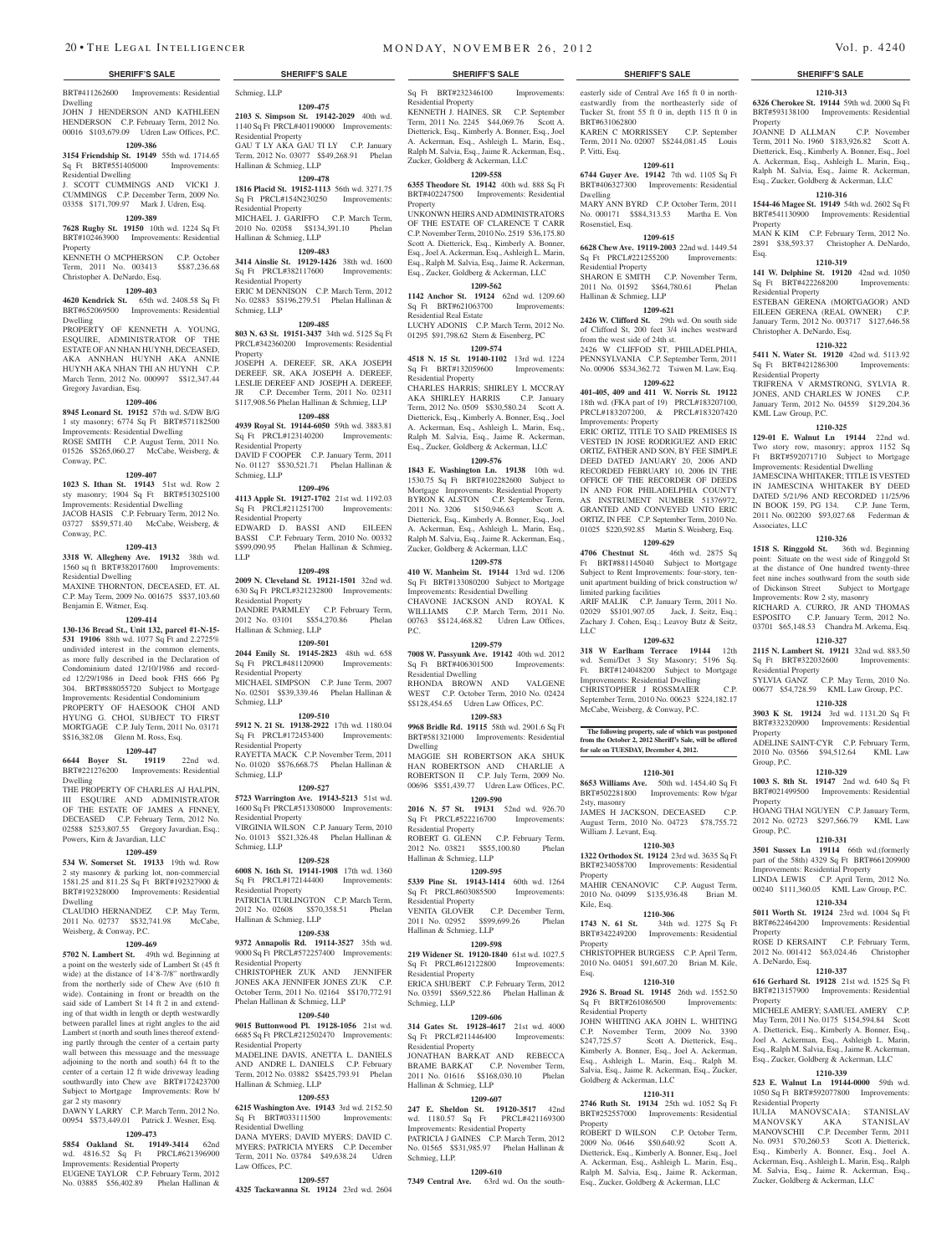**1210-341**

**750 Gray St. AKA 750 E. Gray St. 19144- 1306** 12nd wd. 1507.74 Sq Ft BRT#122079800 Improvements: Residential Property LORRAINE HARDING C.P. November Term, 2011 No. 2665 \$66,128.98 Scott A. Dietterick, Esq., Kimberly A. Bonner, Esq., Joel A. Ackerman, Esq., Ashleigh L. Marin, Esq., Ralph M. Salvia, Esq., Jaime R. Ackerman, Esq., Zucker, Goldberg & Ackerman, LLC

#### **1210-342**

**6423 Hegerman St. 19135** 41st wd. 3864 Sq Ft BRT#411385100 Improvements: Residential Property

DAVID DELEO AND NANCY DELEO C.P. January Term, 2012 No. 1536 \$85,824.93 Scott A. Dietterick, Esq., Kimberly A. Bonner, Esq., Joel A. Ackerman, Esq., Ashleigh L. Marin, Esq., Ralph M. Salvia, Esq., Jaime R. Ackerman, Esq., Zucker, Goldberg & Ackerman, LLC

#### **1210-353**

**1720 Georges Lanes 19131** 52nd wd. 1286.77<br>
Sq Ft BRT#521352400 Improvements:  $Sq$  Ft BRT#521352400 Residential Property

WILLIAM F. SMITH C.P. December Term, 2011 No. 2274 \$89,091.67 Scott A. Dietterick, Esq., Kimberly A. Bonner, Esq., Joel A. Ackerman, Esq., Ashleigh L. Marin, Esq., Ralph M. Salvia, Esq., Jaime R. Ackerman, Esq., Zucker, Goldberg & Ackerman, LLC

### **1210-358**

**4718 Disston St. 19135-1919** 41st wd. 3140.56 Sq Ft PRCL#412037000 Improvements: Residential Property

WILLIAM BIRDSONG AKA WILLIAM R BIRDSONG, JR., IN HIS CAPACITY AS HEIR OF GERALDINE ANNE BIRDSONG-FABER, DECEASED. UNKNOWN HEIRS, SUCCESSORS, ASSIGNS, AND ALL PERSONS, FIRMS, OR ASSOCIATIONS CLAIMING RIGHT, TITLE, OR INTEREST FROM OR UNDER GERALDINE ANNE BIRDSONG-FABER, DECEASED C.P. November Term, 2010 No. 03875 \$138,882.99 Phelan Hallinan & Schmieg, LLP

#### **1210-359**

**3318 Decatur St. 19136-3022** 64th wd. 1814.40 Sq Ft PRCL#642285500 Improvements: Residential Property

LORRAINE OLIVERAS C.P. April Term, 2012 No. 03245 \$150,192.17 Phelan Hallinan & Schmieg, LLP

## **1210-363**

**6506 Theodore St. 19142-2822** 40th wd. 1085.96 Sq Ft PRCL#406243600 Improvements: Residential Property

CECELIA THOMAS AKA CECELIA C THOMAS C.P. May Term, 2012 No. 00420 \$70,047.29 Phelan Hallinan & Schmieg, LLP

## **1210-366**

**5937 Irving St. 19139-3829** 3rd wd. 734.14 Sq Ft TXPRCL#031100500 Improvements: Residential Property

THOMAS L BLACK C.P. August Term, 2010 No. 03722 \$51,935.15 Phelan Hallinan & Schmieg, LLP

### **1210-368**

**619 E. Chelten Ave. 19144-1204** 59th wd. 3526.25 Sq Ft PRCL#591008000 Improvements: Residential Property

MICHAEL WILLIAMS C.P. March Term, 2012 No. 02905 \$102,452.32 Phelan Hallinan & Schmieg, LLP

### **1210-373**

**2127 W. Reserve Dr AKA 2127 Reserve Dr 19145-5748** 21st wd. 5213 Sq Ft TXPRCL#262388000 Improvements: Residential Property

NDEYE A. LO AND FARA DIOUF C.P. November Term, 2011 No. 02627 \$434,867.07 Phelan Hallinan & Schmieg, LLP

#### **1210-375**

**4633 Hartel Ave. 19136-3242** 41st wd. 1142.85 Sq Ft PRCL#651196000 Improvements:

## Residential Property

DENISE BELL C.P. December Term, 2009 No. 00998 \$162,945.24 Phelan Hallinan & Schmieg, LLP

## **1210-376**

**2432 S. Opal St. 19145-4216** 48th wd. 1068 Sq Ft TXPRCL#262147500 Improvements: Residential Property TRACY ANN GILANI AKA TRACY A. GILANI C.P. October Term, 2011 No. 01695

\$177,825.81 Phelan Hallinan & Schmieg, LLP **1210-377**

**471 Green Ln 19128-3306** 21st wd. 2160 Sq Ft TXPRCL#212122900 Residential Property

BRENDA J. HOPKINS AKA BRENDA HOPKINS C.P. March Term, 2012 No. 02886 \$316,349.35 Phelan Hallinan & Schmieg, LLP

### **1210-382**

**326 Ripka St. 19128-4606** 21st wd. 1831.53 Sq Ft PRCL#211421844 Improvements: Residential Property

PATRICK G. HART AKA PATRICK C. HART

AND CHERYL A. HART C.P. September Term, 2011 No. 03046 \$167,586.80 Phelan Hallinan & Schmieg, LLP

**1210-383 10915 Carey Pl 19154-4024** 66th wd. 1360

Sq Ft TXPRCL#662087400 Improvements: Residential Property CHARLES W. MCGINNIS, JR C.P. February Term, 2010 No. 02481 \$174,387.76 Phelan Hallinan & Schmieg, LLP

### **1210-386**

**41 W. Seymour St. 19144** 12th wd. 2500 Sq Ft BRT#123054200 Improvements: Residential Property ANTOINE BOOKARD C.P. June Term,

2011 No. 02369 \$133,994.22 KML Law Group, P.C. **1210-391**

## **3322 Glenview St. 19149** 55th wd. 1706.02

Sq Ft BRT#551233500 Improvements: Residential Property DENNIS M BRETTLE C.P. February Term, 2010 No. 03178 \$159,091.20 KML Law

## Group, P.C.

**1210-396 1558 McKinley St. 19149** 54th wd.(formerly 35th) 1144.31 Sq Ft BRT#541075100 Improvements: Residential Property ANNA CAPOBIANCHI AND BENNIE A CAPOBIANCHI C.P. January Term, 2012 No. 03752 \$151,192.34 KML Law Group, P.C.

#### **1210-399**

**1906 Devereaux Ave. 19149** 62nd wd. 1706.25 Sq Ft BRT#621212300 Improvements: Residential Property WASHINGTON CUVI C.P. December Term, 2011 No. 03038 \$154,519.43 KML Law Group, P.C.

#### **1210-404**

**2846 Belgrade St. 19134** 25th wd. 2720 Sq Ft BRT#251346100 Improvements: Residential Property

NO AGENT PROPERTIES, LLC C.P. January Term, 2011 No. 01674 \$111,706.82 KML Law Group, P.C.

### **1210-405**

**903 E. McPherson St.** 50th wd. Situate on the northwest side of the McPherson St (fifty feet wide) at the distance of thirty-five feet eleven inches northeast from the northeast side of Stenton Ave (Seventy feet wide). Subject to Mortgage Improvements: S/D w B/G 2s, masonry DAISY J JONES C.P. April Term, 2012 No.

01242 \$57,540.16 Chandra M. Arkema, Esq. **1210-407**

## **2518 S. Felton St. 19142** 40th wd. 1038 Sq Ft

BRT#402119100 Improvements: Residential Property LISA M. PLUMMER C.P. November Term,

2011 No. 1174 \$25,366.32 Scott A. Dietterick, Esq., Kimberly A. Bonner, Esq., Joel A. Ackerman, Esq., Ashleigh L. Marin, Esq., Ralph M. Salvia, Esq., Jaime R. Ackerman, Esq., Zucker, Goldberg & Ackerman, LLC

#### **1210-412**

**5717 N. Fairhill St. 19120** 42nd wd. 1712 Sq Ft BRT#612308600 Improvements: Residential Property C.P. October Term, 2007 No. 3072 \$67,838.88

Kristine M. Anthou, Esq. **1210-417**

**3530 Carey Rd. 19154** 66th wd. 1815.45 Sq Ft BRT#662413600 Improvements: Residential Dwelling

ANTHONY A. PASCIULLO C.P. January Term, 2011 No. 04828 \$208,692.14 Udren Law Offices, P.C.

## **1210-419**

**52 W. Pomona St. 19144** 22nd wd. 1692.81 Sq Ft BRT#593092300 Improvements: Residential Property NATHANIEL STEWART C.P. July Term, 2009 No. 00247 \$240,964.76 KML Law

Group, P.C. **1210-420 901 E. Phil Eilena St. 19150** 50th wd. 2400

Sq Ft BRT#502355900 Improvements: Residential Property ANTHONY STREATER C.P. June Term,

2008 No. 04518 \$162,974.00 KML Law Group, P.C. **1210-423 7112 Jackson St. 19135** 41st wd. 1454.40 Sq Ft BRT#412308400 Improvements:

Residential Property KEVIN BISHOP C.P. November Term, 2009 No. 00926 \$111,602.59 KML Law Group, P.C.

#### **1210-425**

**1610 S. Ithan St. 19143** 51st wd. 941.70 Sq Ft BRT#514038400 Improvements: Residential Property LAWRENCE BRANTLEY C.P. April Term,

2009 No. 01844 \$39,176.14 KML Law Group, P.C. **1210-431**

**5420 Willows Ave. 19143** 51st wd. 1308 Sq Ft BRT#513213300 Improvements: Residential Property VERNON BROWN C.P. April Term, 2010 No. 004563 \$87,553.30 Christopher A. DeNardo, Esq.

Residential Property

& Schmieg, LLP

Hallinan & Schmieg, LLP

& Schmieg, LLP

Residential Property

Residential Property

Residential Property

Residential Property

& Schmieg, LLP

Schmieg, LLP

Schmieg, LLP

Hallinan & Schmieg, LLP

**1210-477 1084 Wagner Ave. 19141-2928** 49th wd. 1044.71 Sq Ft PRCL#492014400 Improvements: Residential Property ERNESTINE JOHNSON C.P. March Term, 2012 No. 03867 \$78,939.35 Phelan Hallinan

**1210-478 536 S. 59th St. 19143-1915** 3rd wd. 1280 Sq Ft TXPRCL#032199600 Improvements:

DARRELL V FREEMAN C.P. December Term, 2011 No. 02753 \$51,350.68 Phelan

**1210-480 1918 Montrose St. 19146-2629** 30th wd. 960 Sq Ft TXPRCL#301219500 Improvements:

HENRY WELCH, DECEASED; ISOLENE WELCH, DECEASED C.P. May Term, 2010 No. 03329 \$41,658.37 Phelan Hallinan &

**1210-482 925 Kimball St. 19147-3818** 2nd wd. 739.68 Sq Ft PRCL#021102900 Improvements:

MICHAEL MOSS C.P. March Term, 2012 No. 02136 \$156,998.36 Phelan Hallinan &

**1210-485 5670 Heiskell St. 19144** 22nd wd. 798.70 Sq Ft TXPRCL#122165900 Improvements:

WILLIAM J MCKENNEY, CHERYL L MCKENNEY, BILLY C HARPER A DOROTHY F HARPER C.P. November Term, 2011 No. 03148 \$40.726.12 Phelan Hallinan

**1210-487 1217A South St. 19147-1820** 88th wd. Together with a proportionate undivided interest in common elements (as defined in such declaration) of 1/54th fractional interest. TXPRCL#888053172

**1210-491 902 Emily St. 19148-2304** 39th wd. 768 Sq Ft TXPRCL#393288700 Improvements:

AZHAR JAMAL C.P. March Term, 2012 No. 02606 \$75,603.14 Phelan Hallinan &

**1210-492 227 Delmar St. 19128-4502** 21st wd. 1591 Sq Ft TXPRCL#212296050 Improvements:

MATTHEW K WATTS AND THOMAS D GRYSKIEWICZ C.P. April Term, 2012 No. 02287 \$315,316.36 Phelan Hallinan &

**1210-496 1535 Mount Pleasant Ave. 19150** 50th wd. 2723.40 Sq Ft BRT#501483600 Improvements: Residential Property GREGORY ERVING C.P. September Term, 2011 No. 02170 \$200,483.74 KML Law

**1210-500 2623 Germantown Ave. 19133** 37th wd. 1762.17 Sq Ft BRT#882922226 Subject to Mortgage Improvements: Commercial Property DONG YEUL LEE C.P. March Term, 2012 No. 03643 \$83,815.27 Rachel C Heinrich,

**1210-505 1019 Tomlinson Rd. 19116** 58th wd. 7200 Sq Ft BRT#582204100 Improvements:

KHITAM MOHAMAD (MORTGAGOR) AND MURSHED HAJ (REAL OWNER) October Term, 2010 No. 002137 \$256,004.19

**1210-506 5129 Greene St. 19144** 12nd wd. 1793 Sq Ft

Improvements: condominium unit JOSEPH GERMANO AND TODD ZEITZ C.P. January Term, 2011 No. 03519 \$96,313.63

Phelan Hallinan & Schmieg, LLP

Residential Property

Residential Property

Schmieg, LLP

Schmieg, LLP

Group, P.C.

Esq.

Residential Dwelling

Martha E. Von Rosenstiel, Esq.

Property

JACQUELINE C ROBINSON AND GWENDOLYN SMITH C.P. September Term, 2011 No. 03824 \$39,499.84 Phelan Hallinan

BRT#123154700 Improvements: Residential

JAMES WOODS JR C.P. April Term, 2009 No. 1337 \$76,079.58 Scott A. Dietterick, Esq., Kimberly A. Bonner, Esq., Joel A. Ackerman, Esq., Ashleigh L. Marin, Esq., Ralph M. Salvia, Esq., Jaime R. Ackerman, Esq., Zucker, Goldberg & Ackerman, LLC **1210-508 6605 Lansdowne Ave. 19151** 34th wd. 1290 Sq Ft BRT#34402600 Improvements:

SHELTON D. THOMPSON AKA SHELTON THOMPSON C.P. October Term, 2011 No. 1273 \$39.477.52 Scott A. Dietterick, Esq., Kimberly A. Bonner, Esq., Joel A. Ackerman, Esq., Ashleigh L. Marin, Esq., Ralph M. Salvia, Esq., Jaime R. Ackerman, Esq., Zucker,

**1210-509 7122 Theodore St. 19142** 40th wd. 1245.28 Sq Ft BRT#404257000 Improvements:

VICTOR WILSON C.P. February Term, 2009 No. 02960 \$82,468.32 Scott A. Dietterick, Esq., Kimberly A. Bonner, Esq., Joel A. Ackerman, Esq., Ashleigh L. Marin, Esq., Ralph M. Salvia, Esq., Jaime R. Ackerman, Esq., Zucker, Goldberg & Ackerman, LLC **1210-510 4819 N. 10th St. 07111** 49th wd. 1290 Sq Ft BRT#491337300 Improvements: Residential

BRENDA ROBERSON C.P. March Term, 2011 No. 2430 \$73,876.45 Scott A. Dietterick, Esq., Kimberly A. Bonner, Esq., Joel A. Ackerman, Esq., Ashleigh L. Marin, Esq., Ralph M. Salvia, Esq., Jaime R. Ackerman, Esq., Zucker, Goldberg & Ackerman, LLC **1210-514 2749 Willits Rd. 19114** 57th wd. 3150.03 Sq Ft BRT#571158206 Improvements:

LINDA L LATIMORE AKA LINDA LATIMORE C.P. November Term, 2098 No. 03574 \$207,980.24 KML Law Group, P.C. **1210-516 2827 N. 12th St. 19133** 37th wd. 1358 Sq Ft BRT#372251200 Improvements: Residential

PATRICIA A. LEWIS C.P. April Term, 2012 No. 01111 \$51,252.80 KML Law Group, P.C. **1210-517 3765 S. Hereford Ln 19114** 65th wd. 1260 Sq Ft BRT#661271700 Improvements:

ORLANDO RIVERA AND MARILY RODRIGUEZ C.P. August Term, 2011 No. 01125 \$93,133.98 Udren Law Offices, P.C. **1210-520 125 E. Louden St. 19120** 42nd wd. All that certain lot or piece of ground. Situate on the north side of Louden Street, at the distance of 252 ft westward from the west side of "A" Street in the 42nd Ward of the City of Philadelphia. Containing in front or breadth on said Louden Street, 18 feet and extending of that width in length or depth Northward between parallel lines at right angles with said Louden Street,

WILLIAM WALKER, JR. C.P. September Term, 2011 No. 03754 \$68,016.47 Anthony R. Distasio, Esquire, Linton, Distasio &

**1210-522 217 Grape St. 19128-4928** 21st wd. 1336.79 Sq Ft PRCL#211113200 Improvements:

MAUREEN COSSEY C.P. August Term, 2010 No. 01481 \$158,343.14 Phelan Hallinan &

**1210-531 8705 Autumn Rd. 19115-4806** 63rd wd. 6600 Sq Ft PRCL#632320100 Improvements:

MARIA M. CASTRILLONAND GUILLERMO ESCOBAR C.P. December Term, 2009 No. 00238 \$376,780.97 Phelan Hallinan &

**1210-534 6305 Ogontz Ave. 19141-1414** 17th wd. 2208 Sq Ft PRCL#172244600 Improvements:

DWAYNE M JOHNSON AKA DWAYNE JOHNSON C.P. April Term, 2012 No. 03248 \$129,497.02 Phelan Hallinan & Schmieg,

**1210-535 2614 S. 70th St. 19142-1703** 40th wd. 1157.28 Sq Ft PRCL#406141200 Improvements:

JAMES B KUGBEH C.P. April Term, 2012 No. 00147 \$61,672.81 Phelan Hallinan &

**1210-541 4040 Loring St. 19136-3915** 41st wd. 1003.20 Sq Ft PRCL#412164500 Improvements:

CHAMDAYE PERINI C.P. April Term, 2012

Property

Residential Property

Goldberg & Ackerman, LLC

Residential Property

Property

Residential Property

Residential Dwelling

112 feet, 6 inches.

Edwards, P.C.

Residential Property

Residential Property

Schmieg, LLP

Schmieg, LLP

LLP

Residential Property

Residential Property

Residential Property

Schmieg, LLP

Property

**1210-471 311 Princeton St. AKA 311 Princeton Ave. 19111-3920** 35th wd. 2666.25 Sq Ft PRCL#353172700 Improvements: Residential

REBECCA A KARPINEN AND KEVIN MILLS C.P. March Term, 2012 No. 03377 \$99,303.70 Phelan Hallinan & Schmieg, LLP **1210-475 4000 Gypsy Lane, Unit #730G2 19129** 21st wd. Togethter with a proportionate undivided interest in the common elements (as defined in such declaration) of .407% TXPRCL#888210376 Improvements: Residential Property RONALD LEE BAUM C.P. March Term, 2012 No. 03116 \$113,600.19 Phelan

#### **1210-438 104 W. Courtland St. 19140** 42nd wd. 680

Sq Ft BRT#422033300 Improvements: Residential Property JAMIL WILLIAMS C.P. March Term, 2012 No. 02565 \$40,349.22 KML Law Group, P.C.

#### **1210-443**

**815 Stanwood St. 19111** 63rd wd. 3090 Sq Ft BRT#631333300 Improvements: Residential Property BETHANNE HARKINS C.P. April Term,

2012 No. 02082 \$183,345.84 KML Law Group, P.C.

## **1210-449**

**1927 Fontain St. 19121** 32nd wd. 1140 Sq Ft BRT#321174700 Subject to Mortgage Improvements: Residential Dwelling CINDY R MOSES STONE AND KEVIN STONE C.P. December Term, 2009 No. 01880 \$24,421.20 Udren Law Offices, P.C.

#### **1210-451**

**4737 Loring St. 19136** 65th wd. 1260 Sq Ft BRT#651030000 Improvements: Residential Property

SVETLANA YANKOVSKY C.P. January Term, 2010 No. 2379 \$90,959.05 Scott A. Dietterick, Esq., Kimberly A. Bonner, Esq., Joel A. Ackerman, Esq., Ashleigh L. Marin, Esq., Ralph M. Salvia, Esq., Jaime R. Ackerman, Esq., Zucker, Goldberg & Ackerman, LLC

### **1210-452**

**3004 Magee Ave.** 55th wd. 1622.82 Sq Ft BRT#551084700 Improvements: Residential Dwelling THOMAS P SMITH SR AND THERESA M

SMITH C.P. November Term, 2011 No. 000778 \$114,339.39 Gregory Javardian, Esq. **1210-453**

**1532 Mount Vernon St. 19130** 8th wd. 1357.38 Sq Ft BRT#084076500 Improvements: Residential Dwelling DANIELLE P LEHMAN (MORTGAGOR AND REAL OWNER) AND DAVID LEHMAN (REAL OWNER) C.P. October Term, 2010 No. 001444 \$510,785.71 Martha E. Von Rosenstiel, Esq. And Heather Riloff, Esq.

#### **1210-454**

**845 N. Stillman St. 19130** 15th wd. 700 Sq Ft BRT#151262200 Improvements: Residential Dwelling

FRANK JUMPP AND TAMARA SCOTT C.P. February Term, 2010 No. 001115 \$441,742.19 Martha E. Von Rosenstiel, Esq. And Heather Riloff, Esq.

#### **1210-457**

**6628 Dorel St. 19142** 40th wd. 16'4" frontage x 70' depth BRT#406347800 Improvements: Residential Property CHARLES V WHIPPLE AND WALTER SPENCER, DECEASED C.P. August Term, 2011 No. 01308 \$82,804.23 Richard M. Squire & Associates, LLC

### **1210-460**

**1836 N. Bucknell St. 19121** 32nd wd. 15'8" frontage x 46 ft depth BRT#322138600 Improvements: Residential Property CATRICIA L HUGHSTON AKA CATRICIA HUGHSTON C.P. July Term, 2010 No. 00998 \$60,803.53 Richard M. Squire & Associates, LLC

**1210-462 2516 S. Rosewood St. 19145** 26th wd. 720 Sq Ft BRT#261108300 Improvements:

PATRICIA L. MOYTA AND ROBERT MOYTA C.P. September Term, 2011 No. 01483 \$39,907.68 Udren Law Offices, P.C. **1210-463 7913 Lawndale Ave. 19111** 4373 Sq Ft BRT#631176933 Improvements: Residential

LISA KAPLAN, SCOTT KAPLAN AND WILLIAM KAPLAN C.P. January Term, 2012 No. 03699 \$497,324.83 Udren Law

**1210-465 2420 79th Ae 19150-1414** 50th wd. 1088 Sq Ft PRCL#501451700 Improvements:

ELEANOR E SALLEY C.P. August Term, 2009 No. 03155 \$102,438.46 Phelan

**1210-468 826 Mercer St. 19125-3519** 18th wd. 672 Sq Ft TXPRCL#181403500 Improvements:

ROBERT M HENDERSON C.P. February Term, 2012 No. 01649 \$144,581.03 Phelan

**1210-470 545 N. Allison St. 19131-4902** 4th wd. 949.35 Sq Ft BRT#041197000 Improvements:

Residential Dwelling

Dwelling

Offices, P.C.

sidential Property

Hallinan & Schmieg, LLP

Hallinan & Schmieg, LLP

Sq Ft BRT#041197000

Residential Property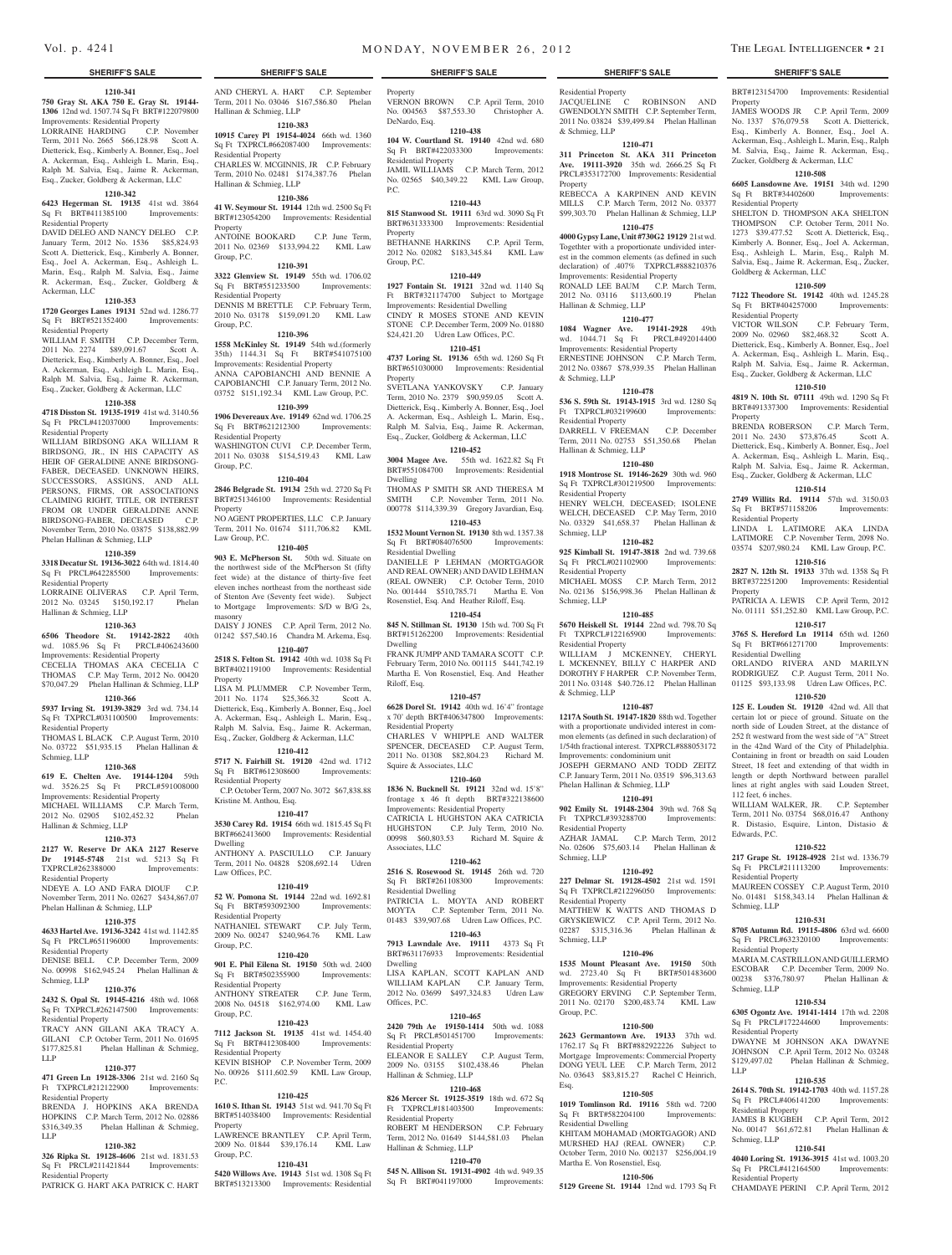No. 00146 \$499,865.65 Phelan Hallinan & Schmieg, LLP

### **1210-548**

**4441 N. Fifth St. 19140** 1320 Sq Ft OPA#072185500 Improvements: Residential ELENA SKYLAR, 19 CARMELITA DR,<br>RICHBORO PA 18954 C.P. September RICHBORO PA 18954 Term, 2011 No. 1602 \$38,153.36 Dana S. Plon, Esq.

#### **1210-549**

**1515 Arrott St. 19124** 1512 Sq Ft OPA#232141300 Improvements: residential ELENA SKYLAR, 19 CARMELITA DR, RICHBORO PA 18954 C.P. September Term, 2011 No. 01503 \$40,985.75 Dana S. Plon, Esq.

#### **1210-551**

**469 East Pleasant St. 19119** 22nd wd. Row b/ gar, 2sty, masonry; 1406 Sq Ft BRT#222078800 Improvements: Residential Dwelling FILBERT FRANCOIS C.P. February Term, 2009 No. 02202 \$144,295.97 McCabe, Weisberg, & Conway, P.C.

#### **1210-554**

**314 Dickinson St. 19147** 1st wd. Row 3 sty masonry; 6760 Sq Ft BRT#011264700 Improvements: Residential Dwelling JANINE WISNIEWSKI AKA JANINE WISHIEWSKI AND FRANK J. GALLO AKA FRANK JOSEPH GALLO, SR. C.P. September Term, 2011 No. 02101 \$560,544.84 McCabe, Weisberg, & Conway, P.C.

#### **1210-560**

**725 East Rittenhouse St. 19144** 22nd wd. Row b/gar 2sty, masonry; 2971.2 Sq Ft BRT#591129200 Improvements: Residential Dwelling

BEVERLY SCHAFFER EXECUTRIX OF THE ESTATE OF IDELLA KITCHEN, DECEASED MORTGAGOR AND REAL OWNER AND MARY E LEE C.P. January Term, 2012 No. 00670 \$89,885.65 McCabe, Weisberg, & Conway, P.C.

#### **1210-569**

**6722 Martins Mill Rd. 19111** 35th wd. S/D con apartment 3sty, masonry; 4735 Sq Ft BRT#353301100 Subject to Rent Improvements: Residential Dwelling ADAM GLAZER AKA ADAM S GLAZER C.P. May Term, 2012 No. 00375 \$175,462.40 McCabe, Weisberg, & Conway, P.C.

#### **1210-570**

**1923 Monument St. 19121** 32nd wd. Row 2 sty, masonry; 1590 Sq Ft BRT#321142900 Improvements: Residential Dwelling TRUMEL ROUNDTREE C.P. February Term, 2012 No. 03124 \$68,774.85 McCabe, Weisberg, & Conway, P.C.

#### **1210-580**

**4436 Strahle St.** 41st wd. Beginning at a point on the southwesterly side of Strahle Street (60 feet wide) measured north 42 degrees 06 minutes 35 seconds west along the said southwesterly side of Strahle Street, the distance of 296 feet 10-1/2 inches from the Northwesterly side of Jackson Street (60 feet wide); thence extending South 47 degrees 53 minutes 25 seconds West crossing an existing 15 feet wide driveway which extends Northwestwardly from said Jackson Street and connects with another existing 15 feet wide driveway which extends Northeastwardly to said Strahle, the distance of 102 feet 9-1/2 inches to a point; thence North 42 degrees 19 minutes 52 seconds West 16 feet 0-1/2 inches to a point; thence North 47 degrees 53 minutes 25 seconds East, recrossing said first mentioned existing 15 feet wide driveway 102 feet 10-1/4 inches to a point on the said Southwesterly side of Strahle Street 16 feet 0-1/2 inches to a point, being the first mentioned point an place of beginning. The Southeasterly and Northwesterly line passing through the center of party walls between the said premises and the premises adjoining on the Southeast and Northwest. BRT#652058600 Subject to Mortgage Improvements: Apt 2-4 units, 2sty, masonry

PROPERTY OF SELICIA M. RUSSO C.P. June Term, 2011 No. 00554 \$130,003.48 Patrick J. Wesner, Esq.

#### **1210-581**

**2451 East Letterly St.** 31st wd. Row 2 sty, masonry; Situate on the northerly side of Letterly Street at the distance of 351 feet eastwardly from the easterly side of Cedar Street in the 31st Ward of the City of Philadelphia. Containing in front or breadth on the said Letterly Street 14 feet and extending in length or depth Northwardly of that width at right angles to the said Letterly Street 60 feet 3 inches to a 5 feet wide alley. BRT#313242300 Subject to Mortgage

PROPERTY OF MARK CHRISTOPHER GORMAN C.P. October Term, 2011 No. 02864 \$142,127.59 Patrick J. Wesner, Esq.

## **1210-582**

**354 West Ritner St.** 39th wd. Row 2 sty, masonry; Situate on the south side of Ritner Street at the distance of 405 feet Westward from the west side of 3rd Street in the 39th Ward of the City of Philadelphia. Containing in front or breadth on the said Ritner Street 15 feet and extending of that width in length or depth Southward between parallel lines at right angles to the said Ritner Street 58 feet to a 2 feet 6 inches wide alley Eastward and Westward. BRT#392196100 Subject to Mortgage PROPERTY OF EDWARD WHALIN AND CHRISTINA WHALIN AKA CHRISTINA

## KELLY C.P. February Term, 2012 No. 03122 \$205,806.23 Patrick J. Wesner, Esq. **1210-583**

**6420 Garman St.** 40th wd. Row b/gar, 2sty, masonry; Situate on the southeasterly side of Garmon St at the distance of One hundred sixty feet (160 ft) southwesterly from the southwesterly side of 64th Street in the 40th Ward of the city of Philadelphia. Containing in front or breadth on the said garmon street sixteen feet (16 feet) and extending of that width in length or depth southeastwardly between parallel lines at right angles to the said garmon street seventy feet (70 feet) to the center of a certain twelve feet (12 feet) wide driveway extending northeastwardly and southwestwardly from 64th street to 65th street. BRT#406265100 Subject to Mortgage

PROPERTY OF DOLORES FAHY AND JOSEPH P FAHY JR C.P. October Term, 2011 No. 00339 \$105,376.02 Patrick J. Wesner, Esq.

## **1210-584**

**1252 South 22nd St. AKA 1252 S. 22nd St.**  36th wd.(formerly 26th) Row 2 sty masonry; Situate on the west side of 22nd St commencing at the distance of 64 feet southward from the south side of Latona St in the 36th Ward of the City of Philadelphia (formerly 26th Ward). Containing in front or breadth on the said 22nd St 16 feet and extending of that width in length or depth westward between parallel lines at right angles with the said 22nd Street 74 feet to a certain 4 feet wide alley which extends Northward and Southward from said Latona Street to Titan Street. Being Lot 399, Block 179. Together as to respects to premises "HHH" with the free and common use, right, liberty and privilege of the aforesaid alleys as and for a passageway and watercourse at all times hereafter, forever. BRT#361327300 Subject to Mortgage PRISCILLA HOPE AKA PRISCILLA

DOWNING C.P. December Term, 2011 No. 00916 \$24,173.43 Patrick J. Wesner, Esq. **1210-585**

**2440 S. Ardell St. AKA 2440 Ardell St.** 40th wd. All that certain lot or piece of ground with the buildings and improvements thereon erected, situate on the southwesterly side of Ardell St at the distance of 118 ft northwestwardly from the northwesterly side of Elmwood Ave in th 40th Ward of the City of Philadelphia. Containing in front or breadth on the said Ardell Street 16 feet and extending of that width in length or depth Southwestwardly between parallel lines at right angles with the said Ardell Street 72 feet 5 inches to the middle of a certain 12 feet wide driveway extending Northwestwardly and Southeastwardly and communicating with 2 certain driveways extending from the said Ardell Street to Milan Street. BRT#401126900 Subject to Mortgage

#### PROPERTY OF KWESI CUNNINGHAI C.P. March Term, 2011 No. 03133 \$98,065.21 Patrick J. Wesner, Esq.

#### **1210-586**

**119 Fern St.** 61st wd. All that certain lot or piece of ground with buildings and improvements thereon erected, described according to a survey and plan thereof made on the 14th day of December 1937, by Joseph F. Delany, Esquire, Surveyor and Regulator of the 5th Survey District as follows to wit: Beginning at a point on the Northeasterly side of Fern Street (40 feet wide) at the distance of 176 feet 1 inch Southeastwardly from the Southeasterly side of Mascher Street (60 feet wide) in the 61st Ward of the City of Philadelphia. Containing in front or breadth on the said Fern Street 18 feet and extending of that width in length or depth Northeastwardly between parallel lines at right angles to the said Fern Street 65 feet to the center of a certain 12 feet wide driveway which extends Northwestwardly into a certain 4 feet wide alley which said alley extends from Fern Street to Spencer Street and Southeastwardly into Front Street. BRT#612211400 Subject to Mortgage Improvements: Row b/gar, 2sty,

PROPERTY OF LATOYA A. LEWIS AKA LATOYA A LEWIS C.P. June Term, 2010 No. 01058 \$92,202.11 Patrick J. Wesner, Esq.

masonry

## **1210-587**

**8005 Large St.** 56th wd. All that certain lot or piece of ground with the buildings and improvements thereon erected, situate in the 56th Ward of the City of Philadelphia and described according to an "AS Built" plan, Drawing No. 95007-03 made for Borys L. Pawluk by VPH Associates, Land Surveyors, dated 2/9/1998, as follows, to wit: Beginning at

#### **SHERIFF'S SALE SHERIFF'S SALE SHERIFF'S SALE SHERIFF'S SALE SHERIFF'S SALE**

a point on the Southeasterly side of Large Street (70 feet wide), said point also being a point in the bed of a driveway between the premises described herein and the premises adjoining on the Southwest, said point being measured North 37 degrees 40 minutes 53 seconds East along the said side of Large Street, the distance of 74 feet 8-3/4 inches from a point of intersection formed the said side of Large Street and the Northeasterly side of Rhawn Street (70 feet wide), thence extending North 37 degrees 40 minutes 53 seconds East along the said side of Large Street, the distance of 61 feet 3-1/4 inches to a point, thence extending South 37 degrees 40 minutes 53 seconds West, the distance of 61 feet 3-1/4 inches to a point, thence extending North 52 degrees 19 minutes 07 seconds West partly through the bed of the aforesaid driveway, the distance of 100 feet to a point of the Southeasterly side of Large Street (70 feet wide), said point being the first mentioned point and place of beginning. Being Lot A as shown on said Plan BRT#562438400 Subject to Mortgage Improvements: det w/det gar 2 sty, mason

TONYA L. STROUD C.P. August Term, 2010 No. 01985 \$279,704.97 Patrick J. Wesner, Esq.

#### **1210-588**

**1723 Robinson St.** 34th wd. All that certain lot or piece of ground with the buildings and improvements thereon erected, situate on the east side of Robinson Street at the distance of one hundred ninety four feet three and onehalf inches northward from the North side of Headington Street in the 34th ward of the City of Philadelphia. Containing in front or breadth on the said Robinson St seventeen feet nine and one-half inches and extending of the width in length or depth eastward between parallel lines at right angles to to the said Robinson St ninety seven feet seven-eighths of an inch including on the rear easternmost end of said lot at twentyone feet wide strip of the westernmost fifteen feet of which is a certain fifteen feet wide driveway leading southward into the said Haddington St the said drvieway and strip of ground above referred to was laid out by a certain agreement by and between the said William D. Wilson and wife of the West Philadelphia title and trust company dated the third day of March A.D. 1923 and now lodged for record. BRT#342279200 Subject to Mortgage Improvements: Row B/ Gar, 2sty, masonry;

PROPERTY OF JAMES G HASTY, EXECUTOR OF THE ESTATE OF MARY H CRAMPTON, DECEASED MORTGAGOR AND REAL OWNER. C.P. October Term, 2011 No. 00341 \$75,897.39 Patrick J. Wesner, Esq.

#### **1210-590**

**648 South St.** 4th wd. Beginning at a point on the south side of South Streeet, at the distance of 17 feet 9 inches eastward from the east side of 7th Street; thence extending eastward, along the said south side of South Street, 18 feet 6 inches, to a point, in the middle of a brick wall, the eastern boundary line of a certain 3 feet wide alley, 33 feet 6 inches in depth, of said alley being included in this Lot; thence, through the middle of said wall, Southward 33 feet 6 inches, to a point ; thence, extending Westward, 1 foot 0-1/2 inch to a point, in the middle of the said 3 feet wide alley; thence, extending Southward, on a line parallel with the said 7th street, partly through the middle of said alley and partly through water closet 26 feet 6inches to a point, in the middle, of the brick wall; thence, extending Westward, through the middle of said wall, 16 feet 7-1/2 inches, to a point and; thence, extending through the middle of a brick wall, Northward on a line parallel with the said 7th street, 60 feet to the South side of South street, the first mentioned point and place of begin-

ning. BRT#882640800 Subject to Mortgage Improvements: Str/OFF+Apts 3sty, masonry PROPERTY OF HK INVESTMENTS, LLC, HUSSEIN NAKCHBANDI, GUARANTOR, AND UNITED STATES OF AMERICA C/O THE U.S. ATTORNEY FOR THE EASTERN DISTRICT OF PENNSYLVANIA. C.P. May Term, 2011 No. 01677 \$491,823.45 Patrick J. Wesner, Esq.

### **1210-591**

**2079 Kingston St.** 45th wd. Situate in the northeast side of Kingston Street at the distance of 236 feet 5-7/8 inches southeastward from the southeast side of Frankford Ave in the 45th ward of the City of Philadelphia. Containing in front or breadth, on said Kingston Street 15 feet extending of that width in length or depth Northeastward between parallel lines at right angles to the said Kingston St 71 feet, 5-3/8inches to a certain 4 feet wide alley, which extends eastward into Amber St and Westward communicating with to other alleys one which is 3 feet 3 inches wide and extends Northward into Venango St the other 3 feet, 4 inches wide and extends Southward into Kingston St. BRT#452141700 Subject to Mortgage Improvements: Row 2 sty, masonry CHRISTINE SMALL FKA CHRISTINE

MAJOR AKA CHRISTINE MAJOR FKA CHRISTINE SMALL C.P. October Term, 2011 No. 01976 \$75,615.65 Patrick J. Wesner, Esq.

## **1210-593**<br>**1324 Tasker St.** 39th v

**1324 Tasker St.** 39th wd. Containing in front or breadth on the said Tasker Street 16 feet and extending of that width in length or depth southward along the said Juniper Street 65 feet. BRT#394524200 Subject to Mortgage Improvements: Row conv/apartment, 3 sty masonry JOSEPH V. RESTIFO C.P. February Term, 2005 No. 00774 \$185,000.00 Patrick J.

Wesner, Esq.

### **1210-594**

**5260 E. Roosevelt Blvd. AKA 5260 Roosevelt Blvd.** 35th wd. Situate on the northwest side of Roosevelt Blvd at the distance of 464 feet 7-1/8 inches northeast from the northeast side of Pratt St in the 35th Ward of the City of Philadelphia. Containing in front or breadth, on the said Roosevelt Boulevard, 15 feet 10 inches and extending of that width in length or depth Northwest between parallel lines at right angles to the said Roosevelt Boulevard, 100 feet to a certain 16 feet wide driveway which extends Northeast into Bridge Street and Southwest into the said Pratt Street. BRT#351032000 Subject to Mortgage Improvements: Row b/gar, 2sty, masonry

MARIE LAPORTE C.P. December Term, 2011 No. 02373 \$99,561.57 Patrick J. Wesner, Esq.

#### **1210-595**

**4232 Chippendale St.** 65th wd. Beginning at a point on the southwesterly side of the Chippendale Ave (forty feet wide) at the distance of two hundred seventy-three feet six inches southeastwardly from the southeasterly side of Erdrick St (fifty feet wide). Containing in front of breadth on said Chippendale Ave sixteen feet four and one-half inches and extending of that width in length or depth southwestwardly between parallel lines at right angles to said Chippendale Avene sixty feet to the middle of a certain fifteen feet wide driveway, which extends northwestwardly into Erdrick St and southeastwardly into Walker St. BRT#651119700 Subject to Mortgage Improvements: Row b/ gar, 2sty, masonry

EDGAR H HARWOOD, II AND MICHELE L HARWOOD C.P. December Term, 2011 No. 02887 \$114,981.06 Patrick J. Wesner, Esq.

## **1210-596**

**1514 Levick St.** 54th wd. Beginning at a point on the southwesterly side of Levick St (seventy feet wide) which point is measured north 52 degrees, 18 minutes 7 seconds west 104 ft 10-1/2 inches from a point of intersection of the southwesterly side of Levick Street and the northwesterly side of Everett Avenue (70 feet wide); thence extending South 37 degrees, 41 minutes, 53 seconds West partly passing through the center of the party wall between this premises and the premises adjoining on the Southeast and crossing the bed of a certain 15 feet wide driveway which extends Southeastwardly into Everett Avenue and communicates at the Northwest end thereof with a certain other 15 feet wide driveway which extends Northeastwardly into Levick Street 207 feet 9-3/8 inches to a point; thence extending North 81 degrees, 4 minutes, 24 seconds West 20 feet 5-3/8 inches to a point; thence extending North 37 degrees, 41 minutes, 53 seconds East recrossing the bed of said driveway and partly passing through the center of the party wall between this premises and the premises adjoining on the Northwest 217 7-1/2 inches to a point on the Southwesterly side of Levick Steet; thence extending along the said side of Levick Street South 52 degrees, 18 minutes, 7 seconds East 17 feet 11 inches to the first mentioned point and place of beginning. BRT#541098200 Subject to Mortgage Improvements: Row b/ gar, 2sty, masonry

JOSE SANCHEZ C.P. July Term, 2011 No. 02352 \$56,513.34 Patrick J. Wesner, Esq.

## **1210-597**

**908 S. 60th St.** 3rd wd. (formerly part of the 46th) Situate on the westerly side of 60th St at the distance of 63 ft southwardly from the southerly side of Carpenter St in the 3rd (formerly part of the 46th) Ward of the city of Philadelphia. Containing in front or breadth on the said 60th St 15 ft 8 inches and extending of that width in length or depth westwardly between parallel lines at right angles to the said 60th St one hundred feet to a certain 3 feet wide alley running northwardly and southwardly from the said Carpenter Street to Washington Avenue BRT#033210300 Subject to Mortgage Improvements: row 2 sty masonry<br>VALARIE SMITH C.P. Nove C.P. November Term, 2010 No. 03581 \$100,160.89 Patrick J.

## **1210-598**

Wesner, Esq.

**5760 Colgate St.** 35th wd. Situate on the northwesterly side of Colgate St at the distance

of one hundred eighty-three feet six and seveneighths inches northeastward from the northeasterly side of Sentner St in the 35th Ward of the City of Philadelphia. Containing in front or breadth on the said Colgate St, fifteen feet one inch and extending of that width in length or depth northwestwardly between parallel lines at right anlges to the said Colgate St, eighty feet, including the rear end thereof of a certain proposed ten feet wide driveway extending from Sentner St to Cheltenham Ave. BRT#35139900 Subject to Mortgage Improvements: row b/gar 2sty masonry

EARL CARTER C.P. April Term, 2009 No. 01026 \$103,453.03 Patrick J. Wesner, Esq.

## **1210-601**

**1825 Harrison St. 19124** Row 2sty; masonry; 2484.25 Sq Ft BRT#232212200 Improvements: Residential Dwelling

HABIBA YATE C.P. March Term. 2012 No. 02749 \$89.671.42 McCabe, Weisberg, & Conway, P.C.

#### **1210-607**

**2244 South 66th St. 19142** 40th wd. Row b/ gar 2sty masonry; 2626 Sq Ft BRT#403034100 Subject to Rent Improvements: Residential Dwelling JACOB HASIS C.P. February Term, 2012 No.

00410 \$99,594.88 McCabe, Weisberg, & Conway, P.C.

#### **1210-608**

**1212 East Susquehanna Ave. 19125** 18th wd. Ro2 sty frame; 4995 Sq Ft BRT#181237500 Improvements: Residential Dwelling

CHRISTIE MOORE C.P. May Term, 2009 No. 00672 \$324,918.32 McCabe, Weisberg, & Conway, P.C.

#### **1210-611**

**9414 Torresdale Ave. 19114** 65th wd. Det 1-1/2 sty, frame; 8739 Sq Ft BRT#652326500 Improvements: Residential Dwelling JEFFREY L. PROBST AND KATHLEEN V.

PROBST C.P. June Term, 2011 No. 000908 \$119,612.67 McCabe, Weisberg, & Conway, P.C..

#### **1210-613**

**1243 East Oxford St. 19125** 18th wd. Row 2sty, masonry; 1905 Sq Ft BRT#181082900 Improvements: Residential Dwelling

MICAHEL P DIXON AND UNITED STATES OF AMERICA C/O UNITED STATES ATTORNEY FOR THE EASTERN DISTRICT OF PENNSYLVANIA C.P. March Term, 2012 No. 00187 \$180,561.64 McCabe, Weisberg, & Conway, P.C.

#### **1210-615**

**1129 South 55th St. 19143** 51st wd. Row conv/ apt 2sty, masonry; 2400 Sq Ft BRT#513131700 Improvements: Residential Dwelling

CATHRYN E ANYUMBA C.P. March Term, 2012 No. 00570 \$62,176.70 McCabe, Weisberg, & Conway, P.C.

#### **1210-617**

151 Sigel St. 19148 Row 2sty; masonry; 1387.5 Sq Ft BRT#011157300 Subject to Mortgage Improvements: Residential Dwelling THERESA A. AFRICANO C.P. April Term, 2011 No. 00614 \$52,493.49 McCabe, Weisberg, & Conway, P.C.

#### **1210-622**

**549 North 64th St. 19151** 34th wd. Row 2sty, masonry; 2600.71 Sq Ft BRT#343077100 Improvements: Residential Dwelling MARIAN J. LANCASTER C.P. October Term, 2011 No. 00741 \$98,308.07 McCabe, Weisberg, & Conway, P.C.

The following property, sale of which was postponed  $\overline{\phantom{a}}$ **from the November 13, 2012 Sheriff's Sale, will be offered for sale on TUESDAY, December 4, 2012.**

#### **1211-302**

**2333 East Hagert Street 19125** 31st wd. 1325 Sq Ft BRT#313211700 Improvements: Residential Property THE UNKNOWN HEIRS AND

ADMINISTRATORS OF THE ESTATE VIOLA F. HARTMAN C.P. September Term, 2008 No. 04164 \$76,117.19 Scott A. Dietterick, Esq., Kimberly A. Bonner, Esq., Joel A. Ackerman, Esq., Ashleigh L. Marin, Esq., Ralph M. Salvia, Esq., Jaime R. Ackerman, Esq., Zucker, Goldberg & Ackerman, LLC

#### **1211-310 6631 North 3rd Street 19126-3121** 61st wd. 8400 Sq Ft PRCL#611055900 Improvements:

JEAN S. JEOBOHAM C.P. March Term, 2012 No. 02128 \$251,471.12 Phelan Hallinan &

**1211-327 2130 South Street 19146** 30th wd. 1200 Sq Ft BRT#302001900 Improvements: Residential

JOSEPH C. DEPIANO AND JOSEPH J. DEPIANO C.P. April Term, 2010 No. 02078 \$132,609.60 Udren Law Offices, P.C.

Residential Property

Schmieg, LLP

Dwelling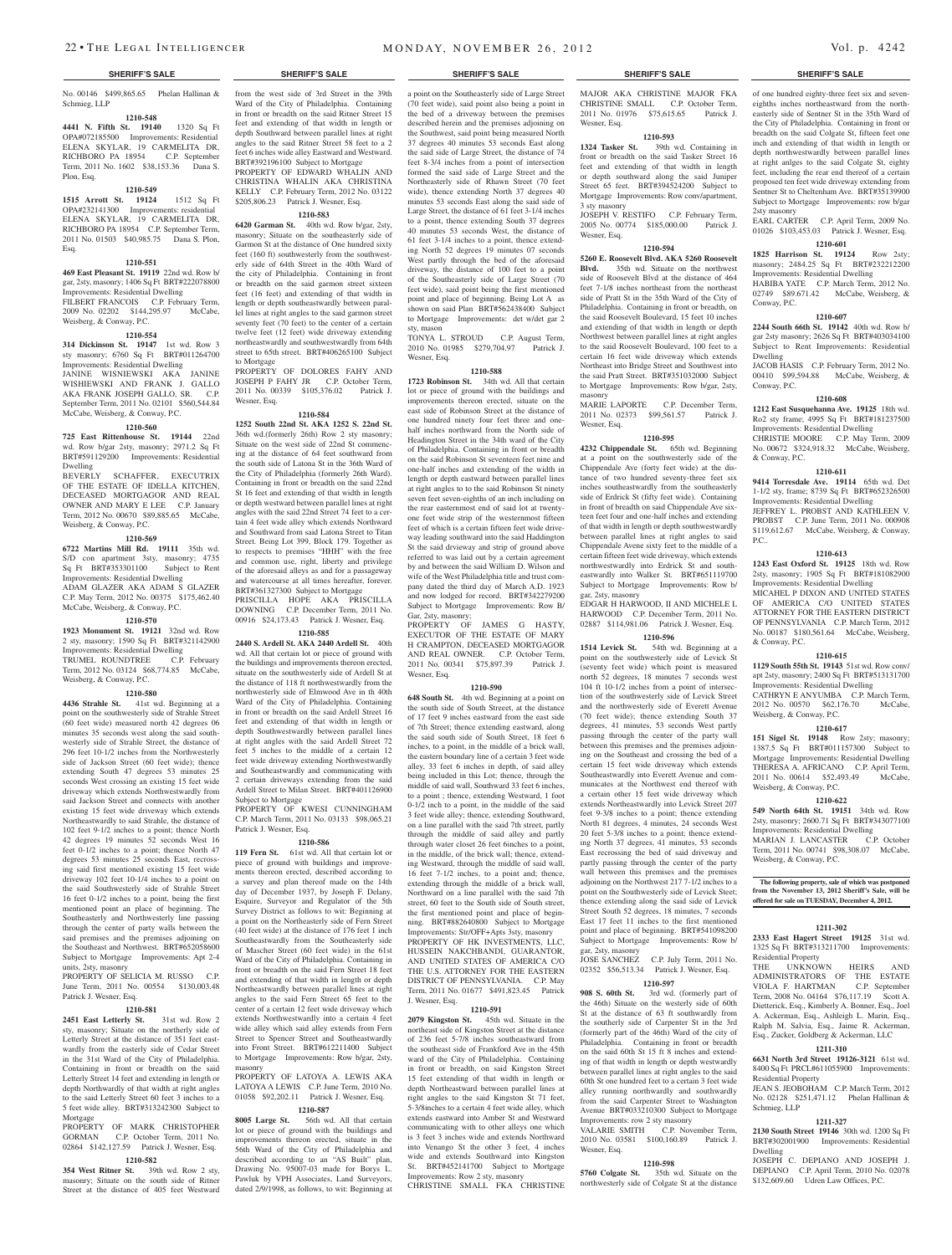#### **1211-336**

**5223 North Mascher Street 19120** 42nd wd. 1322.73 Sq Ft BRT#422358800 Improvements: Residential Property EFRAIN BERRIOS AND MARITZA BERRIOS C.P. August Term, 2011 No. 00042 \$39,298.98 KML Law Group, P.C.

### **1211-342**

**2901 North 27th Street** 38th wd. Northeast corner of 27th Street and Cambria Steet; front 16'4" depth 55' Subject to Mortgage CADILLAC SLIM'S 2901, INC. C.P. April Term, 2009 No. 02242 \$97,801.75 Phillip D. Berger, Esq

#### **1211-346**

**7508 Lawn Street 19128** 21st wd. 2688 Sq Ft BRT#212438440 Improvements: Residential Dwelling

EUGENE KENNY AND LINDA M. ROBERT C.P. April Term, 2012 No. 02232 \$53,280.36 Gregory Javardian, Powers, Kirn & Javardian, LLC

#### **1211-347**

**6516 Dorcas Street 19111** 53rd wd. 2653.56 Sq Ft BRT#531201600 Improvements: Residential Property LUZ CONCEPCION C.P. January Term,

2012 No. 02335 \$163,847.83 KML Law Group, P.C.

#### **1211-349**

**6742 Tulip Street 19135** 41st wd. 3750 Sq Ft BRT#412448000 Improvements: Residential

Property MARGO L. HUDSON AKA MARGO L. GRADY C.P. May Term, 2012 No. 02765 \$122,741.91 KML Law Group, P.C.

#### **1211-351**

**2226 South Shields Street 19142** 40th wd. 1720.50 Sq Ft BRT#403042200 Improvements:

Residential Property EDLINA THOMAS C.P. January Term, 2012

No. 01581 \$88,599.78 KML Law Group, P.C. **1211-353**

**2170 Cumberland Street 19152** 31st wd. Row 3 story, masonry, approx 1908 Sq Ft BRT#314011500 Improvements: Residential Dwelling MICHAEL BRINSON AND KAREN

BRINSON C.P. May Term, 2012 No. 001244 \$143,938.53 Federman & Associates, LLC **1211-363**

**3511 North 22nd Street 19140** 38th wd. 2925 Sq Ft BRT#112307100 Improvements: Residential Property

SHALIMAR BLAKELY C.P. March Term, 2010 No. 00870 \$89,402.55 KML Law Group, P.C.

#### **1211-368**

**509 West Tabor Road 19120** 61st wd. (formerly part of the 42nd) on North side of Tabor Road 85 ft 0" westwardly from the westerly side of Fifth Street front 25'0", depth 0'0" BRT#612006500

FREDRICK D. HAMIEL AND JOHNAY S. GREENE C.P. September Term, 2010 No. 03926 \$107,234.60 Louis P. Vitti, Esq.

#### **1211-377**

**4221 Marple Street 19136** 65th wd. 979.80

## Sq Ft BRT#651104400 Improvements:

Residential Property KIMBERLY A. PIERRON C.P. February Term, 2012 No. 03825 \$49,835.05 KML Law Group, P.C.

#### **1211-382**

**6621 Leeds Street 19151** 34th wd. 907.50 Sq Ft BRT#344036000 Improvements: Residential Property

#### ERIC HARRISON C.P. January Term, 2012 No. 00740 \$104,545.87 KML Law Group, P.C.

**1211-385**

## **1902 East Firth Street 19125** 31st wd. 618

Sq Ft BRT#314044200 Improvements: Residential Property

VIVIAN D. DOELUE AND JATINDER SINGH C.P. February Term, 2012 No. 04075 \$141,288.35 KML Law Group, P.C.

### **1211-398**

**3639 Haywood Street 19129** 38th wd. 10674 Sq Ft BRT#382067920 Improvements:

Residential Property MAXINE RASHED AND MUSTAFA RASHED C.P. November Term, 2010 No. 01717 \$283,010.95 KML Law Group, P.C.

#### **1211-411**

**3539 North 21st Street 19140** 38th wd. 1696 Sq Ft BRT#112297400 Improvements: Residential Property MAXINE KOON C.P. January Term, 2012 No.

## 04322 \$60,365.03 KML Law Group, P.C.

## **1211-414**

**1764 South 65th Street** 40th wd. 1379 Sq Ft BRT#403002300 Improvements: Residential Property

BRIAN C. AUSTIN C.P. July Term, 2011 No. 02262 \$79,849.11 Pressman & Doyle, LLC **1211-427**

**527 Penny Lane, Unit C5-3 19111** Res

Condo 3101 Sq Ft BRT#888630202 Subject to Mortgage Improvements: Residential Dwelling KATHLEEN CHUNG AKA KATHLEEN BANGWHAN CHUNG AND EUGENE E CHUNG C.P. November Term, 2010 No. 03349 \$110,803.61 Federman & Associates,

## **1211-432**

LLC

**7464 Rhoads Street 19151** 34th wd. 1626.90 Sq Ft BRT#343156200 Improvements: Residential Property CARLA WATTS C.P. January Term, 2011 No. 02976 \$126,895.20 KML Law Group, P.C.

### **1211-434 242 West Abbottsford Avenue 19144** 13th wd.

(formerly 22nd) 1772.62 Sq Ft BRT#133036700 Improvements: Residential Property MABLE TRIPPETT AND MARK A TRIPPETT C.P. March Term, 2008 No. 05725 \$115,747.52

KML Law Group, P.C. **1211-435**

**6258 Jackson Street 19135** 55th wd. 1454.40 Sq Ft BRT#552460400 Improvements: Residential Property<br>JOSEPH N. PANTALONE AS ADMINSTRATOR OF THE ESTATE OF KATHLEEN PANTALONE, DECEASED C.P. November Term, 2011 No. 00880 \$57,775.47 KML Law Group, P.C.

### **1211-451**

**2635 Elbridge Street 19149** 35th wd. 2987.25 Sq Ft BRT#621301100 Improvements: Residential Property CARLUS GRUNDY AND ANGELA S. HENDERSON C.P. January Term, 2010 No. 00789 \$195,511.23 KML Law Group, P.C.

#### **1211-457 4039 Neilson Street 19124** 33rd wd. 900 Sq Ft

BRT#332527500 Improvements: Residential Property LANEESHIA CHASE AKA LENEESHIA CHASE C.P. October Term, 2010 No. 02538 \$44,526.97 KML Law Group, P.C.

## **1211-462**

**4832 Tackawanna Street 19124** 23rd wd. Front 16'1/4" x depth 80'7", 1290 Sq Ft OPA#23234200 NEUTRAL GUARDIAN, INC. C.P. January Term, 2011 No. 01621 \$11,765.00 Joshua B

Ladov, Esq., Ladov Law Firm, PC **1211-475**

**6254 Brous Avenue 19149** 62nd wd. 1050 Sq Ft BRT#621589400 Improvements: Residential Property CHAU THI LUONG C.P. August Term, 2009 No. 02115 \$123,561.33 KML Law Group, P.C.

#### **1211-477**

**257 East Haines Street 19144-5769** 59th wd. 2191.28 Sq Ft PRCL#592003805 Improvements: Residential Property PATRICIA RAMSEY C.P. August Term, 2009 No. 04203 \$73,521.61 Phelan Hallinan & Schmieg, LLP

#### **1211-483**

**6339 Glenloch Street 19135-3203** 41st wd. 1046 Sq Ft PRCL#411211700 Improvements: Residential Property DONNA M. BALLARD C.P. May Term, 2009 No. 01944 \$118,941.41 Phelan Hallinan & Schmieg, LLP

#### **1211-499**

**1224 Fitzgerald Street 19148-3516** 29th wd. 700 Sq Ft PRCL#394310800 Improvements: Residential Property VICTOR D'AGOSTINO C.P. May Term, 2010 No. 00465 \$176,706.54 Phelan Hallinan & Schmieg, LLP

#### **1211-501**

**2212 North Salford Street 19131-2210**  52nd wd. 1443.20 Sq Ft PRCL#522265800 Improvements: Residential Property ZACHARY ROBINSON C.P. January Term, 2008 No. 01586 \$124,465.55 Phelan Hallinan & Schmieg, LLP

#### **1211-502**

**6549 Ditman Street 19135-2704** 41st wd. 1182.22 Sq Ft PRCL#411241700 Improvements: Residential Property SERGEY MUSHEYEV AKA SERGY MUSHEYEV AND EDVARD MUSHEYEV C.P. March Term, 2012 No. 00554 \$87,295.29 Phelan Hallinan & Schmieg, LLP

#### **1211-515**

**810 North Uber Street 19130-2018** 15th wd. 2840.80 Sq Ft PRCL#151067410 Improvements: Residential Property MIGDALIA M RAMIREZ C.P. July Term, 2011 No. 00616 \$52,422.01 Phelan Hallinan & Schmieg, LLP

#### **1211-544**

**12516 Chilton Road 19154** 66th wd. 2109.40<br>Sq Ft BRT#663320400 Improvements:  $\overline{SA}$  Ft BRT#663320400 Residential Property ANNMARIE B. DELUCA C.P. November Term, 2009 No. 04772 \$239,786.66 KML Law Group, P.C.

## Vol. p. 4243 MONDAY, NOVEMBER 26, 2012 THE LEGAL INTELLIGENCER • 23

**1211-672 5652 Montrose Street 19143** 46th wd. 848.96 Sq Ft BRT#463144700 Improvements: P.C.

thereon.

Lerch, Esq.

Property

Residential Property

Improvements: vacant land

Gold, Esq.

#50596570

Residential Property

Schmieg, LLP

Schmieg, LLP

Schmieg, LLP

Residential Property

Residential Property

Schmieg, LLP

RODERICK FOXWORTH C.P. April Term, 2012 No. 003556 \$186,940.01 Janet L.

**1211-750 3901-3903 Kensington Avenue Premises "A & B" 19134** All That certain tract, piece or parcel of land, situate in the City of Philadelphia, County of Philadelphia and Commonwealth of Pennsylvania BRT#882932030 Improvements: JANET M DUNPHY AND MICHAEL B DUNPHY, JR. C.P. April Term, 2010 No. 01278

**SHERIFF'S SALE OF TUESDAY, December 4, 2012** 

**1211-686 4615-4621 N. Fifth Street 19140** 42nd wd. 5,856 Sq Ft land area, 8880 Sq Ft improvement area - House of Worship. OPA#776196302 Mortgage Church Extension Services Inc, recorded in Mortgage Book 1051, pg 103 & Mortgage Modification Agreement recorded as Document

IGLESIA MENONITA COMUNIDAD DE AMOR, INC., OWNER C.P. December Term, 2011 No. 01682 Judgment \$91,545.18 Steven Maniloff, Esq. and Joanne Semeister, Esq., Montgomery McCracken Walker & Rhoads, LLP **1212-301 5961 Kemble Avenue 19138-2933** 49th wd. 975 Sq Ft TXPRCL#172324400 Improvements:

RITTA MORGAN C.P. March Term, 2008 No. 00198 \$73,823.40 Phelan Hallinan &

**1212-302 340 North 61st Street 19139-1107** 34th wd. 1057.50 Sq Ft TXPRCL#341147900 Improvements: Residential Property DENISE F. CLARK C.P. March Term, 2012 No. 00206 \$18,713.47 Phelan Hallinan &

**1212-303 4571 G Street 19120-4633** 42nd wd. 1125 Sq Ft TXPRCL#421606200 Improvements:

GARY HOLMES C.P. July Term, 2007 No. 04409 \$75,991.68 Phelan Hallinan &

**1212-304 7023 Ogontz Avenue 19138** 10th wd. 1600 Sq Ft TXPRCL#101217000 Improvements:

WALTER BUTLER C.P. April Term, 2008 No. 04507 \$74,143.47 Phelan Hallinan &

**1212-305 895 North Fallon Street 19139** 44th wd. 2346 Sq Ft TXPRCL#442199822 Improvements:

**1211-729 4339 Boone Street 19128** 21st wd. BRT#211270220 Improvements: Lot or piece of ground with buildings and improvements

4339 BOONE STREET, LP C.P. June Term, 2011 No. 01386 \$211,898.26 Ashley L.

**1211-731 1715 South 6th Street 19148** 1st wd. 1470 Sq Ft BRT#011461900 Improvements:

ROBERT C. MUSE, JR. AND LAVONDAH L. MUSE C.P. March 2012 No. 001270 \$106,215.75 Christopher A. DeNardo, Esq. **1211-733 762 E. Madison Street 19134** 33rd wd. 465x50 BRT#331066600 Improvements: Residential

ANGEL L. RIVERA. TITLE TO SAID PREMISES IS VESTED IN ANGEL L. RIVERA BY DEED FROM CHRISTIAN AND KATHLEEN WESTBERRY, DATED FEBRUARY 9, 1996 AND RECORDED MAY 16, 1996 IN THE OFFICE OF THE RECORDER OF DEEDS IN AND FOR PHILADELPHIA COUNTY IN DEED BOOK VCS 1138, PAGE 4. C.P. November Term, 2011 No. 00312 \$48,573.42 Martin S. Weisberg, Esq. **1211-741 2027 N. 16 Street 19121** 32nd wd. 1965 Sq Ft BRT#321093400 Subject to Rent Improvements: Commerical Real Estate LEWIS C. NASH C.P. Term, 2008 No. 002751 \$178,665.90 Bruce S. Luckman, Esq. **1211-748A-B 34th wd. (437 North 63rd Street – Premises A)** 3,125 sq ft BRT#341272000 Improvements: 3 story brick messuage **34th wd. (439-441 North 63rd Street – Premises B)** 9000 sq ft BRT#341272100

ETTA K. SMITH C.P. July Term, 2010 No. 00852 \$47,966.04 KML Law Group, P.C. **1211-673 1423 Lardner Street 19149** 54th wd. 868.60 Sq Ft BRT#541033900 Improvements:

RICARDO JOHNSON C.P. March Term, 2012 No. 00466 \$124,889.56 KML Law

**1211-674 1930 West Sparks Street 19141** 17th wd. (formerly part of the 49th, formerly party of the 42nd) 1470 Sq Ft BRT#171272500 Improvements: Residential Property THE UNKNOWN HEIRS OF HELEN BUNTING, DECEASED AND MICHAEL BUNTING, INDIVIDUALLY AND IN HIS CAPACITY AS HEIR OF HELEN BUNTING, DECEASED C.P. January Term, 2012 No. 02435 \$125,394.79 KML Law Group, P.C. **1211-676 6709 Caster Ave.** 54th wd. on the Southeast side of Castor Ave 83 ft 0 in of Unruh Ave front:

CUI MEI ZHEN AKA CUI MEI ZEHN C.P. June Term, 2012 No. 0126 \$24,729.30

**1211-677 724 Dudley Street 19148** 39th wd. 700 Sq Ft BRT#393021500 Improvements: Residential

HANH T. NGUYEN C.P. December Term, 2011 No. 02450 \$123,170.02 Scott A. Dietterick, Esq., Kimberly A. Bonner, Esq., Joel A. Ackerman, Esq., Ashleigh L. Marin, Esq., Ralph M. Salvia, Esq., Jaime R. Ackerman, Esq., Zucker, Goldberg & Ackerman, LLC **1211-684 6834 Roosevelt Boulevard 19149** 54th wd. 1773.69 Sq Ft BRT#542514200 Improvements: Residential Property WAYNE BLASSINGAME AND ANNETTE BLASSINGAME C.P. June Term, 2008 No. 3841 \$116,092.08 Scott A. Dietterick, Esq.,

**1211-685 7922 Mars Place 19153** 40th wd. 1617.30 Sq Ft BRT#405890021 Improvements:

LOUISE E. PARKER AS ADMINSTRATIX OF THE ESTATE OF GEORGE J. HATTEN, DECEASED C.P. February Term, 2012 No. 03625 \$181,736.19 KML Law Group, P.C. **1211-701 4801 Woodland Ave. 19143** 27th wd. 2871 Sq Ft BRT#273143900 Improvements:

KENNETH HANKINS AND SHARIF HANKINS C.P. March Term, 2012 No. 00671 \$225,212.65 KML Law Group, P.C. **1211-703 5416 West Berks Street 19131** 52nd wd. 1662.15 Sq Ft BRT#522039100 Improvements:

MALIKA S. WILLIAMS C.P. January Term, 2012 No. 03745 \$78,847.60 KML Law

**1211-704 1135 North 65th Street 19151** 34th wd. 1360 Sq Ft BRT#344301300 Improvements: Residential

THOMAS C. FORD C.P. March Term, 2010 No. 03664 \$120,646.80 KML Law Group, P.C. **1211-708 1852 Meribrook Rd 19151** 34th wd. Row b/ gar 2sty masonry; 3610 Sq Ft BRT#343370700 Improvements: Residential Dwelling CHARLES JACKSON, JR. C.P. September Term, 2011 No. 00565 \$136,693.86 McCabe,

**1211-714 1234-40 Rising Sun Avenue 19140** 43rd wd. Land area 4894 Sq Ft, improvement area 8656

RISING SUN REALTY CORP, LLC C.P. June Term, 2012 No. 01209 \$283,819.12 David

**1211-719A-B 4th wd (32 N. Salford Street. - Premises A)** 1188 Sq Ft OPA#042125400 Subject to Mortgage Improvements: Commercial Property **11th wd. (2727 N. Croskey Street - Premises B)** 1052 Sq Ft OPA#111326500 Subject to Mortgage Improvements: Commercial Property THIRD FEDERAL BANK C.P. February Term, 2012 No. 2996 \$102,375.38 Weber Gallagher Simpson Stapleton Fires & Newby,

**1211-723 3463 Princeton Avenue 19149** 55th wd. 1554.30 Sq Ft BRT#138N150410 Improvements:

MARIAN C. MENOW C.P. May Term, 2010 No. 02021 \$181,977.68 Udren Law Offices,

Residential Property

Residential Property

18 ft 0 in depth: 106 ft 1/4 in

Kimberly A. Bonner, Esq.,

Residential Property

Residential Property

Residential Property

Weisberg, & Conway, P.C.

Sq Ft BRT#881054630

LLP, Sarah A. Elia, Esq.

Residential Dwelling

Banks, Esq., Banks & Banks

Group, P.C.

Property

McGrath Law Group

Property

Group, P.C.

**1211-545 728 West Fisher Avenue 19120** 49th wd. 1350 Sq Ft BRT#492040200 Improvements: Residential Property PROPERTY OF SONYA COTTMAN

PEARCE, KNOWN HEIR TO THE ESTATE OF JANICE WILSON, DECEASED AND UNKNOWN HEIRS OF THE ESTATE OF JANICE WILSON, DECEASED. C.P. May Term, 2009 No. 04234 \$99,086.51 KML Law Group, P.C.

#### **1211-553**

**3202 Tyson Avenue 19149** 55th wd. 2271.45 Sq Ft BRT#551330000 Improvements: Residential Dwelling INGRID QUICENO C.P. January Term, 2012 No. 002176 \$210,759.88 Martha E. Von

Rosenstiel, Esq. **1211-560**

**7250 Calvert Street 19149** 35th wd. 1435.50 Sq Ft BRT#542502900 Improvements: Residential Dwelling JENNIFER FRANK AND JUSTIN FRANK C.P. August Term, 2011 No. 02529 \$106,154.95

## Udren Law Offices, P.C.

**1211-579 6755 Glenloch Street 19135** 41st wd. 1348.50 Sq Ft BRT#412337000 Improvements: Residential Dwelling MICHAEL AMERY C.P. October Term, 2008 No. 003036 \$166,951.73 Mark J. Udren, Esq. **1211-589**

**5447 Osage Avenue 19143** 60th wd. 961 Sq Ft BRT#60310000 Improvements: Residential Dwelling

CHARLES GREGG C.P. April Term, 2010 No. 04270 \$59,344.98 Mark J. Udren, Esq. **1211-592**

**319 E. Claremont Avenue 19120** 61st wd. 1600 Sq Ft BRT#611350500 Improvements: Residential Dwelling JULIA R. BRIDGES C.P. June Term, 2008 No. 03854 \$143,592.36 Mark J. Udren, Esq.

**1211-612 6020 Greene Street 19144** 59th wd. 21600 Sq

Ft BRT#593172400 Subject to Mortgage ARTIS T ORE AND VERLETTE Y ORE C.P. May Term, 2012 No. 002529 \$301,212.68 Daniel D. Haggerty, Esq.

### **1211-627**

**6627 North Bouvier Street 19126** 10th wd. (formerly part of the 50th, formerly part of the 42nd) 1264 Sq Ft BRT#101066200 Improvements: Residential Property THE UNKNOWN HEIRS OF ELOISE KNOWLES, DECEASED AND VALERIE HUNT, SOLELY IN HER CAPACITY AS HEIR OF ELOISE KNOWLES, DECEASED C.P. February Term, 2012 No. 04092 \$78,616.87 KML Law Group, P.C.

#### **1211-628**

**921 Alburger Ave. 19115** 57th wd. 49140 Sq Ft land, 1144 Sq Ft improvement OPA#632153100 Improvements: Residential Real Estate - Single Family Dwelling GOSS FAMILY TRUST C.P. June Term, 2012

No. 02779 \$220,669.28 Robert J. Wilson, Esq., Wilson Law Firm **1211-650**

## **3100 Unruh Street 19149** 55th wd. Row b/

Conway, P.C.

Dwelling

sty masonry

L. Gold, Esq.

Residential Property

gar 2sty masonry; 3080 Sq Ft BRT#551140500 Improvements: Residential Dwelling TIFFANY MCCLINTOCK AND RYAN MCCLINTOCK C.P. January Term, 2012 No. 04921 \$179,969.63 McCabe, Weisberg, &

**1211-662 6309 Limekiln Pike 19138** 17th wd. Row 2 sty masonry; 2907 Sq Ft BRT#172307600 Subject to Mortgage Improvements: Residential

PROPERTY OF HOPE HERBERT, ONLY SURVIVING HEIR OF VIVIAN HERBERT, DECEASED MORTGAGOR AND REAL OWNER AND UNKNOWN SURVIVING HEIRS OF VIVIAN HERBERT, DECEASED MORTGAGOR AND REAL OWNER C.P. April Term, 2010 No. 04511 \$72,442.14 McCabe, Weisberg, & Conway, P.C. **1211-668 236 Dorset Street AKA 236 E. Dorset Street 19119** 22nd wd. 80 ft x 15 ft (1200 total Sq Ft) BRT#222017900 Improvements: Row 2

SWEET HOME REAL ESTATE, LLC C.P. May Term, 2012 No. 02308 \$83,184.19 Janet

**1211-670 1948 South 23rd Street 19124** 48th wd. 1188 Sq Ft BRT#482259300 Improvements:

ROBERT D. WILSON C.P. October Term, 2009 No. 1636 \$78,890.39 Scott A. Dietterick, Esq., Kimberly A. Bonner, Esq., Joel A. Ackerman, Esq., Ashleigh L. Marin, Esq., Ralph M. Salvia, Esq., Jaime R. Ackerman, Esq., Zucker, Goldberg & Ackerman, LLC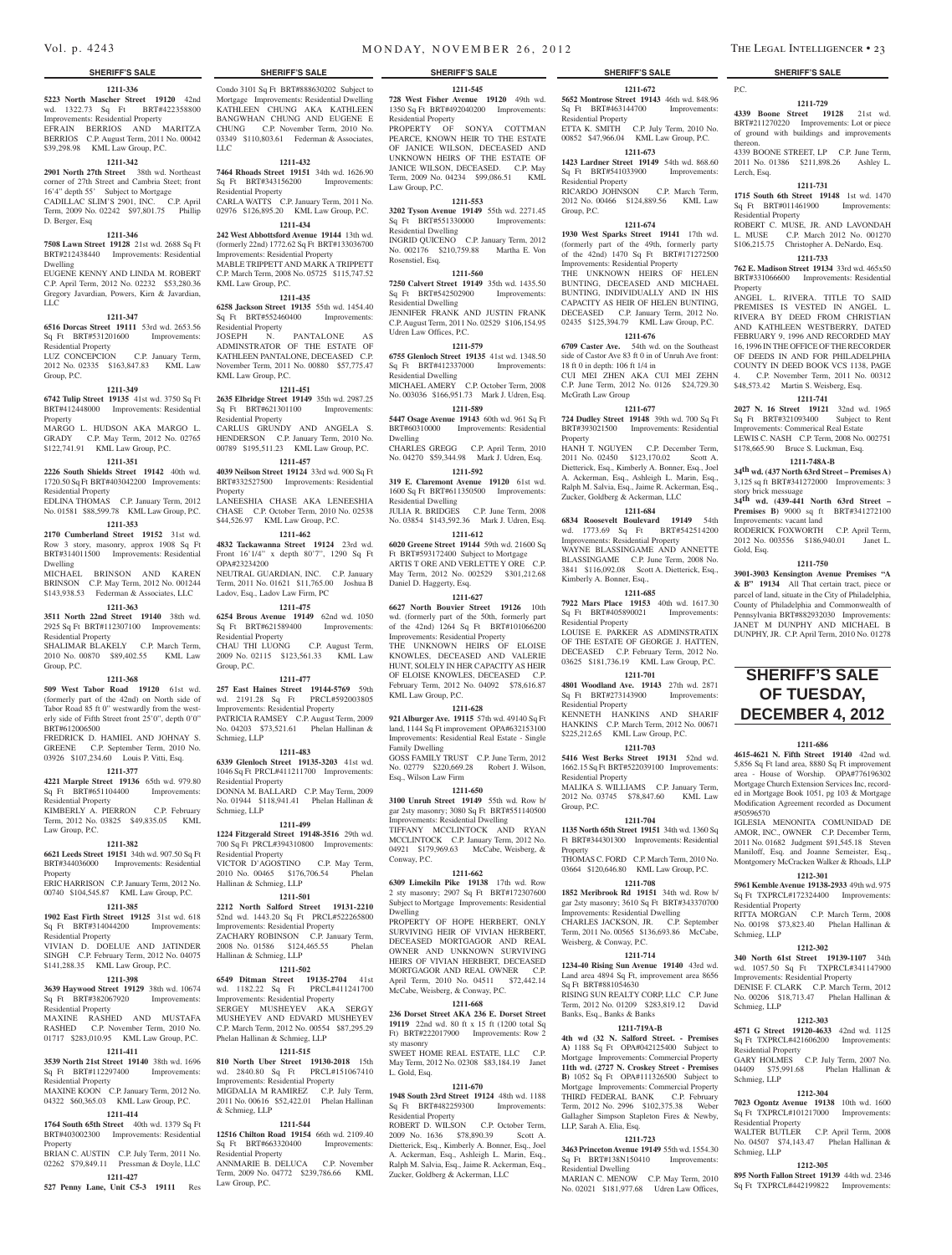Residential Property DWAYNE REESE C.P. April Term, 2011 No. 02256 \$53,614.92 Phelan Hallinan & Schmieg, LLP

#### **1212-306**

**1319 Narragansett Street 19138-1911** 59th wd. 1106.30 Sq Ft TXPRCL#591149200 Improvements: Residential Property SANDRA L. DOWLING C.P. November Term, 2009 No. 00881 \$44,700.02 Phelan

## Hallinan & Schmieg, LLP

**1212-307**

#### **3021 South 70th Street 19142-2531** 40th wd. 1728.96 Sq Ft TXPRCL#406628600 Improvements: Residential Property MONA LISA HAMILTONAND ROSEMARIE HAMILTON C.P. October Term, 2011 No. 03843 \$158,835.19 Phelan Hallinan & Schmieg, LLP

#### **1212-308**

**865 Perkiomen Street 19130** 15th wd. 854 Sq Ft PRCL#151373900 Improvements: Residential Property ERIC B. MCCOY AND VERA D. SCOTT C.P. April Term, 2008 No. 02248 \$337,318.43 Phelan Hallinan & Schmieg, LLP

## **1212-309**

**3187 Tulip Street 19134-3807** 25th wd. 772.24 Sq Ft TXPRCL#252364300 Improvements: Residential Property ANIBAL CRUZ SANTIAGO C.P. August Term, 2010 No. 02606 \$49,416.22 Phelan Hallinan & Schmieg, LLP

## **1212-310**

**9441 Fairgreen Lane 19114-3418** 57th wd. 3547.50 Sq Ft TXPRCL#572197412 Improvements: Residential Property ALLA KANTAROVICH AND YAKOV KANTAROVICH C.P. March Term, 2012 No. 00536 \$142,894.90 Phelan Hallinan & Schmieg, LLP

#### **1212-311**

**1337 McKinley Street 19111-5819** 35th wd. 1148.71 Sq Ft TXPRCL#531027700 Improvements: Residential Property FRANK PALLANTA C.P. May Term, 2012 No. 01917 \$74,148.27 Phelan Hallinan & Schmieg, LLP

#### **1212-312**

**1238 Longshore Avenue 19111-4533** 53rd wd. 5625 Sq Ft TXPRCL#532173300 Improvements: Residential Property SAI CHIANG AND NIM IAN KUONG C.P. June Term, 2012 No. 00748 \$201,910.23 Phelan Hallinan & Schmieg, LLP

#### **1212-313**

**8441 Cedarbrook Avenue 19150-1001** 50th wd. 1584.59 Sq Ft TXPRCL#501264800 Improvements: Residential Property

KYLE E. SPAULDING C.P. May Term, 2012 No. 01647 \$126,767.86 Phelan Hallinan & Schmieg, LLP

#### **1212-314**

**5705 Wyndale Avenue 19131-2226** 52nd wd. 2113.99 Sq Ft TXPRCL#522135400 Improvements: Residential Property RODERICK L. FOXWORTH C.P. July Term, 2008 No. 03298 \$93,473.95 Phelan Hallinan

& Schmieg, LLP **1212-315 3742 South Hereford Lane 19114-1911**  66th wd. 1818 Sq Ft TXPRCL#661267900

Improvements: Residential Property RICHARD L. STRUBLE AKA RICAHRD L. STUBLE, JR. AND DENISE M. STRUBLE AKA DENISE M. MCLAUGHLIN C.P. June Term, 2008 No. 00777 \$138,198.89 Phelan Hallinan & Schmieg, LLP

#### **1212-316**

**5800 North 15th Street 19141-2537** 17th wd. 1344 Sq Ft PRCL#172066400 Improvements:

Residential Property BERNICE SAMUELS C.P. February Term, 2012 No. 03692 \$117,998.33 Phelan

## Hallinan & Schmieg, LLP

**1212-317 323 North 56th Street 19139-2051** 52nd wd. 1245 Sq Ft TXPRCL#041209900 Improvements: Residential Property

SOMER PUGH C.P. January Term, 2009 No. 03259 \$96,667.97 Phelan Hallinan & Schmieg, LLP

### **1212-318**

**440 Edgermore Road AKA 440 North Edgemore Road 19151-4017** 34th wd. 1843 Sq Ft PRCL#343140300 Improvements: Residential Property<br>MARTIN HUTLEY

C.P. December Term, 2011 No. 02114 \$134,628.16 Phelan Hallinan & Schmieg, LLP

#### **1212-319**

**309 Daly Street 19148-3306** 39th wd. 812 Sq Ft TXPRCL#392139900 Improvements: Residential Property

PATRICIA ZYSK FKA PATRICIA WEIHE AND SHAUN ZYSK C.P. July Term, 2010 No. 01458 \$144,383.09 Phelan Hallinan &

## Schmieg, LLP

**1212-320 1224 East Chelton Avenue AKA 1224 East Chelten Avenue 19138-1929** 12th wd. 1120 Sq Ft PRCL#122125100 Improvements: Residential Property

MAKSIM GORMAKH C.P. June Term, 2012 No. 00755 \$63,561.08 Phelan Hallinan & Schmieg, LLP **1212-321**

### **3729 Westhampton Avenue AKA 3729 Westhampton Drive 19154-2014** 66th wd. 1995 Sq Ft TXPRCL#663371600

Improvements: Residential Property MICHELE C. NARDONE C.P. May Term. 2012 No. 00025 \$172,610.69 Phelan Hallinan & Schmieg, LLP **1212-322**

**2944 West Susquehanna Avenue 19121-1226**  32nd wd. 973.50 Sq Ft PRCL#323166300 Improvements: Residential Property MATTHEW SAMS C.P. March Term, 2012 No. 02904 \$21,151.16 Phelan Hallinan & Schmieg, LLP

#### **1212-323**

**3266 North Marston Street 19129-1821**  38th wd. 1103.41 Sq Ft TXPRCL#381241700 Improvements: Residential Property ANTOINETTE HUGHES AKA ANTOINETTE CHISOLM AND JAMES E. CHISOLM C.P. December Term, 2011 No. 00240 \$33,677.06 Phelan Hallinan & Schmieg, LLP

**1212-324 569 West Abbottsford Avenue 19144-4862**  13th wd. 2240 Sq Ft TXPRCL#133047200 Improvements: Residential Property

TAWINWONG HILLER C.P. April Term, 2012 No. 02272 \$153,038.77 Phelan Hallinan & Schmieg, LLP

### **1212-325**

**4012 Meridian Street 19136-3120** 65th wd. 2623.50 Sq Ft PRCL#651149900 Improvements: Residential Property ERIC ORODECKIS C.P. June Term, 2012 No. 01483 \$211,656.45 Phelan Hallinan & Schmieg, LLP

#### **1212-326**

**530 Wilder Street 19147-5827** 1st wd. 570 Sq Ft TXPRCL#011256700 Improvements: Residential Property LAURA C. CHAVEZ-MORENO AKA LAURA CHAVEZ-MORENO AND HIRAM BELTRAN-SANCHEZ C.P. May Term, 2012 No. 00765 \$132,568.09 Phelan Hallinan & Schmieg, LLP

#### **1212-327**

**7824 Williams Avenue 19150-2112** 50th wd. 2005.81 Sq Ft TXPRCL#502241600 Improvements: Residential Property ALONDA BLEVINS PALMER AKA ALONDA BLEVINS, IN HER CAPACITY AS ADMINSTRATRIX CTA AND DEVISEE OF THE ESTATE OF ELIZABETH C. COLEMAN C.P. December Term, 2011 No. 02315 \$72,567.75 Phelan Hallinan & Schmieg, LLP

#### **1212-328**

**2208 South 10th Street 19148-3005** 39th wd. 729 Sq Ft PRCL#393502000 Improvements: Residential Property

EMMY YAN THON C.P. February Term, 2012 No. 00505 \$130,569.48 Phelan Hallinan & Schmieg, LLP

#### **1212-329**

**611 North 44th Street 19104-1313** 6th wd. 1490.93 Sq Ft PRCL#061293450 Improvements: Residential Property JULIA WEATHERS C.P. December Term, 2011 No. 01905 \$174,850.41 Phelan Hallinan & Schmieg, LLP

#### **1212-330**

**6337 East Fariston Drive 19120-1009**  50th wd. 1800 Sq Ft TXPRCL#611006300 Improvements: Residential Property MICHAEL P. DIXON AND ANGELA L. DIXON C.P. December Term, 2011 No. 02529 \$95,080.15 Phelan Hallinan & Schmieg, LLP

#### **1212-331**

**2333 South Carlisle Street** 26th wd. Situate on the east side of Carlisle Street at the distance of 169' northward from the north side of Ritner Street. Subject to Mortgage Improvements: Row 2 Sty Masonry ORLANDO J. DILAURO (DECEASED) November Term, 2011 No. 01491 \$167,926.88 Chandra M. Arkema, Esq.

## **1212-332**

**3125 North Camac Street** 43rd wd. 1396<br>
Sq Ft BRT#431153600 Improvements: Sq Ft BRT#431153600 esidential Dwelling ISAAC JENKINS C.P. February Term, 2012 No. 001052 \$49,366.29 Gregory Javardian,

### **1212-333**

Esq.

**3063 Collins Street 19134** 25th wd. 986 Sq Ft BRT#252430900 Improvements: Residential Dwelling BORIS SKYLAR C.P. April 2012 Term, No.

## **SHERIFF'S SALE SHERIFF'S SALE SHERIFF'S SALE SHERIFF'S SALE SHERIFF'S SALE**

02268 \$58,591.48 Gregory Javardian, Esq.; Powers, Kirn & Javardian, LLC **1212-334**

which extends northward and southward and communicates with a certain other alley 4' wide, which extends eastward and westward from the said Clarion Street to 13th Street at the distance of 68' south of Jackson Street. Situate in the 39th ward of the City of Philadelphia on the east side of Clarion Street at the distance of 315' southward from the south side of Jackson St. Containing in front or breadth on the said Clarion Street 13 feet and extending of that width in length or depth eastward between parallel lines at right angles to the said Clarion Street 48'4-3/4" to a certain 4' wide alley, which extends northward and southward and communicates with a certain other alley 4' wide, which extends eastward and westward from the said Clarion Street to 13th Street at the distance of VICTOR I. RIOS AND VICTOR S. RIOS C.P. October Term, 2011 No. 02618 \$78,303.74

**1212-354 4759 Loring Street 19136-4106** 65th wd. 900 sq Ft PRCL#651031100 Improvements:

ENIOLA O. AKINBO AKA ENIOLA AKINBO C.P. April Term, 2012 No. 01945 \$55,450.36

**1212-355 4714 North 4th Street 19120-4106** 42nd wd. 1152 Sq Ft PRCL#422457700 Improvements:

MIGUEL ROBLES C.P. December Term, 2011 No. 03453 \$45,506.01 Phelan Hallinan

**1212-356 5318 Ogden Street 19139-1437** 44th wd. 708 Sq Ft TXPRCL#442018300 Improvements:

SADAKAT CHOUDHURY AND FARIDA CHOUDHURY C.P. June Term, 2012 No. 00746 \$25,063.78 Phelan Hallinan &

**1212-357 1730 Lombard Street 19146-1519** 30th wd. 1341.22 Sq Ft TXPRCL#303004304 Improvements: Residential Property STEVEN J. ROSENBERG C.P. June Term, 2012 No. 00561 \$662,490.36 Phelan

**1212-358 1127 Unruh Avenue 19111-4937** 53rd wd. 3060.62 Sq Ft TXPRCL#532071900 Improvements: Residential Property MOHAMMED N. HAQUE C.P. May Term,<br>2012 No. 02254 \$202.583.05 Phelan 2012 No. 02254 \$202,583.05 Hallinan & Schmieg, LLP

**1212-359 1006 South Frazier Street 19143-3904**  51st wd. 912 Sq Ft TXPRCL#513033100 Improvements: Residential Property IRMA ALCANTARO C.P. April Term, 2012 No. 03768 \$63,022.56 Phelan Hallinan &

**1212-360 2130 Morris Street 19145-1905** 36th wd. 868 Sq Ft PRCL#363131000 Improvements:

JERRY S. BLACKMON C.P. June Term, 2008 No. 03626 \$82,575.15 Phelan Hallinan &

**1212-361 4156 North 8th Street 19140** 43rd wd. 787.50 sq Ft TXPRCL#433362000 Improvements:

PAULA WILLIAMS C.P. August Term, 2003 No. 00837 \$44,542.45 Phelan Hallinan &

**1212-362 4625 Fernhill Road 19144** 13th wd. 1184 Sq Ft TXPRCL#133127500 Improvements:

LESTER BUSSEY C.P. February Term, 2008 No. 04136 \$64,681.29 Phelan Hallinan &

**1212-363 3917 North 7th Street 19140-3205** 43rd wd. 1110 Sq Ft PRCL#433088700 Improvements:

MIRIAN PENA C.P. June Term, 2012 No. 02875 \$47,754.80 Phelan Hallinan &

**1212-364 77 East Phil Ellena Street 19119-2223**  22nd wd. 2992.50 Sq Ft PRCL#222001800 Improvements: Residential Property CONSTANTINE G. GLYPTIS AND MIRELA ARGHIROPOL C.P. October Term, 2011 No. 04532 \$109,479.54 Phelan Hallinan &

**1212-365 7331 Dicks Avenue 19153-2223** 40th wd. 1120 Sq Ft PRCL#404327600 Improvements:

DENISE L. BENDIG C.P. October Term, 2011 No. 00259 \$106,243.42 Phelan Hallinan &

**1212-366 8528 Tolbut Street 19152-1211** 35th wd. 4528 Sq Ft TXPRCL#562417700 Improvements:

IMRE KIRALY, MAGDA KIRALY AND RICHARD T. KIRALY AKA RICHARD THOMAS KIRALY C.P. February Term, 2012 No. 01250 \$163,609.87 Phelan Hallinan &

**1212-367 6342 Saybrook Avenue 19142-2319** 40th wd. 1360 Sq Ft TXPRCL#401347300 Improvements: Residential Property LINDA I. SAMUEL C.P. November Term, 2011 No. 00786 \$44,878.02 Phelan Hallinan

**1212-368 1237 East Berks Street 19125-3434** 18th

Phelan Hallinan & Schmieg, LLP

Phelan Hallinan & Schmieg, LLP

Residential Property

Residential Property

& Schmieg, LLP

Residential Property

Hallinan & Schmieg, LLP

Schmieg, LLP

Schmieg, LLP

Schmieg, LLP

Schmieg, LLP

Schmieg, LLP

Schmieg, LLP

Schmieg, LLP

Schmieg, LLP

Schmieg, LLP

& Schmieg, LLP

Residential Property

tial Property

Residential Property

Residential Property

Residential Property

Residential Property

68' south of Jackson Street.

Edwards, P.C.

Esq.

LLC

Dwelling

Associates, LLC

Associates, LLC

Dwelling

LLC

**1212-350 6336 Eastwood Street 19149** 35th wd. Row b/gar 2sty masonry; approx 1107.01 Sq Ft BRT#541266900 Improvements: Residential

IRENE I. GASKINS C.P. December Term, 2009 No. 03503 Federman & Associates,

**1212-351 11833 Academy Road, Apartment A AKA Unit B-7 19154** 66th wd. residential condo BRT#888660411 Improvements: A

WILLIAM P. DOMARADSKI C.P. December Term, 2011 No. 001195 \$63,405.41 Federman

**1212-352 2008 Cambridge Street 19130-1414**  29th wd. 722.08 Sq Ft PRCL#291010100 Improvements: Residential Property JOSE GIOVANNI BAQUERIZO C.P. March Term, 2012 No. 02624 \$387,223.61 Phelan

**1212-353 1956 Kohl Street 19115-3805** 58th wd. 2500 Sq Ft TXPRCL#581023800 Improvements:

rial Dwelling

Hallinan & Schmieg, LLP

Residential Property

& Associates, LLC

Residential Property

Residential Dwelling

PAULINE A. GALATI AKA PAULINE A. HANLY AKA PAULINE HANLY C.P. October Term, 2011 No. 03351 \$159,871.90 Anthony R. Distasio, Esq.; Linton, DiStasio &

**1212-346 604 East Indiana Avenue 19134** 33rd wd. 749.7 Sq Ft BRT#331000400 Improvements:

GEORGE SOWDEN C.P. June 2012 Term, No. 2358 \$49,496.03 Kristine M. Anthou,

**1212-347 1438 Alcott Street 19149** 62nd wd. 2 story masonry BRT#621100500 Improvements:

AMARA KESSELLY AKA AMARA C. KESSELLY C.P. February Term, 2010 No. 03495 \$127,494.74 Federman & Associates,

**1212-348 2027 Eastburn Avenue 19118** 10th wd. Row 2 sty masonry 1351.52 Sq Ft BRT#102106705 Subject to Mortgage Improvements: Residential

OWEN BALLENTYNE C.P. May Term, 2012 No. 000522 \$103,411.71 Federman &

**1212-349 914 Asbury Terrace 19126** 61st wd. All that certain lot or piece of ground situate in the 61st ward of the City of Philadelphia described according to a plan made for H. Mark Solomon by Joseph F. Delany, surveyor and regulator of the 5th survey District dated June 8, 1954, as follows to wit: Beginning at a point on the southeasterly side of Asbury Terrace (40 ft wide) at the distance of 131 ft 11-3/8 inches measured northeastwardly along the said Asbury Terrace with the southeasterly side of Lawnton Avenue (60 ft wide). Thence extending in an easterly direction along the southerly side of Asbury terrace on the arc of a circle on a line curving to the right having a radius of 360 ft the arc distance of 60'4-3/8" to a point; thence extending south 3 degrees 49 minutes 40 seconds west 144'4-5/8" to a point, thence extending north 85 degrees 25 minutes 8 seconds west 60 ft to a point, thence extending north 3 degrees 49 minutes 40 second east 137 feet 8 inches to a point on the southery side of Asbury Terrace the first mentioned point and place of beginning. Being the same premises which Joseph R. Glancey and Mary K. Glancey, his wife by deed dated 9/20/1974 and recorded in Philadelphia County in deed book D715 pg 541 granted and conveyed until Preston E. Baldwin and Lexie Baldwin, his wife.PRCL#611440600 Subject to Mortgage Improvements: Residential Dwelling LEXIE BALDWIN; TITLE IS VESTED IN LEXIE BALDWIN BY DEED DATED 9/20/74 AND RECORDED 9/25/74 IN BOOK 715, PG 541 AND DOCUMENT #365. C.P. May Term, 2012 No. 001928 \$218,161.50 Federman &

**3026 North 23rd Street 19132** 11th wd. 1038 Sq Ft BRT#111380400 Subject to Mortgage Improvements: Residential Dwelling CHARLES A. J. HALPIN, III ESQUIRE ADMINISTRATOR OF THE ESTATE OF CLARENCE H. CHAMBERS, DECEASED. C.P. June Term, 2012 No. 01791 \$107,889.92

### Gregory Javardian, Esq.; Powers, Kirn & Javardian, LLC

**1212-335 318 North Edgewood Street 19139** 34th wd. 1014 Sq Ft BRT#341109400 Improvements: Residential Dwelling CALVIN SANDERS C.P. April Term, 2012 No. 02162 \$72,215.58 Gregory Javardian, Esq.; Powers, Kirn & Javardian, LLC

### **1212-336**

**3045 North Bonsall Street 19132** 38th wd. 784 Sq Ft BRT#111394400 Improvements: Residential Dwelling

MARGARET THOMAS C.P. January Term, 2012 No. 003272 \$41,266.91 Gregory Javardian, Esq.; Powers, Kirn & Javardian, LLC

## **1212-337**

**9236 State Road AKA 9236 Tacony Street** 65th wd. on northwest side of Tacony AKA State Rd 357'-7/8" northeast of Linden Avenue, front 75' depth 100' BRT#884351410;BRT#652405900 Improvements: Industrial Shop With 11375 Square Feet Of Improvement Area

SPECIALTY ALUMINUM CASTINGS, INC. C.P. March Term, 2011 No. 02797 \$385,780.58 James W. Hennessey, Esq.; Dilworth Paxson LLP

#### **1212-338**

**5740 North Front Street 19120** 61st wd. 1266 Sq Ft BRT#612469400 Improvements: Residential Property

SENQUETTA HUNTER DOUGLAS AKA SENQUETTA H. DOUGLAS C.P. January Term, 2011 No. 1432 \$135,265.36 Scott A. Dietterick, Esq., Kimberly A. Bonner, Esq., Joel A. Ackerman, Esq., Ashleigh L. Marin, Esq., Ralph M. Salvia, Esq., Jaime R. Ackerman, Esq.; Zucker, Goldberg & Ackerman, LLC

## **1212-339**

**5442 Master Suite 19131** 4th wd. 14'8- 3/4" frontage x 76' depth OPA#041224800 Improvements: Residential Property MONIQUE A. STONES C.P. August Term, 2011 No. 01393 \$75,523.02 Richard M. Squire & Associates, LLC

#### **1212-340**

**137 Moore Street 19148** 1st wd. 14'9" frontage x 305' depth irregular dimension OPA#011136800 Improvements: Residential Property

MICHELLE WINTERS C.P. August Term, 2011 No. 01409 \$390,943.40 Richard M. Squire & Associates, LLC

#### **1212-341**

**1027 Marlyn Road 19151** 34th wd. 1800 Sq Ft BRT#344270000 Improvements: Residential Property

MALACHI C. WHITE C.P. September Term, 2011 No. 2779 \$170,743.10 Scott A. Dietterick, Esq., Kimberly A. Bonner, Esq., Joel A. Ackerman, Esq., Ashleigh L. Marin, Esq., Ralph M. Salvia, Esq., Jaime R. Ackerman, Esq.; Zucker, Goldberg & Ackerman, LLC

### **1212-342**

**128 North Sickels Street 19139** 4th wd. 1062 Sq Ft BRT#041154100 Residential Dwelling

K&F INVESTMENTS, LLC C.P. February Term, 2012 No. 3039 \$126,355.28 Weber Gallagher Simpson Stapleton Fires & Newby, LLP; Sarah A. Elia, Esq.

#### **1212-343**

**400 West Cheltenham Avenue 19120**  Premises A 61st Ward, Premises B 50th Ward wd. Land Area 11819.00 sq ft; Dimensions: Irregular BRT#882756500 Improvements: Commercial Property

GWANG HO YI C.P. November Term, 2009 No. 1347 \$751,279.66 Jeffrey L. Goodman,

## **1212-344**

Esq.

**1625 Haworth Street 19124** 62nd wd. 2058 Sq Ft BRT#622026100 Improvements: Residential Dwelling

CRESENTIA CHARLES AKA CRISENTIA CHARLES MARSHA CHARLES C.P. April Term, 2011 No. 01160 \$138,054.32 Udren Law Offices, P.C.

**1212-345 2239 S. Clarion Street 19148** 39th wd. Situate in the 39th ward of the City of Philadelphia on the east side of Clarion Street at the distance of 315' southward from the south side of Jackson st. Containing in front or breadth on the said Clarion Street 13 feet and extending of that width in length or depth eastward between parallel lines at right angles to the said Clarion Street  $48'4-3/4''$  to a certain 4' wide alley,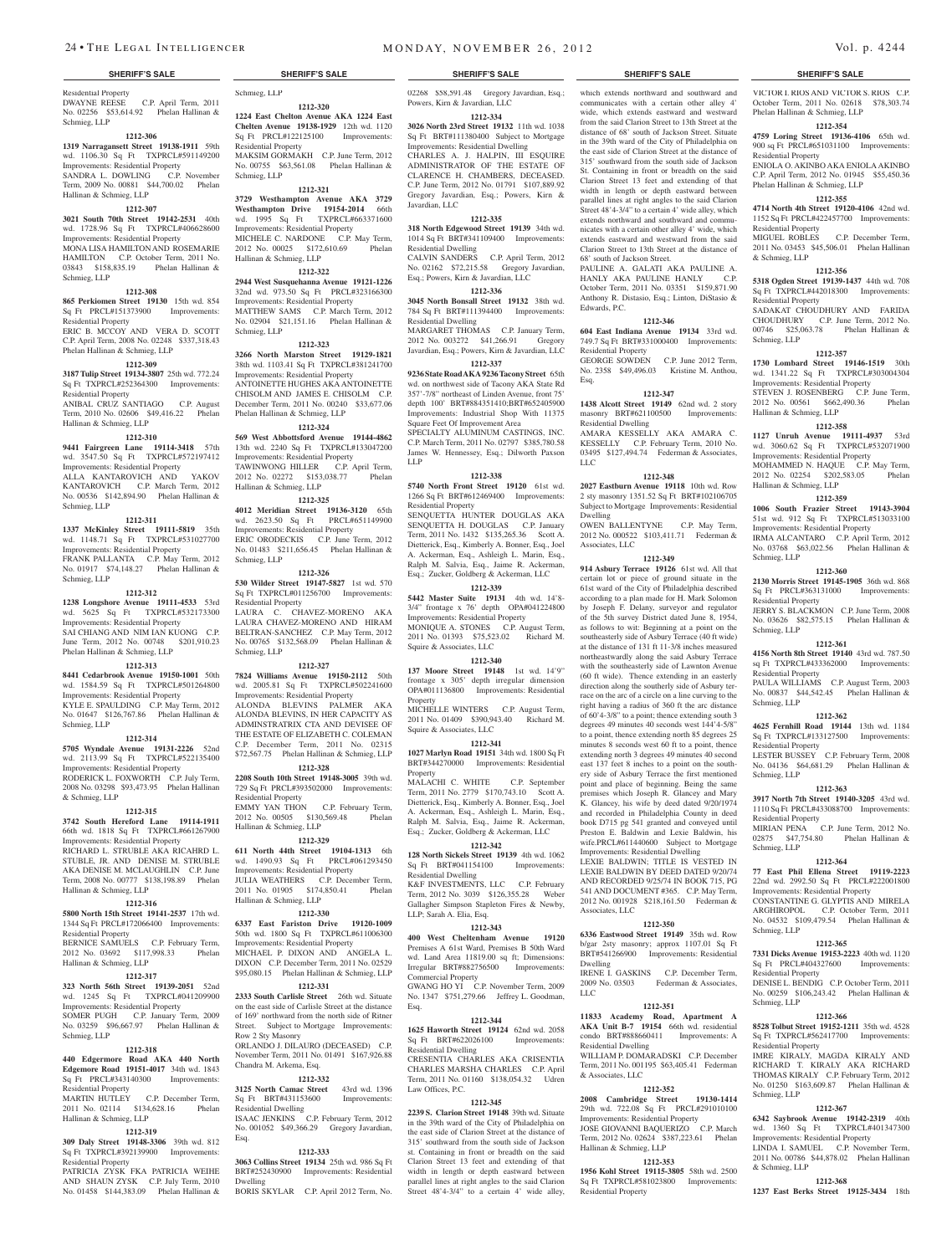wd. 792 Sq Ft TXPRCL#181204000 Improvements: Residential Property UNKNOWN HEIRS, SUCCESSORS, ASSIGNS, AND ALL PERSONS, FIRMS, OR ASSOCIATIONS CLAIMING RIGHT, TITLE, OR INTEREST FROM OR UNDER JOHN F. WARREN, DECEASED C.P. August Term,<br>
2010 No. 01093 \$126.392.62 Phelan 2010 No. 01093 \$126,392.62 Hallinan & Schmieg, LLP

#### **1212-369**

**6328 Edmund Street 19135-3312** 41st wd. 1428.30 Sq Ft TXPRCL#411394500 Improvements: Residential Property WILLIAM KELLY C.P. May Term, 2012 No. 01126 \$54,604.42 Phelan Hallinan &

#### Schmieg, LLP **1212-370**

**4567 G Street 19120-4633** 42nd wd. 1125 Sq Ft TXPRCL#421606000 Improvements: Residential Property TYRONE THOMAS AND GLORIA THOMAS C.P. March Term, 2012 No. 03868 \$108,634.13 Phelan Hallinan & Schmieg,

LLP **1212-371**

**1832 Faunce Street 19111-3414** 56th wd. 2138.47 Sq Ft PRCL#561390800 Improvements: Residential Property GARY WOOLERTON C.P. May Term, 2012 No. 03762 \$191,701.44 Phelan Hallinan & Schmieg, LLP

#### **1212-372**

**2016 Barlow Street 19116-3908** 58th wd. 3196 Sq ft TXPRCL#582210400 Improvements:

Residential Property JOHN MARCELLINO C.P. November Term, 2011 No. 02955 \$66,246.70 Phelan Hallinan

& Schmieg, LLP

## **1212-373**

**1370 North 75th Street 19151-2935** 34th wd. 1682.10 Sq Ft TXPRCL#343280500 Improvements: Residential Property MICHAEL D. RUSSELL C.P. February Term, 2012 No. 00028 \$64,593.45 Phelan Hallinan & Schmieg, LLP

#### **1212-374**

**2367 East Cumberland Street 19125-3126**  31st wd. 1140 Sq Ft TXPRCL#314037300 Improvements: Residential Property JAMES ACKLEY C.P. December Term, 2011 No. 00889 \$135,131.86 Phelan Hallinan & Schmieg, LLP

#### **1212-375**

**3937 Elsinore Street 19124** 33rd wd. 938.97 Sq Ft TXPRCL#332218100 Improvements: Residential Property RONYELL GINDRAW C.P. December

Term, 2007 No. 00334 \$153,460.71 Phelan Hallinan & Schmieg, LLP **1212-376**

**7601 Crittenden Street #E-10 19118** 88th wd. Together with a proportionate undivided interest in the Common Elements, as were fully set forth in certain declaration recorded 03/20/1992 in Deed Book VC3 34 pg 130. TXPRCL#888200566 Improvements: Condominium Unit

JULITA Y. BYRD AKA JULITA BYRD AND CATHERINE QUARLES, DECEASED C.P. June Term, 2008 No. 03144 \$216,096.11 Phelan Hallinan & Schmieg, LLP

## **1212-377**

**1918 West Hunting Park Avenue 19140-2807**  13th wd. 1200 Sq Ft TXPRCL#131104900 Improvements: Residential Property EASTERN NATIONAL INVESTMENTS, LLC AND THOMAS M. HIGGINS C.P. February Term, 2012 No. 03684 \$58,338.21 Phelan Hallinan & Schmieg, LLP

#### **1212-378**

**19 West Gowen Avenue 19119-1645** 59th wd. 1532.96 Sq Ft PRCL#092128000 Improvements: Residential Property UNKNOWN HERIS, SUCCESSORS, ASSIGNS, AND ALL PERSONS, FIRMS, OR ASSOCIATIONS CLAIMING RIGHT, TITLE, OR INTEREST FROM OR UNDER MARY DURSO, DECEASED. C.P. August Term, 2010 No. 01366 \$221,889.44 Phelan Hallinan & Schmieg, LLP

#### **1212-379 216 East Fisher Avenue 19120-3226** 42nd wd.

2250 Sq Ft PRCL#421195300 Improvements: Residential Property LATANYA A. BYRD-ATTAWAY AND

KENNETH ATTAWAY C.P. September Term, 2008 No. 03238 \$88,770.13 Phelan Hallinan & Schmieg, LLP

#### **1212-380**

**1100 Vine Street 19107-1745** 88th wd. Being and designated a unit #P1-10 together with a proportionate undivided interest in Common Elements (as defined in such Declaration) of 0.7894%. TXPRCL#888072078 Improvements: Condominium Unit

JULIE WONG C.P. February Term, 2012 No. 00018 \$358,962.54 Phelan Hallinan & Schmieg, LLP

## **SHERIFF'S SALE SHERIFF'S SALE SHERIFF'S SALE SHERIFF'S SALE SHERIFF'S SALE**

**1212-381 119 West Duval Street AKA 119-121 West Duval Stret 19144-1905** 59th wd. 3407.86 Sq Ft TXPRCL#593115600 Improvements: Residential Property HOPE JACQUELINE JONES C.P. March Term, 2012 No. 00216 \$142,878.73 Phelan Hallinan & Schmieg, LLP

## **1212-382**

**1512 Manton Street 19146** 36th wd. 751.24 Sq Ft TXPRCL#365308900 Improvements: Residential Property WILLIE J. SMITH C.P. January Term, 2008

No. 04118 \$61,531.01 Phelan Hallinan & Schmieg, LLP **1212-383**

**3733 Vader Road AKA 3733 Vader Drive 19154-3030** 66th wd. 5000 Sq Ft TXPRCL#663428600 Improvements: Residential Property KEVIN LUDDY C.P. January Term, 2012 No. 02417 \$169,175.09 Phelan Hallinan &

## **1212-384**

Schmieg, LLP

**5862 Hadfield Street 19143-4507** 3rd wd. 1530 Sq Ft TXPRCL#034055000 Improvements: Residential Property ADRIAN TYLER C.P. April Term, 2012 No. 03962 \$64,287.40 Phelan Hallinan & Schmieg, LLP

#### **1212-385**

**2131 South Woodstock Street 19145-3508**  48th wd. 783.75 Sq Ft TXPRCL#481334000 Improvements: Residential Property MARIA FOKTAVIANA C.P. November Term, 2011 No. 01398 \$77,905.67 Phelan Hallinan & Schmieg, LLP

### **1212-386**

**9603 Dedaker Street 19115-3112** 58th wd. 7640.25 Sq Ft TXPRCL#581327600 Improvements: Residential Property MONICA MEITZLER AKA MONICA ASIMOS AND EARL N ASIMOS III AKA EARL ASIMOS C.P. January Term, 2012 No. 03295 \$182,675.34 Phelan Hallinan & Schmieg, LLP

#### **1212-387**

**865 Scattergood Street 19124** 35th wd. 1038.10 Sq Ft PRCL#351165500 Improvements: Residential Property DANA M PORTER C.P. February Term, 2012 No. 03685 \$81,893.23 Phelan Hallinan & Schmieg, LLP

### **1212-388**

**6844 Grebe Place 19142-2527** 40th wd. 1614.60 Sq Ft TXPRCL#406575100 Improvements: Residential Property ALJAMAL ATKINS C.P. April Term, 2011 No. 01711 \$134,588.64 Phelan Hallinan & Schmieg, LLP

**1212-389**

**34 North Robinson Street 19139-2310**  34th wd. 996.45 Sq Ft TXPRCL#341179700 Improvements: Residential Property GINA M. LOPP, IN HER CAPACITY AS EXECUTRIX AND DEVISEE OF THE ESTATE OF MARLYN R. LOPP C.P. February Term, 2012 No. 03451 \$32,220.99 Phelan Hallinan & Schmieg, LLP

## **1212-390**

**6403 Eastwood Street 19149-2925** 54th wd. 1143.10 Sq Ft TXPRCL#541274000 Improvements: Residential Property MOAZZUM GILL C.P. May Term, 2012

No. 03169 \$61,872.22 Phelan Hallinan & Schmieg, LLP **1212-391**

**3712 President Street 19114** 66th wd. 6000 Sq Ft BRT#661078600 Improvements: Residential Property KEVIN CROSS; STEPHEN CROSS C.P. September Term, 2011 No. 3189 \$197,392.03 Scott A. Dietterick, Esq., Kimberly A. Bonner,

Esq., Joel A. Ackerman, Esq., Ashleigh L. Marin, Esq., Ralph M. Salvia, Esq., Jaime R. Ackerman, Esq.; Zucker, Goldberg & Ackerman, LLC

#### **1212-392**

**6327 Ditman Street 19135-3201** 41st wd. 1282.50 Sq Ft BRT#411233500 Improvements: Residential Property SUSAN EBSWORTH C.P. October Term, 2011 No. 4070 \$104,563.73 Scott A. Dietterick, Esq., Kimberly A. Bonner, Esq., Joel A. Ackerman, Esq., Ashleigh L. Marin, Esq., Ralph M. Salvia, Esq., Jaime R. Ackerman, Esq.; Zucker, Goldberg & Ackerman, LLC

#### **1212-393**

**4145 East Roosevelt Boulevard 19124-3003**  23rd wd. 1355.70 Sq Ft BRT#233017800 Improvements: Residential Property

SOKDARY MAO AND CHIN LAO C.P. October Term, 2011 No. 4069 \$110,465.37 Scott A. Dietterick, Esq., Kimberly A. Bonner, Esq., Joel A. Ackerman, Esq., Ashleigh L. Marin, Esq., Ralph M. Salvia, Esq., Jaime R. Ackerman, Esq.; Zucker, Goldberg & Ackerman, LLC

## Vol. p. 4245 MONDAY, NOVEMBER 26, 2012 THE LEGAL INTELLIGENCER • 25

**1212-394 5703 W. Girard Aenue 19131** 4th wd. 3090 Sq Ft BRT#043028500 Improvements: Residential Dwelling TERESA A. WHITLOCK C.P. January Term,

2009 No. 779 \$60,956.04 Gregory Javardian, Esq.; Powers, Kirn & Javardian, LLC **1212-395**

**2991 Frankford Avenue 19134** 25th wd. 3366 Sq Ft BRT#252470110 Improvements: Residential Real Estate EDUVIGES SANCHEZ, EDWIN CRUZ AND THE UNKNOWN HEIRS, EXECUTORS, AND DEVISEES OF THE ESTATE OF MIGUEL A. PEREZ C.P. April Term, 2012 No. 04345 \$40,300.23 Stern & Eisenberg, PC

#### **1212-396**

**2946 Richmond Street 19134** 25th wd. 3975 Sq Ft BRT#251163300 Improvements: Commercial Real Estate MARGARET R. PETACCIO C.P. July 2012 Term, No. 001870 \$130,906.10 Stern & Eisenberg, PC

#### **1212-397**

**2051 South Alden Street AKA Alden Street 19143-5923** 40th wd. 1080 Sq Ft BRT#401015700 Improvements: Residential Property

STEPHANIE COSBY C.P. October Term, 2011 No. 3750 \$72,319.94 Scott A. Dietterick, Esq., Kimberly A. Bonner, Esq., Joel A. Ackerman, Esq., Ashleigh L. Marin, Esq., Ralph M. Salvia, Esq., Jaime R. Ackerman, Esq.; Zucker, Goldberg & Ackerman, LLC

### **1212-398**

**6140 Algard Street 19135** 55th wd. 1140 Sq Ft BRT#552340800 Improvements: Residential Dwelling MICHAEL GRIMES C.P. May Term, 2012

No. 02615 \$78,483.06 Gregory Javardian, Esq.; Powers, Kirn & Javardian, LLC **1212-399**

**3225 North 25th Street 19129** 38th wd. 1092<br>
Sq Ft BRT#381058400 Improvements Sq Ft BRT#381058400 Residential Real Estate

KEITH JONES AKA KEITH JONES, II AKA KEITH T. JONES C.P. October Term, 2009 No. 00673 \$59,969.54 Stern & Eisenberg, PC

#### **1212-400**

**1831 South 65th Street 19142** 40th wd. 1729.20<br>
Sq Ft BRT#401199900 Improvements: Sq Ft BRT#401199900 Residential Real Estate UNKNOWN HEIRS, EXECUTORS, AND DEVISEES OF THE ESTATE OF HUGH J. CUNNINGHAM C.P. April Term, 2012 No. 00878 \$72,512.67 Stern & Eisenberg, PC **1212-401**

**1415 South 52nd Street 19143** 52nd wd. 1402.50 Sq Ft BRT#2273114010 Improvements: Residential Real Estate JOSEPH DEREEF C.P. July Term, 2012 No.

01057 \$58,447.79 Stern & Eisenberg, PC **1212-402**

**3919 Richmond Street 19137** 45th wd. 1370<br>Sq Ft BRT#453314830 Improvements: Sq Ft BRT#453314830 Residential Property MARK MCMULLIN C.P. February Term, 2012 No. 1139 \$154,277.30 Christopher A. DeNardo, Esq.

#### **1212-403**

**8739 Gillespie Street 19136** 65th wd. 1296<br>
Sq Ft BRT#652242825 Improvements: Sq Ft BRT#652242825 Residential Property LAWRENCE E. KUSCIN AND PATRICIA M. HARTE-KUSCIN C.P. June Term, 2012 No. 0984 \$159,004.82 Christopher A.

### DeNardo, Esq. **1212-404**

**1830 South 9th Street 19148** 1st wd. 1015 Sq Ft BRT#012389000 Improvements: Residential Property JOSEPH MAURIO C.P. November Term, 2009 No. 005546 \$211,481.65 Christopher

A. DeNardo, Esq. **1212-405**

**2615 South Titan Street 19148** 36th wd. 766 Sq Ft BRT#362063300 Improvements: Residential Property

CHARMAINE JOHNSON AKA CHARMINE JOHNSON C.P. February Term, 2012 No. 2681 \$82,526.25 Christopher A. DeNardo, Esq.

#### **1212-406**

**3242 Jasper Street AKA 1885 East Madison Street 19134** 45th wd. 3420 Sq Ft BRT#452017100 Improvements: Residential Property

GEORGE CAPEWELL C.P. September Term, 2008 No. 003504 \$20,185.38 Christopher A. DeNardo, Esq.

#### **1212-407**

**3716 North Bouvier Street 19140** 13th wd. 1182.48 Sq Ft OPA#131238300 Improvements: Residential Property MEICHELENE A. GREER, CHRISTOPHER

Schmieg, LLP

Residential Property

Phelan Hallinan & Schmieg, LLP

Hallinan & Schmieg, LLP

Residential Property

Schmieg, LLP

& Schmieg, LLP

Schmieg, LLP

Schmieg, LLP

& Schmieg, LLP

Residential Property

Schmieg, LLP

Residential Property

02328 \$34,606.16 Schmieg, LLP

Schmieg, LLP

**1212-421 2142 East Sanger Street AKA 2142 Sanger Street 19124-1621** 41st wd. 1003.10 Sq Ft TXPRCL#411035600 Improvements:

MONIQUE RADER AKA MONIQUE SANTOS, IN HER CAPACITY AS HEIR OF MICHAEL LAPCZUK, DECEASED UNKNOWN HEIRS, SUCCESSORS, ASSIGNS, AND ALL PERSONS, FIRMS, OR ASSOCIATIONS CLAIMING RIGHT, TITLE, OR INTEREST FROM OR UNDER MICAHEL LAPCZUK, DECEASED. C.P. January Term, 2012 No. 00171 \$69,448.91

**1212-422 1011 Griffith Street 19111-2616** 63rd wd. 2916.12 Sq Ft TXPRCL#631270200 Improvements: Residential Property STEVEN DROHOMIRECKI C.P. July Term, 2010 No. 01078 \$202,742.95 Phelan

**1212-423 1333 E. Sedwick Avenue AKA 1333 E. Sedgwick Street 19150** 50th wd. 1741.25 Sq Ft TXPRCL#502432220 Improvements:

ANTHONY CLARKE AND CAROLL CLARKE C.P. January Term, 2012 No. 02575 \$69,415.93 Phelan Hallinan & Schmieg, LLP **1212-424 1834 Brandywine Street 19130-3902**  15th wd. 1080 Sq Ft TXPRCL#152009900 Improvements: Residential Property THERESA PURCELL AKA THERESA J. PURCELL C.P. November Term, 2010 No. 00583 \$498,629.41 Phelan Hallinan &

**1212-425 826 East Westmoreland Street 19134-1925**  33rd wd. 806.30 Sq Ft TXPRCL#331098900 Improvements: Residential Property JENNIFER VAZQUEZ C.P. November Term, 2011 No. 01366 \$58,519.39 Phelan Hallinan

**1212-426 1859 Brunner Street 19140-1709** 13th wd. 1151.70 Sq Ft TXPRCL#131333200 Improvements: Residential Property JANET WILLIAMS C.P. April Term, 2012 No. 02288 \$52,509.56 Phelan Hallinan &

**1212-427 2747 North 24th Street 19132-3221** 38th wd. 878.99 Sq Ft TXPRCL#111440400 Improvements: Residential Property UNKNOWN HEIRS, SUCCESSORS, ASSIGNS, AND ALL PERSONS, FIRMS, OR ASSOCIATIONS CLAIMING RIGHT, TITLE, OR INTEREST FROM OR UNDER GARLAND R. WHITEHURST, DECEASED RITA SEWELL, IN HER CAPACITY AS HEIR OF GARLAND R. WHITEHURST, DECEASED. C.P. October Term, 2010 No. 02688 \$40,562.14 Phelan Hallinan &

**1212-428 5029 Arendell Avenue 19114-4225** 65th wd. 2541.50 Sq Ft TXPRCL#652143300 Improvements: Residential Property DEBORAH A KELLY AND PATRICK M KELLY C.P. February Term, 2009 No. 00162 \$99,127.95 Phelan Hallinan & Schmieg, LLP **1212-429 5325 Euclid Street 19131-3210** 52nd wd. 1175.25 Sq Ft TXPRCL#521083100 Improvements: Residential Property GUERINO CHARLES C.P. March Term, 2011 No. 03128 \$53,043.45 Phelan Hallinan

**1212-430 5314 Yocum Street 19143-5432** 51st wd. 750 Sq Ft PRCL#512093700 Improvements:

VALERIE COOPER C.P. January Term, 2008 No. 00103 \$65,883.58 Phelan Hallinan &

**1212-431 1227 South Graylock Street AKA 1227 South Greylock Street AKA 1227 Greylock Street 19143-5111** 27th wd. 718.62 Sq Ft TXPRCL#273063900 Improvements:

WILLIAM KING AND ROBERT WIPPLENGER C.P. December Term, 2011 No. 02534 \$53,789.57 Phelan Hallinan &

**1212-432 4812 North Fairhill Street 19120-3734**  49th wd. 1440 Sq Ft TXPRCL#491173200 Improvements: Residential Property RAFAEL CARRION AND HILDA LISA CARRION C.P. December Term, 2011 No.<br>02328 \$34,606.16 Phelan Hallinan &

A. GREER, ADMINISTRATOR OF THE ESTATE OF GAISELE YVETTE GREER AKA GAISELE Y. GREER, DECEASED AND LA SHOND RUCKER, ADMINSTRATRIX OF THE ESTATE OF GAISELE YVETTE GREER AKA GAISELE Y GREER, DECEASED C.P. July Term, 2006 No. 002369 \$28,034.32 Christopher A. DeNardo, Esq.

#### **1212-408**

**5612 Cherry Street 19139-2554** 4th wd. 708 Sq Ft TXPRCL#042046800 Improvements: Residential Property OLIVIA GABRIEL C.P. May Term, 2012 No. 03170 \$55,615.73 Phelan Hallinan & Schmieg, LLP

wd. 2947.04 sq ft TXPRCL#561593400 Improvements: Residential Property ROBERT COLL AND CHERRIE COLL C.P. February Term, 2010 No. 02435 \$119,440.10

#### **1212-409 2318 Rhawn Street 19152-3316** 53rd

Phelan Hallinan & Schmieg, LLP **1212-410 7101 North 19th Street 19126-1508** 10th wd. 3161.48 Sq Ft TXPRCL#101114400 Improvements: Residential Property JOHN D. IVEY AND MATTIE L. IVEY C.P. August Term, 2007 No. 01614 \$110,614.06

Phelan Hallinan & Schmieg, LLP **1212-411 5518 Willows Avenue 19143-4025** 51st wd. 1336 Sq Ft TXPRCL#513216200 Improvements: Residential Property RICHARD A. CHRISTIE AND MARCIA DIXON C.P. January Term, 2012 No. 03718 \$27,262.06 Phelan Hallinan & Schmieg, LLP **1212-412 2601 Pennsylvania Avenue, Unit 422, AKA 2601 Parkway Condominium Unit 422 19130-2325** 88th wd. Together with a proportionate undivided interest in the Common Elements (as defined in such Declaration) of 0.164628%. TXPRCL#888072690 Improvements: Condominium Unit DANIEL BUCCERONI AND SONYA BUCCERONI C.P. October Term, 2011 No. 03310 \$171,516.07 Phelan Hallinan &

Schmieg, LLP

Schmieg, LLP

Schmieg, LLP

Schmieg, LLP

Residential Property

Schmieg, LLP

& Schmieg, LLP

Residential Property

Phelan Hallinan & Schmieg, LLP

Residential Property

**1212-413 2120 North Uber Street 19121-1529** 32nd wd. 1728.20 Sq Ft TXPRCL#321280800 Improvements: Residential Property DANIEL GROSSMAN C.P. May Term, 2012 No. 02454 \$394,849.31 Phelan Hallinan &

**1212-414 6312 North 21st Street 19138-3006** 17th wd. 2304 Sq Ft PRCL#172462500 Improvements:

PATRICK M. SARBENG AKA PAT K. SARBENG AKA PATRICK MARFO SARBENG AND EMILIA A. MARFO-SARBENG AKA EMILIA MARFO-SARBENG C.P. April Term, 2012 No. 04294 \$87,546.12 Phelan Hallinan & Schmieg, LLP **1212-415 6111 Chestnut Street 19139-3012** 3rd wd. 1870.92 Sq Ft TXPRCL#031022900 Improvements: Residential Property WALKER DUGAN C.P. July Term, 2009 No. 02356 \$95,694.31 Phelan Hallinan &

**1212-416 601 Renz Street 19128-1418** 21st wd. 8000 sq Ft PRCL#214041500 Improvements:

JAMES R. HAWN AKA JAMES HAWN C.P. May Term, 2012 No. 02455 \$222,822.59

**1212-417 1240 Fanshawe Street 19111-4924** 53rd wd. 1890 Sq Ft TXPRCL#532030900 Improvements: Residential Property LORNA A. WALKER C.P. May Term, 2012 No. 03165 \$142,269.06 Phelan Hallinan &

**1212-418 507 Brown Street AKA 507 West Brown Street 19123-2107** 12th wd. 1620 Sq Ft TXPRCL#056154800 Improvements:

LISA SALTERS C.P. October Term, 2011 No. 03327 \$213,399.92 Phelan Hallinan &

**1212-419 7408 Georgian Road 19138-2224** 10th wd. 1240 Sq Ft TXPRCL#101134500 Improvements: Residential Property VALARIE STEADMAN C.P. May Term, 2012 No. 01888 \$49,504.12 Phelan Hallinan

**1212-420 1707 Faunce Street 19111-3431** 56th wd. 2437.35 Sq Ft PRCL#561407700 Improvements: Residential Property DERRICK STROUD C.P. January Term, 2012 No. 03296 \$190,100.22 Phelan Hallinan &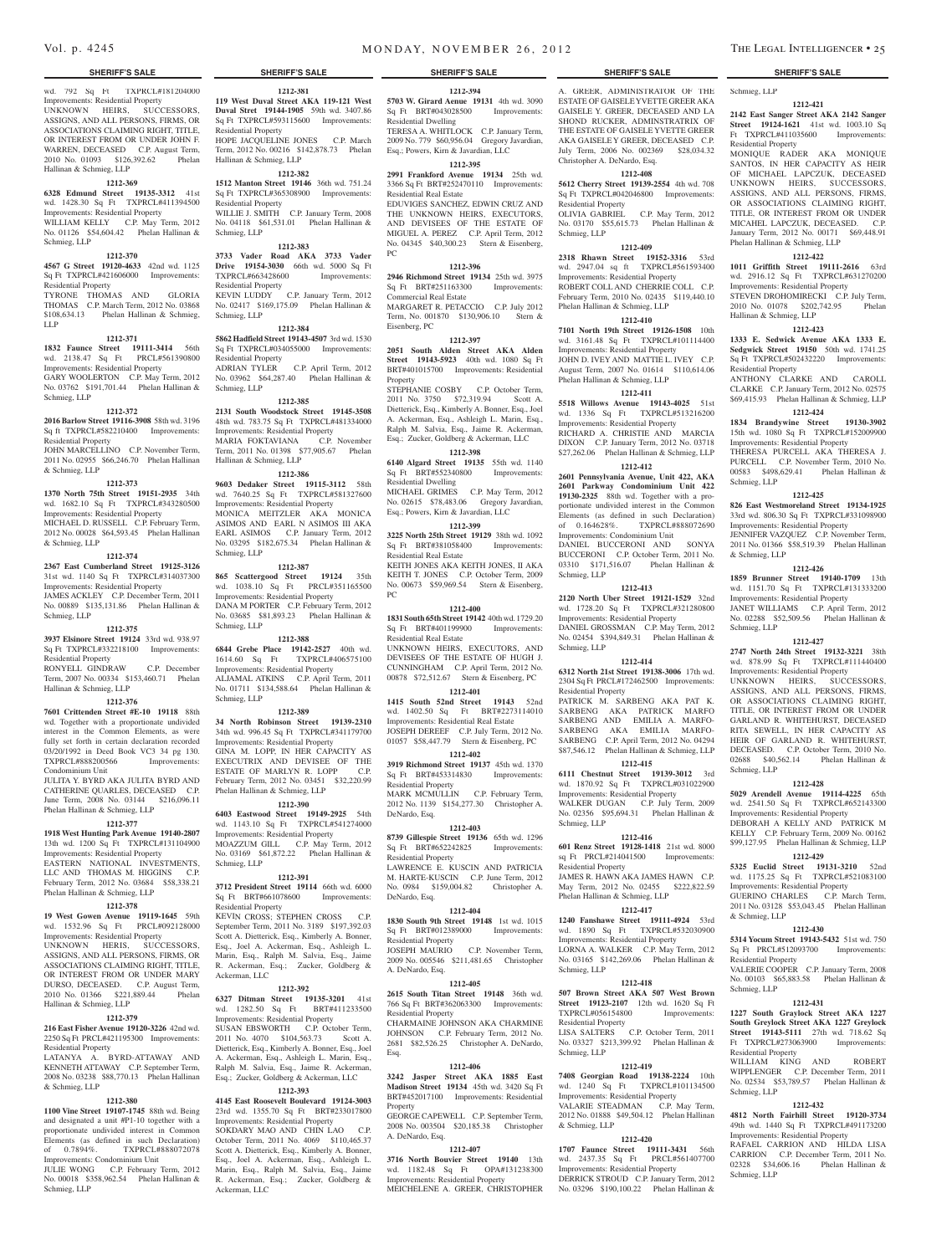Residential Property

Residential Property

Residential Property

Sq Ft BRT#572322506 Residential Property

Law Group, P.C.

Group, P.C.

Group, P.C.

Property

**Property** 

Group, P.C.

Residential Property

Residential Property

Residential Property

Residential Property

Residential Property

Group, P.C.

P.C.

ANGELO FERNANDEZ C.P. June Term, 2012 No. 01270 \$63,254.22 KML Law

**1212-448 2111 East Elkhart Street 19134** 25th wd. 780 sq Ft BRT#252224300 Improvements:

JOEL W. RILEY, JR. C.P. June Term, 2012 No. 01617 \$66,987.84 KML Law Group,

**1212-449 1941 Fitzgerald Street 19145** 26th wd. 672 Sq Ft BRT#262259500 Improvements:

ANTHONY ROMANTINI C.P. September Term, 2011 No. 02626 \$181,631.14 KML

**1212-450 9402 Kirkwood Road 19114** 57th wd. 2156

EDWARD A JABS, JR. C.P. May Term, 2009 No. 01780 \$69,542.29 KML Law

**1212-451 6042 Hasbrook Avenue 19111** 35th wd. 1728 Sq Ft BRT#352255200 Improvements:

PEDRO CASTILLO C.P. January Term, 2012 No. 01951 \$139,840.02 KML Law

**1212-452 421 Winton Street 19148** 39th wd. 637 Sq Ft BRT#392095800 Improvements: Residential

ROBIN PICKRON C.P. June Term, 2012 No. 00796 \$80,935.83 KML Law Group, P.C. **1212-453 6521 Paschall Avenue 19142** 40th wd. 945 Sq Ft BRT#403162800 Improvements:

BABA KAMARA AND ALICE ELIZABETH KAMARA C.P. October Term, 2010 No. 00365 \$45,894.04 KML Law Group, P.C. **1212-454 1955 Ashley Street 19138** 10th wd. 1246 Sq Ft BRT#101368400 Improvements: Residential

MONIQUE TUGGLE RIDDICK, SOLELY IN HER CAPACITY AS HEIR TO MARY C. TUGGLE, DECEASED, AND CAROLYN TUGGLE COLLINS, SOLELY IN HER CAPACITY AS HEIR OF MARY C. TUGGLE, DECEASED. C.P. January Term, 2012 No. 01945 \$100,386.52 KML Law Group, P.C. **1212-455 513 East Thelma Street 19120** 42nd wd. 1027.42 Sq Ft BRT#421033600 Improvements: Residential Property

STUART COHEN AND ANNA MARIE POTALIVO COHEN C.P. February Term, 2012 No. 03723 \$75,781.59 KML Law

**1212-456 265 South 9th Street, Unit 1R 19107** 5th wd. 810 Sq Ft, together with a proportionate undivided interest in the common elements of 16.59%. BRT#888049366 Improvements:

MELANIE YOUNG C.P. June Term, 2012 No. 01531 \$254,668.51 KML Law Group, P.C. **1212-457 7123 Buist Avenue 19142** 40th wd. 1259.44 Sq Ft BRT#404278100 Improvements:

TUNG LE C.P. April Term, 2012 No. 00271 \$102,314.35 KML Law Group, P.C. **1212-458 8111 Leon Street 19136** 64th wd. 1379.88 Sq Ft BRT#642046500 Improvements:

JANET USLE C.P. October Term, 2009 No. 02818 \$148,144.68 KML Law Group, P.C. **1212-459**

#### **1212-433 7208 Whitaker Avenue 19111-4110** 53rd wd. 4735.50 Sq Ft TXPRCL#532425900 Improvements: Residential Property SUSAN G. LOCHE C.P. May Term, 2012 No. 03504 \$167,672.23 Phelan Hallinan & Schmieg, LLP

#### **1212-434**

**11714 West Centennial Square AKA 11714 W. Centennial Square W. AKA 11714 Centennial Square West 19116-2522** 58th wd. 2340 Sq Ft TXPRCL#582539809 Improvements: Residential Property

ROBERT GOTTSCHALK AND OLGA TIDMAN C.P. October Term, 2011 No. 01046 \$208,185.97 Phelan Hallinan & Schmieg, LLP

#### **1212-435**

**1932 Sigel Street 19145-2030** 48th wd. 630 Sq Ft PRCL#481046700 Improvements: Residential Property

MICHAEL MURTHA AKA MICHAEL W. MURTHA AND BRIAN PHILIPS C.P. March Term, 2012 No. 02614 \$49,071.91 Phelan Hallinan & Schmieg, LLP

### **1212-436**

**2002 Bridge Street 19124-2102** 23rd wd. 937.70 Sq Ft PRCL#622100800 Improvements: Residential Property MIRELA ARGHIROPOL AND CONSTANTINE GLYPTIS C.P. January

Term, 2012 No. 00911 \$66,240.51 Phelan Hallinan & Schmieg, LLP **1212-437**

### **6429 Vine Street 19139-1036** 34th wd. 1155 Sq Ft PRCL#343011500 Improvements:

Residential Property DESIREE TYLER C.P. October Term, 2011 No. 04231 \$77,880.04 Phelan Hallinan & Schmieg, LLP

#### **1212-438**

**1907 Elston Street 19138-2702** 10th wd. 1120 Sq Ft TXPRCL#101336200 Improvements: Residential Property CYNTHIA MILLER-CHENERY C.P. February Term, 2012 No. 00974 \$49,680.98 Phelan Hallinan & Schmieg, LLP

## **1212-439**

**1831 East Orleans Street 19134-3543** 25th wd. 1353.24 Sq Ft TXPRCL#252167300 Improvements: Residential Property RONALD J. HALL C.P. August Term, 2010 No. 04416 \$64,810.13 Phelan Hallinan & Schmieg, LLP

#### **1212-440**

**5917 Summerdale Avenue 19149-3626** 53rd wd. 1418.57 Sq Ft TXPRCL#531239300

## Improvements: Residential Property

RUTH M. BEY AKA RUTH BEY C.P. December Term, 2011 No. 00456 \$78,060.12 Phelan Hallinan & Schmieg, LLP

#### **1212-441**

**8619 Gillespie Street 19136** 65th wd. 1523.80 Sq Ft BRT#652242300 Improvements: Residential Property CECELIA PASTORIZA C.P. June Term,

2012 No. 00867 \$180,655.67 KML Law Group, P.C.

## **1212-442**

**5250 Saul Street 19124** 62nd wd. 1400.40 Sq Ft BRT#621450200 Improvements: Residential Property

NOEMI RAMIREZ C.P. June Term, 2012 No. 00699 \$63,449.98 KML Law Group, P.C.

## **1212-443**

**2604 South Dewey Street 19142** 40th wd. 1096 Sq Ft BRT#402081600 Improvements: Residential Property IHUOMA V. NWAKWO C.P. June Term,

2012 No. 02265 \$60,843.80 KML Law Group, P.C.

## **1212-444**

Law Group, P.C.

Property

Group, P.C.

Group, P.C.

Residential Property

**913 South 13th Street 19147** 2nd wd. 864 Sq Ft BRT#021600800 Improvements: Residential Property

**1212-445**

BRT#453326400 Improvements: Residential

CARLO QUATTRONE C.P. March Term, 2012 No. 02879 \$68,332.25 KML Law

**1212-446 846 Foulkrod Street 19124** 35th wd. 1465.06 Sq Ft BRT#351077000 Improvements:

DOROTHY E. BEALE C.P. January Term, 2010 No. 03258 \$76,055.16 KML Law

**1212-447 2866 North Lawrence Street 19133** 19th wd. 644 sq Ft BRT#192179900 Improvements:

#### SHEILA LLOYD AND HAROLD LLOYD AKA HAROLD DEAN LLOYD C.P. January Term, 2009 No. 00654 \$523,196.85 KML **2011 Carpenter Street 19146** 30th wd. 1120 Sq Ft BRT#301235300 Improvements:

**4744 Melvale St 19137** 45th wd. 833.61 Sq Ft Residential Property ANGELA M. BAYLOCK C.P. July Term, 2009 No. 00918 \$333,753.28 KML Law Group, P.C.

#### **1212-460**<br>**t Lane 19144** 22nd wd. **105 West Walnut Lane** 9205.86 Sq Ft BRT#593065400 Improvements: Residential Property MICHELLE JOSEPH C.P. March Term,

2011 No. 03565 \$357,872.40 KML Law Group, P.C.

## **1212-461**

**7612 Thouron Avenue 19150** 50th wd. 1440 sq Ft BRT#102496900 Improvements: Residential Property FRANCIS R. JONES C.P. March Term,

2012 No. 02115 \$111,532.95 KML Law Group, P.C. **1212-462**

**14004 Barcalow Street 19116** 58th wd. 10300

Sq Ft BRT#583104610 Residential Property GREGORY M. MCGINLEY C.P. August Term, 2007 No. 03511 \$170,132.69 KML Law Group, P.C. Improvements: Schmieg, LLP

#### **1212-463 700 Chandler Street 19111** 63rd wd. 3834 Sq Ft BRT#631230300 Improvements:

Residential Property DREW B. HERSHOCK AND LISA MARIE HERSHOCK C.P. July Term, 2006 No. 01383 \$180,122.43 KML Law Group, P.C.

### **1212-464**

**8653 Michener Avenue 19150** 50th wd. 1434.56 Sq Ft BRT#501163500 Improvements: Residential Property WAKIDA A. WILLIAMS C.P. February Term,

2012 No. 03332 \$143,149.30 KML Law Group, P.C.

### **1212-465**

**1627 North Newkirk Street 19121** 32nd wd. 947.98 Sq Ft BRT#324151400 Improvements: Residential Property THE UNKNOWN HEIRS OF FLOYD SCHOFIELD, DECEASED, AMY SCHOFIELD, SOLELY IN HER CAPACITY

AS HEIR OF FLOYD SCHOFIELD, DECEASED, DARRYL SCHOFIELD, SOLELY IN HIS CAPACITY AS HEIR OF FLOYD SCHOFIELD, DECEASED, FLOYD SCHOFIELD, JR., SOLELY IN HIS CAPACITY AS HEIR OF FLOYD SCHOFIELD, DECEASED, JEFFEREY SCHOFIELD, SOLELY IN HIS CAPACITY AS HEIR OF FLOYD SCHOFIELD, DECEASED C.P. November Term, 2011 No. 03000 \$43,653.65 KML Law Group, P.C.

#### **1212-466**

**1056 Wagner Avenue 19140** 49th wd. 2059.50 Sq Ft BRT#492013600 Improvements: Residential Property LESTER B GOSS C.P. May Term, 2011 No.

01180 \$51,495.06 KML Law Group, P.C. **1212-467**

**2519 Memphis Street 19125** 31st wd. 756 Sq Ft BRT#312024300 Improvements: Residential Property

MICHAEL ZIMNEY C.P. May Term, 2012 No. 02343 \$286,538.94 KML Law Group, P.C.

#### **1212-468**

**10 Catharine Street AKA 10 Catherine Street 19147-4312** 2nd wd. 1234.15 Sq Ft TXPRCL#022040710 Improvements: Residential Property TARA L. MCFILLIN C.P. February Term, 2012 No. 03878 \$838,755.71 Phelan Hallinan & Schmieg, LLP

## **1212-469**

**5217 North Hope Street AKA 5217 Hope Street 19120-3415** 42nd wd. 1341.02 Sq Ft TXPRCL#422324600 Improvements: Residential Property ANGELA A. PHILLIP C.P. December Term,

2011 No. 03640 \$142,093.53 Phelan Hallinan & Schmieg, LLP **1212-470**

**4543 Pennypack Street 19136-2111** 65th wd. 1600 Sq Ft PRCL#652081300 Improvements: Residential Property BRIAN MONAGHAN C.P. December Term, 2011 No. 00035 \$151,047.63 Phelan Hallinan & Schmieg, LLP

#### **1212-471**

**880 Carver Street 19124-1010** 35th wd. 1262.80 Sq Ft TXPRCL#351240400 Improvements: Residential Property CAROLYN LOGAN AKA CAROL LOGAN C.P. December Term, 2011 No. 01730 \$140,492.46 Phelan Hallinan & Schmieg, LL **1212-472**

#### **6101 Baynton Street 19144-2012** 59th wd. 1821.52 Sq Ft PRCL#592192400 Improvements: Residential Property KHALEEL S. ADGER C.P. May Term, 2012 No. 02703 \$116,234.01 Phelan Hallinan & Schmieg, LLP

#### **1212-473**

**6539 Marsden Street 19135-2708** 41st wd. 1050 Sq Ft TXPRCL#411275600 Improvements: Residential Property DARLITA LEE C.P. May Term, 2012 No. 01646 \$104,085.81 Phelan Hallinan & Schmieg, LLP

#### **1212-474**

**2149 Disston Street 19149-1808** 35th wd. 1497.41 Sq Ft PRCL#542071200 Improvements: Residential Property MICHAEL EPSTEIN C.P. August Term, 2008 No. 103051 \$115,257.79 Phelan Hallinan & Schmieg, LLP

#### **1212-475**

**1302 South Paxon Street 19143-5016** 51st wd. 816.81 Sq Ft TXPRCL#273106600 Improvements: Residential Property DEBRA LEMAR C.P. January Term, 2012 No. 00386 \$51,699.06 Phelan Hallinan &

#### **SHERIFF'S SALE SHERIFF'S SALE SHERIFF'S SALE SHERIFF'S SALE SHERIFF'S SALE**

**1212-476 6614 Gillespie Street 19135-2717** 55th wd. 1473.3 Sq Ft PRCL#552432700 Improvements: Residential Property PEDRO PIMENTEL AND RAI PEGUERO C.P. September Term, 2009 No. ARTHUR F. SHUNK AND COLLEEN D. SHUNK C.P. January Term, 2012 No. 01850 \$92,665.78 Phelan Hallinan & Schmieg, LLP **1212-491 2094 Granite Street 19124-2234** 23rd wd. 2291.94 Sq Ft TXPRCL#622079600 Improvements: Residential Property JOYS VARGAS C.P. November Term, 2005 No. 02640 \$85,670.06 Phelan Hallinan &

**1212-492 1027 Mercy Street 19148-2330** 39th wd. 619.84 Sq Ft TXPRCL#394019900 Improvements: Residential Property TRACY WHELAN C.P. April Term, 2012 No. 00757 \$56,188.78 Phelan Hallinan &

**1212-493 4515 Tudor Street 19136-4013** 41st wd. 1441.66 Sq Ft PRCL#412140600 Improvements: Residential Property EDWARD FOY AND ANN M. MERK C.P. January Term, 2006 No. 03373 \$81,781.81

**1212-494 844 Marlyn Road 19151-3318** 34th wd. 1480 Sq Ft TXPRCL#344282300 Improvements:

CHERYL D. SYKES C.P. October Term, 2009 No. 05077 \$137,818.02 Phelan Hallinan &

**1212-495 4219 Bennington Street 19124-4814** 33rd wd. 1228.50 Sq Ft TXPRCL#332303100 Improvements: Residential Property MARIVEL VELASQUEZ C.P. April Term, 2012 No. 02066 \$100,709.27 Phelan

**1212-496 1431 Hellerman Street 19149-2742** 54th wd. 2150 Sq Ft TXPRCL#541125000 Improvements: Residential Property SHARMAINE MICKENS C.P. December Term, 2010 No. 01767 \$121,564.82 Phelan

**1212-497 2807 North Hancock Streeet 19133-3524**  7th wd. 665 Sq Ft TXPRCL#071131200 Improvements: Residential Property JOHN PRIMERANO C.P. May Term, 2012 No. 03158 \$54,889.90 Phelan Hallinan &

**1212-498 607 East Hortter Place AKA 607 Hortter Place 19119** 22nd wd. 6993.18 Sq Ft TXPRCL#221185600 Improvements:

THELMA BROOKS C.P. August Term, 2005 No. 03071 \$194,932.23 Phelan Hallinan &

**1212-499 1808 South 9th Street 19148-1660** 1st wd. 912 Sq Ft PRCL#012387900 Improvements:

MOHAMED A. MENADLI C.P. February Term, 2012 No. 03243 \$227,644.39 Phelan

**1212-500 850 Mercer Street 19125-3519** 18th wd. 672 Sq Ft TXPRCL#181404700 Improvements:

ROBERT W. SCHMIDT AKA ROBERT W. SCHMIDT, JR. C.P. May Term, 2012 No. 02949 \$71,787.53 Phelan Hallinan &

**1212-501 6031 Cedarhurst St 19143-3104** 3rd wd. 1320 Sq Ft PRCL#034010300 Improvements:

GARY DEMPSEY AND KENNETH L. STOKES C.P. September Term, 2007 No. 01780 \$78,470.38 Phelan Hallinan &

**1212-502 5617 Washington Avenue 19143** 46th wd. 1212.80 Sq Ft TXPRCL#463151000 Improvements: Residential Property CHRISTIAN JOYNES, SR. AND DILON JOYNES C.P. November Term, 2011 No. 03155 \$58,026.42 Phelan Hallinan &

**1212-503 132 East Ruscomb Street 19120-3940**  42nd wd. 1260 Sq Ft TXPRCL#421159500 Improvements: Residential Property RAFAEL PEREZ C.P. October Term, 2011 No. 04686 \$77,460.60 Phelan Hallinan &

**1212-504 7323 Brookhaven Road 19151-2206** 34th wd. 1483.70 Sq Ft TXPRCL#344154000 Improvements: Residential Property HELEN APIO C.P. January Term, 2011 No. 02598 \$81,712.90 Phelan Hallinan &

**1212-505 8309 Dorcas Street 19152-2259** 56th wd. 3640

Phelan Hallinan & Schmieg, LLP

Residential Property

Hallinan & Schmieg, LLP

Hallinan & Schmieg, LLP

Schmieg, LLP

Residential Property

Schmieg, LLP

Residential Property

Residential Property

Residential Property

Schmieg, LLP

Schmieg, LLP

Schmieg, LLP

Schmieg, LLP

Schmieg, LLP

Hallinan & Schmieg, LLP

Schmieg, LLP

Schmieg, LLP

Schmieg, LLP

02058 \$162,928.41 Phelan Hallinan & Schmieg, LLP **1212-477**

#### **631 Alcott Street 19120** 35th wd. 1224 Sq Ft TXPRCL#352081100 Improvements:

Residential Property GILBERT WHALEY C.P. December Term, 2007 No. 03088 \$69,048.57 Phelan Hallinan & Schmieg, LLP

## **1212-478**

**1001-13 Chestnut Street, 405 West 19107- 4219** 88th wd. Together with a proportionate undivided interest in the common elements (as declared in such Declaration) of 0.905%. TXPRCL#888110510 Improvements: Condominium Unit SHANCHA LEI AND YU-TIEN LEI C.P.

June Term, 2012 No. 02413 \$287,684.16 Phelan Hallinan & Schmieg, LLP **1212-479**

#### **1524 West Erie Avenue 19140-4129** 13th wd. 1794.50 Sq Ft TXPRCL#131041700 Improvements: Residential Property FLORENCE B. THOMPSON C.P. May Term, 2011 No. 03421 \$150,255.23 Phelan

Hallinan & Schmieg, LLP **1212-480**

#### **2418 West Allegheny Avenue 19132-1321**  38th wd. 1373.73 Sq Ft TXPRCL#381344500

Improvements: Residential Property GARTH C. JACKSON AKA GARTH JACKSON C.P. May Term, 2012 No. 02950 \$22,888.71 Phelan Hallinan & Schmieg, LLP **1212-481**

**1148 E. Atlantic Street 19134-1419** 33rd wd. 1900 Sq Ft BRT#331221800 Improvements: Residential Property

LEONNA C. LINDSAY C.P. February Term, 2012 No. 03408 \$30,510.45 Phelan Hallinan & Schmieg, LLP

### **1212-482**

**4337 Glendale Street 19124-4317** 33rd wd. 1306.40 Sq Ft TXPRCL#332452100 Improvements: Residential Property JUAN M MARTINEZ C.P. May Term, 2012 No. 02058 \$64,116.19 Phelan Hallinan & Schmieg, LLP

## **1212-483**

**6207 Limekiln Pike 19141-1405** 17th wd. 1350 Sq Ft TXPRCL#172304500 Improvements: Residential Property DONALD OUTTERBRIDGE C.P. June Term, 2010 No. 01983 \$102,168.36 Phelan

## Hallinan & Schmieg, LLP

**1212-484 625 Allengrove Street 19120-2105** 35th wd. 1347.20 Sq Ft TXPRCL#351087700 Improvements: Residential Property CRUZ SANTIAGO C.P. January Term, 2012 No. 03292 \$36,655.79 Phelan Hallinan & Schmieg, LLP

## **1212-485**

**4146 Levick Street 19135-3018** 41st wd. 1514.75 Sq Ft TXPRCL#552073700 Improvements: Residential Property GULZAR AHMED AKA G. AHMED C.P. October Term, 2011 No. 02002 \$113,579.24 Phelan Hallinan & Schmieg, LLP

## **1212-486**

**5339 Turner Street 19131-3325** 52nd wd. 1034 Sq Ft TXPRCL#521049600 Improvements: Residential Property PAMELA B. HAYES AKA PAMELA HAYES C.P. March Term, 2012 No. 01731 \$107,536.32 Phelan Hallinan & Schmieg, LLP

## **1212-487**

**128 West Logan Street 19144-3620** 12th wd. 1963.56 Sq Ft TXPRCL#123041300 Improvements: Residential Property HERNAN FONT AND KARINA FONT C.P. November Term, 2011 No. 03345 \$121,788.94 Phelan Hallinan & Schmieg, LLP

**1212-488 4717 Bleigh Avenue 19136-4101** 65th wd. 972.45 Sq Ft PRCL#651021900 Improvements: Residential Property TERRANCE COOK C.P. January Term, 2008 No. 00988 \$127,986.85 Phelan Hallinan &

**1212-489 1362 Kerper Street 19111-4902** 53rd wd. 1794.46 Sq Ft TXPRCL#532094500 Improvements: Residential Property MYUNG CHO AND KWANG H. HONG C.P. May Term, 2009 No. 03734 \$148,099.49

**1212-490 7226 Montour Street 19111-4017** 53rd wd. 6325 Sq Ft TXPRCL#532411000 Improvements: Residential Property

Phelan Hallinan & Schmieg, LLP

Schmieg, LLP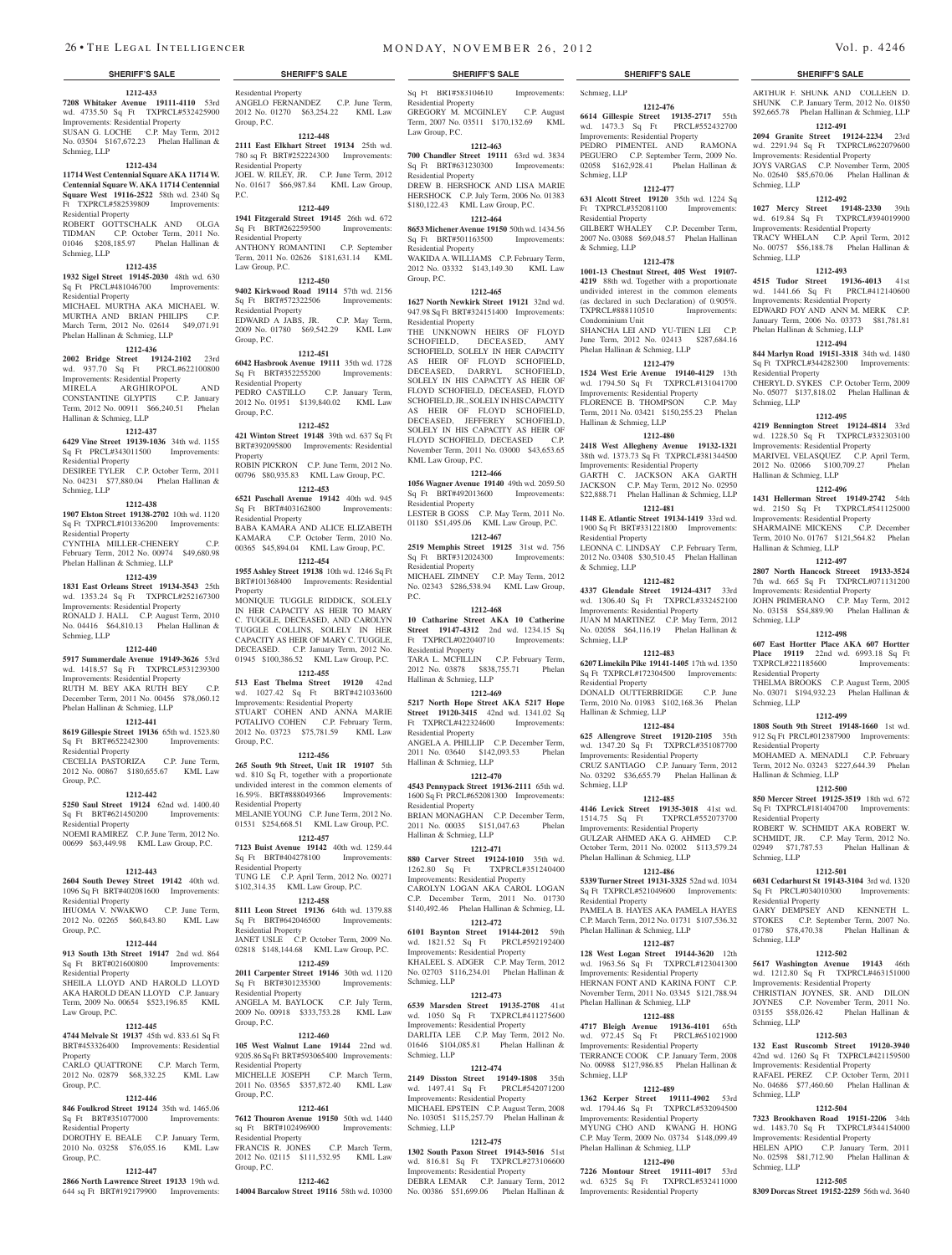#### Sq Ft TXPRCL#562314830 Improvements: Residential Property LORIANNE A. GERAGHTY AKA LORRAINE A. GERAGHTY C.P. March Term, 2010 No. 01674 \$209,477.40 Phelan

## Hallinan & Schmieg, LLP

**1212-506 613 West Mayfield Street 19133-2439** 37th

wd. 674.62 Sq Ft TXPRCL#372432800 Improvements: Residential Property YVETTE DUDLEY C.P. December Term, 2011 No. 02738 \$39,125.93 Phelan Hallinan & Schmieg, LLP

#### **1212-507**

**3156 West Master Street, Unit 55 19121- 4423** 88th wd. Being and designated as Unit #55, together with a proportionate and undivided interest in the Common Elements (as defined in such Declaration, as amended). TXPRCL#888290160 Improvements: Condominium Unit

NASHAY M. KENNETH C.P. July Term, 2010 No. 00143 \$333,145.30 Phelan Hallinan & Schmieg, LLP

#### **1212-508**

**364 Gardner Street 19116-2734** 58th wd. 3348.66 Sq Ft PRCL#582229300 Improvements: Residential Property LYUBOV SHVARTS C.P. May Term, 2010 No. 03900 \$209,397.43 Phelan Hallinan & Schmieg, LLP

#### **1212-509**

**4316 Waln Street 19124-4050** 19th wd. 840.75

Sq Ft TXPRCL#232301100 Improvements: Residential Property KENNETH J. HAINES, SR. C.P. January Term, 2012 No. 04912 \$44,131.52 Phelan

Hallinan & Schmieg, LLP

#### **1212-510A-B**

**56th Wd. (7309 Bingham Street - Premises A - 19111)** 3166.50 Sq Ft TXPRCL#561019100 Improvements: Residential Property

**56th Wd. (7311 Bingham Street - Premises B - 19111)** 3166.50 Sq Ft TXPRCL#561019200

Improvements: Residential Property MADELINE M. CASELLA C.P. October Term, 2007 No. 03722 \$214,796.39 Phelan Hallinan & Schmieg, LLP

## **1212-511**

**2128 Magee Avenue 19149** 54th wd. 1211.71 Sq Ft OPA#541133700 Improvements: Residential Property ADEL ALAMERI C.P. June Term, 2012.

No. 525 \$122,433.87 Lauren Berschler Karl, Esq.

## **1212-512**

**6080 Ridge Avenue** 21st wd. 2604 Sq Ft more or less BRT#882821400 VALERIE COYLE C.P. Docket No. 00251 \$355,725.67 Jennifer G. Fowler, Esq.

#### **1212-513**

**4515 North Colorado Street 19140** 13th wd. 926 Sq Ft BRT#132153300 Improvements: Residential Dwelling

CYNTHIA WILSON, EXECUTRIX OF THE ESTATE OF PEARL BRODIE, DECEASED. C.P. April Term, 2012 No. 01850 \$61,154.49 Gregory Javardian, Esq.; Powers, Kirn & Javardian, LLC

### **1212-514**

**827 Selmer Road** 58th wd. Beginning at a point on the northeasterly side of Selmer Rd (50 ft wide) which point is measured south 52 degrees, 57 minutes, 29 seconds east, 449 ft, 6-3/8 inches from a point of tangent on the same, which said point of tangent is measured southwestwardly, southwardly, and southeastwardly along the arc of a circle to the left having a radius of 50 feet, the arc distance of 70 ft 6-5/8 inches from a point of curve on the southeasterly side of Proctor Road (45 ft, 11-1/2 inches wide), thence extending from said point of beginning north 37 degrees, 02 minutes, 31 seconds east, partly passing through the center line of the party wall of the dwelling erected on this premises and the dwelling erected on the premises adjoining on the northwest 100 ft to a point, thence extending south 52 degrees, 57 minutes, 29 second east, 34 feet, 11-7/8 inches to a point, thence extending south 37 degrees, 02 minutes, 31 seconds west, 100 ft to a point on the northeasterly side of Selmr Rd, thence extending north 52 degrees, 57 minutes, 29 seconds west along said side of Selmer Road 34 feet, 11-7/8 inches to a point on same, being the first mentioned and place of beginning. BRT#582088000 Subject to Mortgage Improvements: S/d W B/g 2s Mas + Other CHI TUNG MUI AND FUM MENG MUI C.P.

January Term, 2012 No. 04680 \$240,986.66 Patrick J. Wesner, Esq.

## **1212-515**

**1332 South 31st Street 19146** 36th wd. Row 2 sty masonry; 2277.12 Sq Ft BRT#362274900 Improvements: Residential Dwelling HENRY R. YARBROUGH C.P. May Term, 2009 No. 01477 \$71,016.41 McCabe, Weisberg, & Conway, P.C.

**1212-516 2660 South Shields Street 19142** 40th wd. row w-off/str 2 sty, masonry; 3204 Sq Ft

BRT#406034300 Improvements: Residential Dwelling ANTHONY T. LAM C.P. March Term, 2011 No. 00070 \$85,491.20 McCabe, Weisberg, & Conway, P.C.

#### **1212-517**

**2246 East Washington Lane 19138** 50th wd. Row b/gar 2 sty masonry; 3232 Sq Ft BRT#501393300 Improvements: Residential Dwelling LISA N. PACE C.P. February Term, 2012 No.

03629 \$177,109.10 McCabe, Weisberg, & Conway, P.C. **1212-518**

#### **2662 Almond Street 19125** 31st wd. Row 2 sty, masonry, 3646 Sq Ft BRT#312083100 Improvements: Residential Dwelling STEPHEN CANNIZZARO JR. A DANIELLE CANNIZZARO C.P. January Term, 2012 No. 02793 \$140,712.71 McCabe, Weisberg, & Conway, P.C.

#### **1212-519**

**2861 Norcom Road 19154** 66th wd. Det 1-1/2 sty frame; 10720 Sq Ft BRT#662539200 Improvements: Residential Dwelling PROPERTY OF ROBERT GOLDSMITH. KNOWN SURVIVING HEIR OF CHRISTINE A. GOLDSMITH, DECEASED MORTGAGOR AND REAL OWNER, CHERYL CUNNANE, KNOWN SURVIVING HEIR OF CHRISTINE A. GOLDSMITH, DECEASED MORTGAGOR AND REAL OWNER, AND UNKNOWN SURVIVING HEIRS OF CHRISTINE A.GOLDSMITH, DECEASED MOTGAGOR AND REAL OWNER C.P. January Term, 2011 No. 03580 \$204,571.56 McCabe, Weisberg, & Conway, P.C.

#### **1212-520**

**6340 Algard Street 19135** 55th wd. Row b/gar 2 sty, masonry; 2333 Sq Ft BRT#552347200 Subject to Mortgage Residential Dwelling MARY ANN RIVERA C.P. January Term,

2011 No. 02982 \$145,251.88 McCabe. Weisberg, & Conway, P.C.

### **1212-521**

**2009 North 61st Street 19151** 34th wd. Row b/gar 2 sty masonry; 2564.73 Sq Ft BRT#342253500 Improvements: Residential Dwelling STEPHEN D. CLARK AND LAVERNE CLARK C.P. January Term, 2012 No. 00668

\$93,661.21 McCabe, Weisberg, & Conway, P.C.

### **1212-522**

**2070 East Allegheny Avenue 19134** 25th wd. Row 2 sty, masonry; 2303.79 Sq Ft BRT#252308200 Improvements: Residential Dwelling ANNAMARIA FOGLIA C.P. January Term,

2012 No. 00316 \$90,711.32 McCabe, Weisberg, & Conway, P.C.

#### **1212-523**

**1012 West Rockland Street 19141** 49th wd. Semi det 2 sty masonry; 3576.50 Sq Ft BRT#491115400 Subject to Mortgage Improvements: Residential Dwelling LISA BISHOP AKA LISA E. BISHOP, DANIEL BISHOP AKA DANIEL L. BISHOP, III AND UNITED STATES OF AMERICA C.P. September Term, 2011 No. 01314 \$71,187.82 McCabe, Weisberg, & Conway,

#### **1212-524**

P.C.

**5222 Schuyler Street 19144** 12th wd. 2553.9 Sq Ft; apartment 2-4 units 2 sty masonry BRT#123242100 Improvements: Residential Dwelling

MICHAEL E. SHIELDS C.P. December Term, 2011 No. 03335 \$235,197.46 McCabe, Weisberg, & Conway, P.C.

#### **1212-525**

**8002 Thouron Avenue 19150** 50th wd. S/D w b/g 2S masonry; 4154.51 Sq Ft BRT#502150100 Subject to Mortgage Improvements: Residential Dwelling DESMOND SPENCER C.P. July Term, 2009 No. 03198 \$75,264.89 McCabe, Weisberg, & Conway, P.C.

#### **1212-526**

**1910 Hoffman Street 19145** 48th wd. Row 2 sty masonry; 1484 Sq Ft BRT#4810800000 Improvements: Residential Dwelling UNKNOWN SURVIVING HEIRS OF ELMIRA HALL, DECEASED MORTGAGOR AND REAL OWNER AND JOHN SINGLETON, ONLY KNOWN SURVIVING HEIR OF ELMIRA HALL, DECEASED MORTGAGE MORTGAGOR AND REAL OWNER C.P. March Term, 2010 No. 04357 \$39,126.74 McCabe, Weisberg, & Conway, P.C.

#### **1212-527**

**2027 South Bancroft Street 19145** 48th wd. Row conv/apartment 2 sty masonry; 2240 Sq Ft BRT#481203100 Improvements: Residential

Dwelling KIRK N. PAVONI AND ALBERT R. PAVONI, III C.P. June Term, 2011 No. 02109 \$138,335.71 McCabe, Weisberg, & Conway, P.C.

#### **1212-528**

**2327 Catherine Street 19146** 30th wd. Row conv/apartment 3 sty, masonry; 2678 Sq Ft BRT#302086100 Improvements: Residential Dwelling

JAMILAH WASHINGTON AND JOHN WASHINGTON C.P. July Term, 2012 No. 00319 \$246,741.53 McCabe, Weisberg, &

#### **1212-529**

Conway, P.C.

**326 West Zeralda Street 19144** 13th wd. Row b/gar 2 sty masonry; 1612.89 Sq Ft, 2278 Sq Ft BRT#133022400 Improvements: Residential Dwelling CLARA M. HALL C.P. August Term, 2010

No. 02572 \$54,157.59 McCabe, Weisberg, & Conway, P.C.

#### **1212-530**

**435 Wolf Street 19148** 39th wd. Row 2 sty, masonry; 1811 Sq Ft BRT#392156200 Improvements: Residential Dwelling THOMAS J. RILEY, JR. AND THOMAS J. RILEY, SR. C.P. Docket No. 09501376 \$141,837.60 McCabe, Weisberg, & Conway, P.C.

### **1212-531**

**11 West Walnut Lane 19144** 59th wd. Det 3 sty stone; 6986.21 Sq Ft BRT#593064100 Improvements: Residential Dwelling DUANE S. HORNE C.P. March Term, 2012 No. 01120 \$294,958.48 McCabe, Weisberg, & Conway, P.C.

#### **1212-532**

**3173 Belgrade Street 19134** 25th wd. Row 2 sty masonry; 2420 Sq Ft BRT#251343500 Subject to Rent Improvements: Residential Dwelling

MATHEW MCCABE AND UNITED STATES OF AMERICA C.P. March Term, 2012 No. 01415 \$182,475.35 McCabe, Weisberg, & Conway, P.C.

#### **1212-533**

**8718 Alicia Street 19115** 63rd wd. Det w/d gar 1.5 sty mas+0; 10446 Sq Ft BRT#632229200 Improvements: Residential Dwelling KENNETH D. STEVENS C.P. April Term, 2009 No. 00771 \$261,821.41 McCabe, Weisberg, & Conway, P.C.

#### **1212-534**

**4142 North 8th Street 19140** 43rd wd. Row 2 sty, masonry; 1849.5 Sq Ft BRT#433361300 Improvements: Residential Dwelling JAMES COPPEDGE C.P. January Term, 2009 No. 03294 \$54,530.42 McCabe, Weisberg, & Conway, P.C.

#### **1212-535**

**1939 West Diamond Street 19121** 32nd wd. Misc.Funeral masonry; 5913 Sq Ft BRT#321187600 Improvements: Residential Dwelling MARGARET P. CARNEY C.P. October Term, 2011 No. 02733 \$35,781.84 McCabe, Weisberg, & Conway, P.C.

### **1212-536**

**7705 Woolston Avenue 19150** 50th wd. 4730 Sq Ft, Apartment 2-4 Units 2 sty, masonry BRT#502065400 Improvements: Residential Dwelling FERN ANDREWS C.P. March Term, 2012

No. 00779 \$126,468.76 McCabe, Weisberg, & Conway, P.C.

### **1212-537**

**1530 W. 68th Avenue 19126** 10th wd. 1440 Sq Ft BRT#101248900 Improvements: Residential Property DEIDRE JONES-MOORE C.P. November<br>Term. 2008 No. 002046 \$79.779.69 Term, 2008 No. 002046 Christopher A. DeNardo, Esq.

#### **1212-538 5916 North 13th Street 19141** 49th

wd. 4736.40 Sq Ft BRT#493217100 Improvements: Residential Property CALVIN V. DIGGS AND ROSE MARY DIGGS C.P. June Term, 2010 No. 003166 \$107,911.54 Christopher A. DeNardo, Esq.

### **1212-539**

**5630 Sprague Street 19138** 22nd wd. 1554 Sq Ft BRT#122270000 Improvements: Residential Property RHONDA Y SPEARMAN C.P. June Term,

2012 No. 1232 \$53,907.49 Christopher A. DeNardo, Esq. **1212-540**

**1618 East Washington Lane 19138** 10th wd. 1500 Sq Ft BRT#102271900 Improvements: Residential Property MICHELIN ALCIDE AND MAGDALA

ALCIDE C.P. September Term, 2005 No. 001150 \$123,063.23 Christopher A. DeNardo, Esq.

#### **1212-541**

**2818 Ryerson Place 19114** 57th wd. 1800 Sq Ft BRT#572094609 Improvements:

**SHERIFF'S SALE SHERIFF'S SALE SHERIFF'S SALE SHERIFF'S SALE SHERIFF'S SALE**

Residential Property UNKNOWN HEIRS, SUCCESSORS, ASSIGNS, AND ALL PERSONS, FIRMS, OR ASSOCIATIONS CLAIMING RIGHT, TITLE, OR INTEREST FROM OR UNDER OLEG KANTAROVICH, DECEASED. C.P. March Term, 2010 No. 004190 \$188,131.78 Christopher A. DeNardo, Esq.

#### **1212-542**

**5249 Hutchinson Street AKA 5249 North Hutchinson Street 19141** 49th wd. 1270 Sq Ft BRT#492154600 Improvements: Residential Property EARL THORNTON C.P. July Term, 2012

No. 001594 \$85,642.81 Christopher A. DeNardo, Esq. **1212-543**

**1554 North Alden Street 19131** 4th wd. 1380 Sq Ft BRT#043297200 Improvements:

2012 No. 2682 \$63,587.85 Christopher A.

**1212-544 2217 North 52nd Street 19131** 52nd wd. 3050 Sq Ft BRT#521298400 Improvements:

DELORES JONES AND GENNARO RAUSO, INTERVENOR DEFENDANT C.P. September Term, 2008 No. 003690 \$334,433.48 Christopher A. DeNardo, Esq. **1212-545 242 West Manheim Street AKA 242 Manheim Street 19144** 13th wd. 4761.78 Sq Ft BRT#133078600 Improvements:

DERRICK DAVIS AND ERIC PONDER C.P. June Term, 2008 No. 002009 \$190,370.56

**1212-546 2415 Madison Square AKA 2415 Webster Street 19146** 30th wd. 560 Sq Ft BRT#302108200 Improvements: Residential

ALBERT DAVID SLAFMAN C.P. April Term, 2010 No. 002000 \$238,118.44 Christopher

**1212-547 2120 66th Avenue 19138** 50th wd. (formerly the 42nd) 1176 Sq Ft BRT#102365000 Improvements: Residential Property UNKNOWN HEIRS, SUCCESSORS, ASSIGNS, AND ALL PERSONS , FIRMS OR ASSOCIATIONS CLAIMING RIGHT, TITLE OR INTERST FROM OR UNDER ROLEL COLEMAN. C.P. January Term, 2012 No. 4761 \$106,871.51 Christopher A. DeNardo,

**1212-548 6424 North 20th Street 19138** 10th wd. (formerly part of the 17th) 1279.46 Sq Ft BRT#10203900 Improvements: Residential

DIEDRA E. HERBERT AKA DIEDRA E. JOHNSON, INDIVIDUALLY IN HER CAPACITY AS REMAINDERMAN AND AS CO-ADMINSTRATRIX OF THE ESTATE OF VICTORIA JOHNSON AKA ULYSSIA VICTORIA JOHNSON, DECEASED AND LIONEL E. JOHNSON INDIVIDUALLY IN HER CAPACITY AS REMAINDERMAN, AND AS CO-ADMINISTRATRIX OF THE ESTATE OF VICTORIA JOHNSON AKA ULYSSIA VICTORIA JOHNSON, DECEASED. C.P. April Term, 2012 No. 00771 \$57,316.43 KML Law Group, P.C. **1212-549 556 Geneva Avenue 19120** 42nd wd. 1500 Sq Ft BRT#421215100 Improvements:

EVELYN L. CAMPBELL C.P. January Term, 2012 No. 01938 \$129,034.98 KML Law

**1212-550 1916 North Howard Street 19122** 19th wd. 739.50 Sq Ft BRT#183236700 Improvements:

THE UNKNOWN HEIRS OF EARL WILKIE, DECEASED AND DAVID RAINE, SOLELY IN HIS CAPACITY AS HEIR OF EARL WILKIE, DECEASED. C.P. May Term, 2010 No. 02523 \$123,310.81 KML Law

**1212-551 2845 Benner Street 19149** 62nd wd. 1114.37 Sq Ft BRT#621154800 Improvements:

FAUSTO ABREU C.P. July Term, 2012 No. 00178 \$124,470.21 KML Law Group, P.C. **1212-552 2829 Welsh Road 19152** 57th wd. 2838.06 Sq Ft BRT#571046600 Improvements:

NATALIE J. DOUGLASS AND MICHAEL R. DOUGLASS C.P. October Term, 2007 No. 01013 \$163,150.93 KML Law Group, P.C.

C.P. February Term,

**1212-553 5652 Diamond Street 19131** 52nd wd. 1633 Sq Ft BRT#522091100 Improvements:

THE UNKNOWN HEIRS OF CYRIL J R CHRISTOPHER, DECEASED A CYRIL CHRISTOPHER, JR. SOLELY IN HIS CAPACITY AS HEIR OF CYRIL JR. CHRISTOPHER, DECEASED. C.P. March Term, 2012 No. 01412 \$116,227.40 KML

**1212-554 4104 I Street 19124** 33rd wd. 1083.38 Sq Ft BRT#332150900 Improvements: Residential

ALEXANDER RAMOS-ECHEVARRIA C.P. May Term, 2012 No. 01097 \$121,440.48

**1212-555 2125 North Melvin Street 19131** 52nd wd. 1293.28 Sq ft BRT#522247300 Improvements: Residential Property THE UNKNOWN HEIRS OF JOE N. CAMERON, DECEASED, ANNETTE MICHELLE CAMERON, SOLEY IN HER CAPACITY AS HEIR OF JOE N. CAMERON, DECEASED, LINDA HARGROW, SOLEY IN HER CAPACITY AS HEIR OF JOE N. CAMERON, DECEASED AND JONATHAN CAMERON, SOLELY IN HIS CAPACITY AS HEIR TO OF JOE N CAMERON, DECEASED C.P. February Term, 2012 No. 03659 \$91,980.79 KML Law Group, P.C. **1212-556 5459 Euclid Street 19131** 52nd wd. 1628.70 Sq ft BRT#522037100 Improvements:

EBONEY HELMS C.P. June Term, 2011 No. 02393 \$133,079.31 KML Law Group, P.C. **1212-557 2227 South 68th Street 19142** 40th wd. 1162.50<br>Sq Ft BRT#403071700 Improvements:

DEON TILLERY C.P. February Term, 2012 No. 03334 \$50,272.82 KML Law Group,

**1212-558 31 West Sharpnack Street 19119** 22nd wd. 1316.16 Sq Ft; This property is being sold subject to the four-fifths ownership interest of the Security Title Guarantee Corporation of Baltimore, A Maryland Corporation, whose interest is recorded as instrument #52242557, July 30, 2010, Philadelphia, PA. Pursuant to order of court at No 004479, July Term, 2007, Philadelphia, PA. BRT#223041500 Improvements: Residential Dwelling TO BE SOLD AS PROPERTY OF:WEN LEE MILLER AKA WENDY WILLIAMS, LAST RECORD OWNER OF 1/5TH INTEREST AND MORTGAGOR OF 1/5 INTEREST, LARON D WILLIAMS KNOWN HEIR OF WENDY LEE MILLER AKA WENDY WILLIAMS, LAILITAS M WILLIAMS, KNOWN HEIR OF WENDY LEE MILLER AKA WENDY WILLIAMS, VIOLA WILLIAMS, KNOWN HEIR OF WENDY LEE MILLER AKA WENDY WILLIAMS, DEVOSHIA WILLIAMS KNOWN HEIR OF WENDY LEE MILLER AKA WEN WILLIAMS, VIRGINIA WILLIAMS, KNOWN HEIR OF WENDY LEE MILLER

Residential Property

Law Group, P.C.

KML Law Group, P.C.

Residential Property

Sq Ft BRT#403071700 Residential Property

AKA WENDY WILLIAMS

1/5 INTEREST

WILLIAMS

Udren, Esq.

Residential Dwelling

Residential Dwelling

Residential Dwelling

-WENDY LEE MILLER, AKA WENDY WILLIAMS, LAST RECORD OWNER OF 1/5TH INTEREST AND MORTGAGOR OF

-LARON D. WILLIAMS, KNOWN HEIR OF WENDY LEE MLLER AKA WENDY

-LAILITAS M. WILLIAMS, KNOWN HEIR OF WENDY LEE MILLER C.P. October Term, 2005 No. 000390 \$78,736.95 Mark J.

**1212-559 2816 North Van Pelt Street 19132** 38th wd. 1334.06 Sq Ft BRT#111295700 Improvements: Residential Dwelling MELISA SWAN C.P. September Term, 2011 No. 01038 \$60,109.40 Udren Law Offices, P.C. **1212-560 7237 Mallard Place 19153** 40th wd. 2342.70 Sq Ft BRT#406649008 Improvements:

CHARLES HAVENS AKA CHARLES P HAVENS AND JOAN HAVENS AKA JOAN C. HAVENS C.P. June Term, 2012 No. 01185 \$138,532.43 Udren Law Offices, P.C. **1212-561 115 S. 61st Street 19139** 46th wd. 1326.75 Sq Ft BRT#031170200 Improvements:

ANGELIQUE PRESSLEY AND SAMUEL PRESSLEY C.P. March Term, 2012 No. 00532 \$45,631.91 Udren Law Offices, P.C. **1212-562 1517 South Stanley Street 19146** 36th wd. 858 Sq Ft BRT#364425900 Improvements:

P.C.

Property

Residential Property<br>JOEL WILLIAMS

Residential Property

Residential Property

Property

Esq.

Property

Residential Property

Residential Property

Residential Property

Residential Property

Group, P.C.

Group, P.C.

A. DeNardo, Esq.

Christopher A. DeNardo, Esq.

DeNardo, Esq.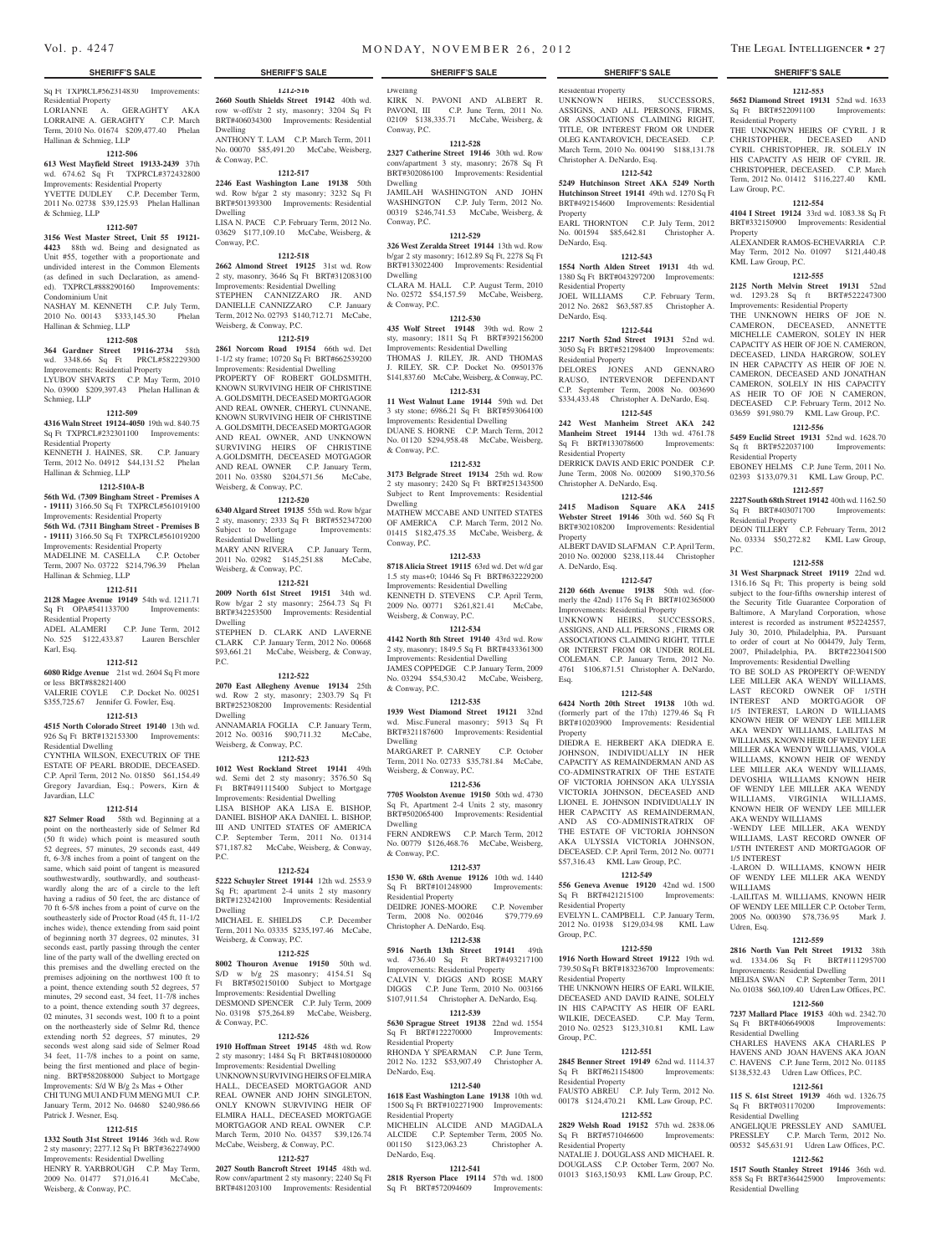LAZARUS A. ANGBAZO C.P. June Term, 2012 No. 03475 \$42,298.74 Udren Law Offices, P.C.

**1212-563 12039 Sewell Rd 19116** 35th wd. 7500 Sq Ft

#### BRT#582587800 Improvements: Residential Dwelling WILLIAM E. EGENOLF C.P. May Term,

2009 No. 03805 \$111,811.71 Mark J. Udren, Esq.

#### **1212-564 6208 Dickens Avenue 19142** 40th wd. 1455.00

Sq Ft BRT#402240800 Improvements: Residential Dwelling ROBERT M. BUTLER C.P. June Term,

2012 No. 03744 \$69,083.95 Udren Law Offices, P.C.

## **1212-565**

**549 East Sanger Street 19120** 35th wd. 1082.75 Sq Ft BRT#351213400 Improvements: Residential Dwelling

BOBBIE CARDWELL AND BRIA CARDWELL C.P. October Term, 2010 No. 03147 \$114,852.86 Udren Law Offices, P.C. **1212-566**

## **1326 Spruce Street Unit 2201 19107** 5th wd.

1209 Sq Ft BRT#888050380 Improvements: Residential Dwelling

RUTH S. ALBERT AND STACEY B. ALBERT, AKA STACEY BETH ALBERT C.P. March Term, 2012 No. 02117 \$216,185.02 Udren Law Offices, P.C.

#### **1212-567**

**646 E. Ontario Street 19134** 33rd wd. 862.50 Sq Ft BRT#331155200 Improvements: Residential Dwelling

KEITH DAVIS AND WAYNE DAVIS C.P. May Term, 2010 No. 02859 \$64,486.51 Udren Law Offices, P.C.

#### **1212-568**

**6806 Sprague Street 19119** 22nd wd. 1322.25 Sq Ft BRT#222228200 Improvements: Residential Dwelling VANESSA CARTER C.P. January Term, 2012 No. 02033 \$194,980.73 Udren Law

Offices, P.C. **1212-569**

#### **2955 Tremont Street 19136** 57th wd. 3200

Sq Ft BRT#572060500 Improvements: Residential Dwelling<br>MICHAEL KIRLIN C.P. April Term, 2012

No. 00346 \$251,855.26 Udren Law Offices, P.C. **1212-570**

**661 East Wensley Street 19134** 33rd wd. 637 Sq Ft BRT#331134300 Subject to Mortgage Improvements: Residential Dwelling JOSE A. TORRES C.P. May Term, 2012 No.

## 00462 \$29,835.71 Udren Law Offices, P.C.

**1212-571**

#### **2660 Emerald Street 19125** 31st wd. 1000 Sq Ft BRT#311075800 Improvements:

Residential Dwelling ANNA MARIE NOLAN C.P. February Term, 2011 No. 00665 \$83,746.82 Mark J.

### **1212-572**

Udren, Esq.

**1412 Ellsworth Street 19146** 36th wd. 1360 Sq Ft BRT#365271100 Improvements:

Residential Dwelling CHARLES L. NICHOLSON C.P. May Term, 2008 No. 002416 \$382,470.31 Mark J. Udren, Esq.

#### **1212-573**

**811 South 58th Street 19143** 46th wd. 1699.50 Sq Ft BRT#463284100 Improvements: Residential Dwelling STEFANIE MORRIS C.P. July Term, 2012 No.

00261 \$107,644.39 Udren Law Offices, P.C. **1212-574**

## **1917 67th Avenue 19138** 10th wd. 1422.00

Sq Ft BRT#1102431900 Subject to Mortgage Improvements: Residential Dwelling DORETHA KIDD AND JOSEPH KIDD C.P. June Term, 2011 No. 03284 \$71,576.26 Udren Law Offices, P.C.

### **1212-575**

**4248 I Street 19124** 33rd wd. 1746.87 Sq Ft BRT#332156100 Improvements: Residential Dwelling

HECTOR L. COLON AND MARIA M. HERNANDEZ C.P. November Term, 2011 No. 00780 \$101,075.28 Udren Law Offices, P.C.

## **1212-576**

**2214 Latona Street 19146** 36th wd. 693.75 Sq Ft BRT#361287700 Improvements: Residential Dwelling JOHN J. CHEATLEY C.P. July Term, 2012 No.

### 03248 \$79,664.29 Udren Law Offices, P.C. **1212-577**

Offices, P.C.

**6730 Ditman Street 19125-2222** 41st wd. 2250.00 Sq Ft BRT#412347800 Improvements: Residential Dwelling CARLA D. APPLEGATE C.P. August Term, 2011 No. 04070 \$129,806.43 Udren Law

#### **1212-578 2233 South Woodstock Street 19145** 48th wd. 1919.17 Sq Ft BRT#32S12206 Improvements: Residential Dwelling MAJDY SABEK AND MATTASEN SABEK C.P. July Term, 2010 No. 03272 \$177,721.92

Udren Law Offices, P.C. **1212-579 6118 Glenloch Street 19135-3613** 41st wd. 1760 Sq Ft BRT#411201400 Improvements:

#### Residential Dwelling MARGARET BARTLETT C.P. May Term, 2012 No. 01999 \$136,130.37 Barbara A.

Fein. Esq. **1212-580 7721 Buist Avenue 19153-1215** 40th wd. 1875 Sq Ft BRT#405755870 Improvements: Residential Dwelling ARTHUR PARKER, JR. C.P. December Term,

2011 No. 02619 \$118,502.03 Barbara A. Fein. Esq. **1212-581**

## **2411 S. Chadwick Street 19145** 26th wd.

902 Sq Ft BRT#261316900 Improvements: Residential Dwelling MICAHEL SOFI, ROBERT POLIZZANO AND MICHELE POLIZZANO C.P. March<br>Term. 2012 No. 3629 \$88.891.70 Weber

Term, 2012 No. 3629 \$88,891.70 Gallagher Simpson Stapleton Fires & Newby, LLP; Sarah A. Elia, Esq.

## **1212-582 5423 Master Street 19131** 4th wd. 1226 Sq Ft BRT#041229200 Improvements: Residential Dwelling K&F GROUP, LLC C.P. February Term, 2012

No. 3025 \$146,098.52 Weber Gallagher Simpson Stapleton Fires & Newby, LLP; Sarah A. Elia, Esq. **1212-583**

**23 North Robinson Street 19139** 34th wd. 1322 Sq Ft BRT#341165000 Improvements: Residential Dwelling K&F INVESTMENTS, LLC C.P. February

Term, 2012 No. 3021 \$146,098.52 Weber Gallagher Simpson Stapleton Fires & Newby, LLP; Sarah A. Elia, Esq.

## **1212-584**

**4085 Filbert Street** 6th wd. Beginning at a point on the northerly side of Filbert Street (50 ft wide) 143.084 feet eastwaerdly from the easterly side of 41st Street (60 feet wide); thence extending north 02 degrees, 50 minutes, 08.2 seconds west the distance of 49.126 feet. Subject to Mortgage Improvements: Row 2 Sty Masonry OTIS WILLIAMS C.P. June Term, 2011 No.

01010 \$131,339.41 Chandra M. Arkema, Esq.

#### **1212-585**

**532 Ashmead Street** 12th wd. Situate on the southeast side of Asmead Street at the distance of 240 feet northeast from the northeast side of Magnolia Street, Subject to Mortgage Improvements: Row B/gar 2 Sty Masonry GREGORY K. BURRIS C.P. June Term, 2012 No. 02309 \$48,774.56 Chandra M. Arkema, Esq.

#### **1212-586**

**316 West Chew Avenue** 61st wd. Beginning point: Situate on the south side of Chew Avenue at the distance of thirty feet two inches eastward from the east side of Fourth Street Subject to Mortgage Improvements: Semi Det 2 Sty Masonry CYNTHIA L. HARRIS [ESTATE OF] C.P.

September Term, 2011 No. 01108 \$103,979.62 Chandra M. Arkema, Esq. **1212-587**

#### **6630 Doral Street 19142** 40th wd. 1143.10 Sq Ft BRT#406347900 Improvements: Residential Property

FRANK N. MESSINA C.P. August Term, 2010 No. 4820 \$92,615.61 Scott A. Dietterick, Esq., Kimberly A. Bonner, Esq., Joel A. Ackerman, Esq., Ashleigh L. Marin, Esq., Ralph M. Salvia, Esq., Jaime R. Ackerman, Esq.; Zucker, Goldberg & Ackerman, LLC

#### **1212-588**

**3515 North Marvine Street 19140** 43rd wd. 1282 Sq Ft BRT#432145900 Subject to Mortgage Improvements: Residential Property ROBERT D. WILSON C.P. October Term 2009 No. 0647 \$54,692.47 Scott A. Dietterick, Esq., Kimberly A. Bonner, Esq., Joel A. Ackerman, Esq., Ashleigh L. Marin, Esq., Ralph M. Salvia, Esq., Jaime R. Ackerman, Esq.; Zucker, Goldberg & Ackerman, LLC

#### **1212-589**

**4735 Hawthorne Street 19124** 23rd wd. 1535.12 Sq Ft BRT#232292910 Improvements: Residential Property<br>ROBERT D WILSON

C.P. October Term, 2009 No. 1634 \$82,153.00 Scott A. Dietterick, Esq., Kimberly A. Bonner, Esq., Joel A. Ackerman, Esq., Ashleigh L. Marin, Esq., Ralph M. Salvia, Esq., Jaime R. Ackerman, Esq.; Zucker, Goldberg & Ackerman, LLC

Residential Real Estate

Residential Property

Associates, LLC

Associates, LLC

Masonry

Masonry.

Esq.

Frame

NANCY WOODS C.P. February Term, 2012 No. 02428 \$6,191.78 Stern & Eisenberg, PC **1212-605 3526 K Street 19134** 25th wd. 20' frontage x 100' depth OPA#331392200 Improvements:

REGENNA JALON C.P. May Term, 2011 No. 02172 \$71,350.99 Richard M. Squire &

**1212-606 4036 Glendale Street 19124** 30th wd. 14''3" frontage x 60' depth OPA#333432100 Improvements: Residential Property DANIEL P. BUCK AND STEPHEN E. BUCK C.P. September Term, 2011 No.<br>00888 \$38,456.98 Richard M. Squire &

**1212-607 5926 Weymouth Street** 35th wd. Containing in front or breadth on said Weymouth Street 15'6" of that width extending in length or depth northwestwardly between parallel lines at right angles to said Weymouth Street 75' to the middle of a certain 14' wide driveway, which extends northeastwardly from Vankirk Street and communications within a certain other 13'6" wide driveway which extends from Weymouth Street to Crystal Street. BRT#352225500 Subject to Mortgage Improvements: Row B/gar 2 Sty

SURETHA LIPSCOMB AND ERNEST LERICHE C.P. August Term, 2007 No. 03202 \$101,042.66 Patrick J. Wesner, Esq. **1212-608 318 East Hortter Street** 22nd wd. Containing in front or breadth on the said Hortter Street 20' and extending southeasterwardly between parallel lines at right angles to Hortter Street in length or depth 92'5-7/8" to a 15' wide driveway, leading northeastwardly and southwestwardly and communicating at both ends with two other certain 15' wide driveways leading northwestwardly into Hortter St and southeastwardly into Montana street. BRT#221168600 Subject to Mortgage Improvements: Row B/gar 2sty

RENEE COLEMAN C.P. January Term, 2009 No. 03204 \$80,816.20 Patrick J. Wesner,

**1212-609 8506 Marsden Street** 65th wd. BEGINNING at a point on the northeasterly side of Blakiston Street (70 feet wide) at the distance of 130' more or less southeastwardly from the southeasterly side of Ditman Street (60 feet wide) thence extending northeastwardly 180' 1/8" more or less to a point; thence extending southeastwardly 9 ' 4-3/4" more or less to a point on the northwesterly side of Marsden Street (50 feet wide); thence extending southwestwardly along the northwestwardly side of marsden Street 190'6-7/8" to a point on the said Blakiston St; thence extending northwestwardly along the northeasterly side of Blakiston Street 91'3-7/8" more or less to a point, beginning the first mentioned point and place of BEGINNING. BRT#652310815 Subject to Mortgage Improvements: S/d W/gar 2sty

AARON L. VINCENT AND RASHEENA K. VINCENT C.P. May Term, 2007 No. 01721 \$276,992.13 Patrick J. Wesner, Esq. **1212-610 5303 Arlington Road** 49th wd. SITUATE on the north side of Arlington Street at the distance of 29'5-1/2" westward from the west side of 53rd Street in the 52nd (formerly part of the 34th) Ward of the City of Philadelphia. CONTAINING in front or breadth on the said Arlington Street 16' and extending of that width in length or depth northward between parallel lines at right angles to said Arlington Street 105' to the middle of a certain 15' wide driveway, leading from 53rd St to George Lane. BRT#521129500 Subject to Mortgage Improvements: Row Conv/apt 2 Sty Masonry AGATHA AWELE NZEH AND GHANDY NZEH C.P. November Term, 2009 No. 05027 \$190,255.40 Patrick J. Wesner, Esq. **1212-611 4244 North American Street AKA 4244 N. American Street** 5th wd. All that certain lot or piece of ground with the buildings and improvements thereon erected described according to a plan and survey thereof made by Joseph F. Delaney, Esquire, surveyor and regulator of the Fifth District of the City of Philadelphia on the 11th day of September A.D. 1941 as follows, to wit: BEGINNING at a point on the northwest side of American Street (60 feet wide) at the distance of 132'9" southwest from the southwest side of Bristol Street (60 ft wide). CONTAINING in front or breadth on the said American Street southwest 15'11" and extending of that width in length or depth northwest between lines parallel with Bristol Street and passing through the party walls between this premises and the premises adjoining on the northeast and southwest 60' to the center line of

Richard M. Squire &

Esq.

Masonry

Esq.

Patrick J. Wesner, Esq.

W/bar Masonry

Patrick J. Wesner, Esq.

EDWARD BRADLEY AND JOSEPH WICKER C.P. May Term, 2012 No. 03159 \$395,088.47

**1212-615 10774 Lockart Road** 58th wd. Beginning at a point on the northerly side of Lockart Road 64' wide, measured along the same, south 89 degrees, 20 minutes, 10 seconds east, 102'8- 1/4" from a point of tangent, which said point is measured along the arc of a circle curving to the right, with a radius of 15', the arc distance of 23' 0-3/4" from a point of curve on the easterly side of Lockart Plaza 50' wide, thence extending from said point of beginning along the northerly side of Lockart Road, south 89 degrees, 20 minutes, 10 seconds east 28'5-3/4" to a point; thence extending north 0 degrees,

a ceratin 4' wide alley, which extends northeast and southwest from Bristol Street to Hunting Park Avenue (100' wide) parallel with American Street. BRT#072103600 Subject to Mortgage Improvements: Row B/gar 2sty Masonry CHARLES V. LEIGH C.P. March Term, 2011 No. 01759 \$55,950.90 Patrick J. Wesner,

**1212-612 6718 North Sydenham Street** 10th wd. Situate on the west side of Sydenham Street at the distance of 282' southward from the south side of 68th Avenue north in the 10th ward of the City of Philadelphia. Containing in front of breadth on the said side of Sydenham Street 20' and extending of that width in length or depth westwardly between parallel lines at right angles to Sydenham Street 74'6" to a certain 12' wide driveway leading southward into a certain 10' wide driveway which leads eastward into Sydenham St. BRT#101024300 Subject to Mortgage Improvements: S/d W B/g 3s

HARRY WATSON, ADMINISTRATOR OF THE ESTATE OF JOHN WATSON AKA JOHN T. WATSON, DECEASED MORTGAGOR AND REAL OWNER C.P. April Term, 2010 No. 02521 \$62,635.14 Patrick J. Wesner,

**1212-613 3476 Emerald Street** 45th wd. Situate on the northwesterly side of Emerald Street at the distance of 159'2" southwestwardly from the southwesterly side of Tioga Street, in the 45th Ward of the City of Philadelphia. Containing in front or breadth on the said Emerald Street 15'10" and extending of that width in length or depth northwesterly between lines parallel with said Tioga Street 80' to a certain 4' wide alley extending southwestwardly and communicating with a certain other 4' wide alley which leads northwesterly into Helen Street. BRT#452340500 Subject to Mortgage Improvements: Row 2 Sty, Masonry CATHY L. DAHILL AND JOHN A. DAHILL C.P. May Term, 2008 No. 00900 \$59,516.66

**1212-614 4501-4503 Sheffield Avenue** 65th wd. Premises "A" - BEGINNING at a point the intersection of the northeasterly side of Sheffield Avenue (60 ft wide) and the southeasterly side of Jackson Street (40 ft wide); thence extending north 66 degrees, 26 minutes, 4 seconds east along the said southeasterly side of Jackson Street 98 ft to a point, thence south 23 degrees, 30 minutes, 41 seconds east crossing the southeasterly side of Jackson St (50 ft wide) 30'2" to a point; thence extending south 66 degrees, 26 minutes, 4 seconds west passing through the center of a party wall between the said premises and the premises adjoining on the southeast 98 ft to a point on the said northeasterly side of Sheffield Avenue, thence north 23 degrees, 30 minutes, 41 seconds west along the said northeasterly side of Sheffield Avenue re-crossing the southeasterly side of Jackson Street (50 ft wide) 30' 2" to a point in the said southeasterly side of Jackson Street (40 ft wide) being the first mentioned point and place of BEGINNING. Premises "B" - BEGINNING at a point on the northeasterly side of Sheffield Avenue (60 feet wide) measured south 23 degrees, 30 minutes, 41 seconds east along the said northeasterly side of Sheffield Avenue the distance of 30'2" from the southeasterly side of Jackson Street (40 feet wide); thence extending north 66 degrees, 26 minutes, 4 seconds east passing through the center of a party wall between the said premises and the premises adjoining on the northwest 98 ft to a point; thence south 23 degrees, 30 minutes, 41 seconds east 131'10" to a point; thence south 66 degrees, 26 minutes, 4 seconds west, 82'10- 3/8" to a point on the said northeasterly side of Sheffield Avenue; thence north 32 degrees, 11 minutes, 35 seconds west along the said northeasterly side of Sheffield Avenue 100'4" to an angle point, thence north 23 degrees, 30 minutes, 41 seconds west still along the said northeasterly side of Sheffield Avenue 32'8- 1/8" to a point, being the first mentioned point and place of BEGINNING. BRT#882894000 Subject to Mortgage Improvements: Restrnt

**1212-590 5116 North 2nd Street 19120-3403** 42nd wd. 1600 Sq Ft BRT#422407600 Improvements:

Residential Property BRANDI MAPP-EVANS C.P. December Term, 2011 No. 0933 \$137,497.07 Scott A. Dietterick, Esq., Kimberly A. Bonner, Esq., Joel A. Ackerman, Esq., Ashleigh L. Marin, Esq., Ralph M. Salvia, Esq., Jaime R. Ackerman, Esq.; Zucker, Goldberg & Ackerman, LLC

#### **1212-591**

**2604 Almond Street 19125** 31st wd. 744 Sq Ft BRT#312080700 Improvements: Residential Dwelling

ROBERT J. HUFNAL, JR. C.P. April Term, 2012 No. 000104 \$71,506.96 Martha E. Von Rosenstiel, Esq.

#### **1212-592**

**1241 East Fletcher Street 19125** 18th wd. 1833.66 Sq Ft BRT#181260900 Improvements: Residential Dwelling JOHN DOOLEY AND COLLEEN DOOLEY AND JACOB J. BOOTH AND KATHLEEN D. BOOTH C.P. March Term, 2008 No. 05799 \$198,159.45 Heather Riloff, Esq.

## **1212-593**

**3615 Prince Circle 19114** 66th wd. 2477.45 Sq Ft BRT#661202700 Improvements: Residential Dwelling

WILLIAM A. FARRIS AND LUCINDA FARRIS C.P. July Term, 2012 No. 00396 \$127,088.96 Martha E. Von Rosenstiel, Esq. **1212-594**

**2943 Jenny Place 19136** 57th wd. 1953.55 Sq Ft BRT#572040690 Improvements: Residential Dwelling MICHAEL J. BERNSTEIN AND CATHERINE BERNSTEIN C.P. October Term, 2011 No. 004405 \$238,356.31 Martha E. Von Rosenstiel, Esq.

#### **1212-595**

**10908 Lockart Road 19116** 58th wd. 2269.50 Sq Ft BRT#582407702 Improvements: Residential Dwelling STEPHEN DEITCH AND JOYCE DEITCH C.P. March Term, 2011 No. 003590 \$226,695.12 Martha E. Von Rosenstiel, Esq.

**1212-596 2752 Germantown Avenue 19133** 37th

wd. 1634.40 Sq Ft BRT#882922470 Improvements: Commercial Real Estate FAISAL H. ELHASSAN C.P. July Term, 2012 No. 01792 \$54,623.00 Stern & Eisenberg,

#### **1212-597**

PC

& Eisenberg, PC

Real Estate

Eisenberg, PC

Sq Ft BRT#541018400 Residential Real Estate

Residential Real Estate

Stern & Eisenberg, PC

Residential Real Estate

Eisenberg, PC

**231 E. Albanus Street 19120** 42nd wd. 1068 Sq Ft BRT#421153900 Improvements: Residential Real Estate RONNELL R. ROBINSON C.P. September Term, 2009 No. 001002 \$32,315.61 Stern

## **1212-598**

**225 East Garrett Street 19119** 22nd wd. 900 Sq Ft BRT#222015600 Improvements: Residential Real Estate

RONALD MCCREA C.P. April Term, 2012 No. 01990 \$23,533.11 Stern & Eisenberg, PC

#### **1212-599**

**1721 East Maryland Street 19138** 10th wd.(formerly part of the 15th) 1232 Sq Ft BRT#102266200 Improvements: Residential Real Estate DEBORAH R. SUMPTER C.P. February

Term, 2012 No. 00032 \$48,610.24 Stern & Eisenberg, PC

BRT#031097800 Improvements: Residential

ANTHONY LYNN AND LYNN REAL ESTATE HOLDINGS, LLC C.P. April Term,<br>2012 No. 02657 \$69,994.79 Stern & 2012 No. 02657 \$69,994.79

**1212-601 1434 Benner Street 19149 54th wd. 1434.43**<br>Sq Ft BRT#541018400 Improvements:

KEYNA D. BARKSDALE AND ANTHONY A. BARKSDALE C.P. December Term, 2011 No. 00849 \$72,571.32 Stern & Eisenberg, P **1212-602 926 West Tabor Road 19141** 49th wd. 4370 BRT#492056600 Imp

DANIEL CHRISTOPHER WILLIAMS C.P. June Term, 2012 No. 03125 \$148,568.60

**1212-603 5634 Lebanon Avenue 19131** 52nd wd. 1260 sq ft BRT#522074300 Improvements:

ANTOINE GARDINER C.P. January Term, 2012 No. 04104 \$78,846.01 Stern &

**1212-604 2128 Manton Street 19146** 36th wd. 1048 Sq Ft BRT#361063900 Improvements:

#### **1212-600 6142 Locust Street 19139** 46th wd. 2522 Sq Ft